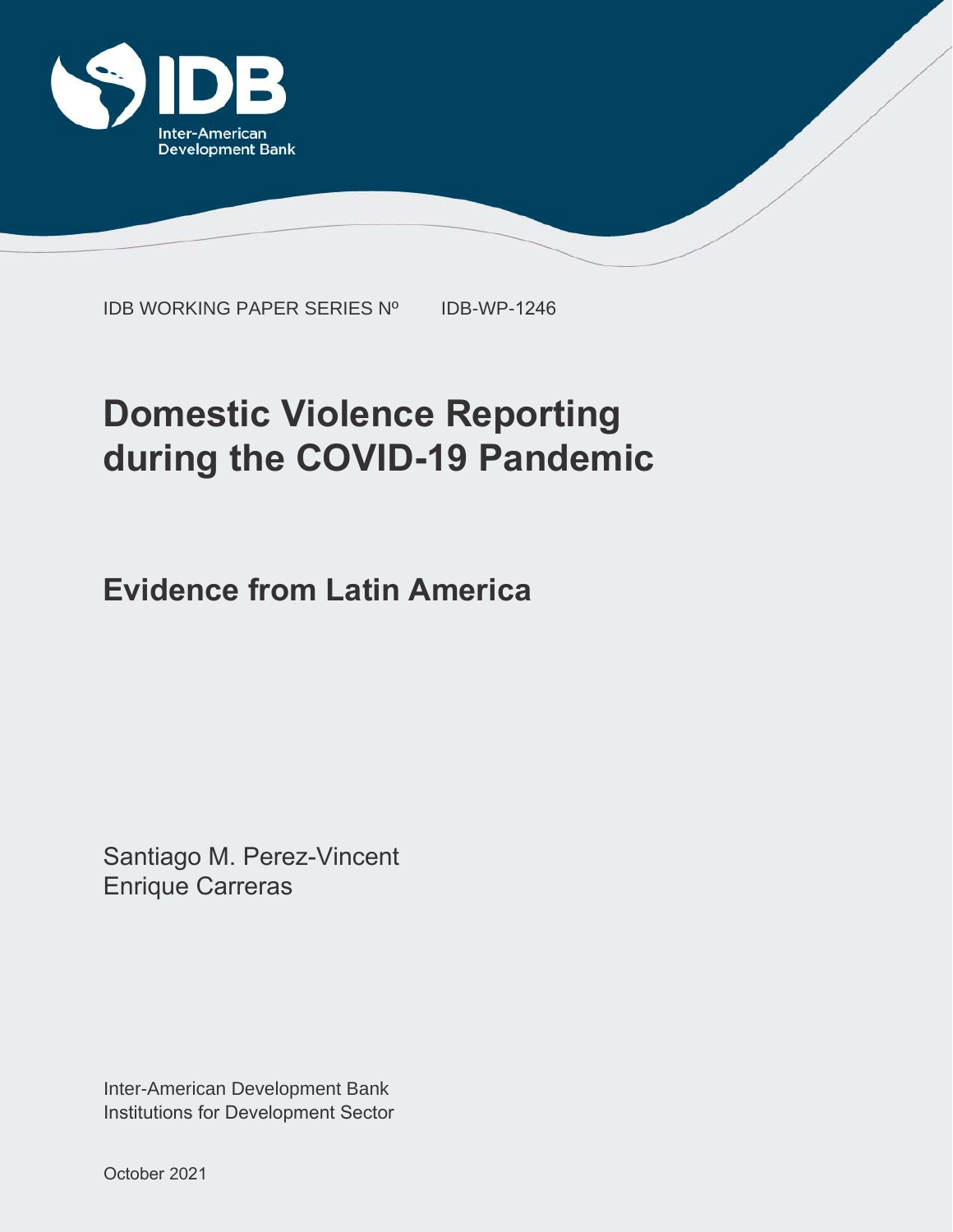

## **Domestic Violence Reporting during the COVID-19 Pandemic**

## **Evidence from Latin America**

Santiago M. Perez-Vincent Enrique Carreras

October 2021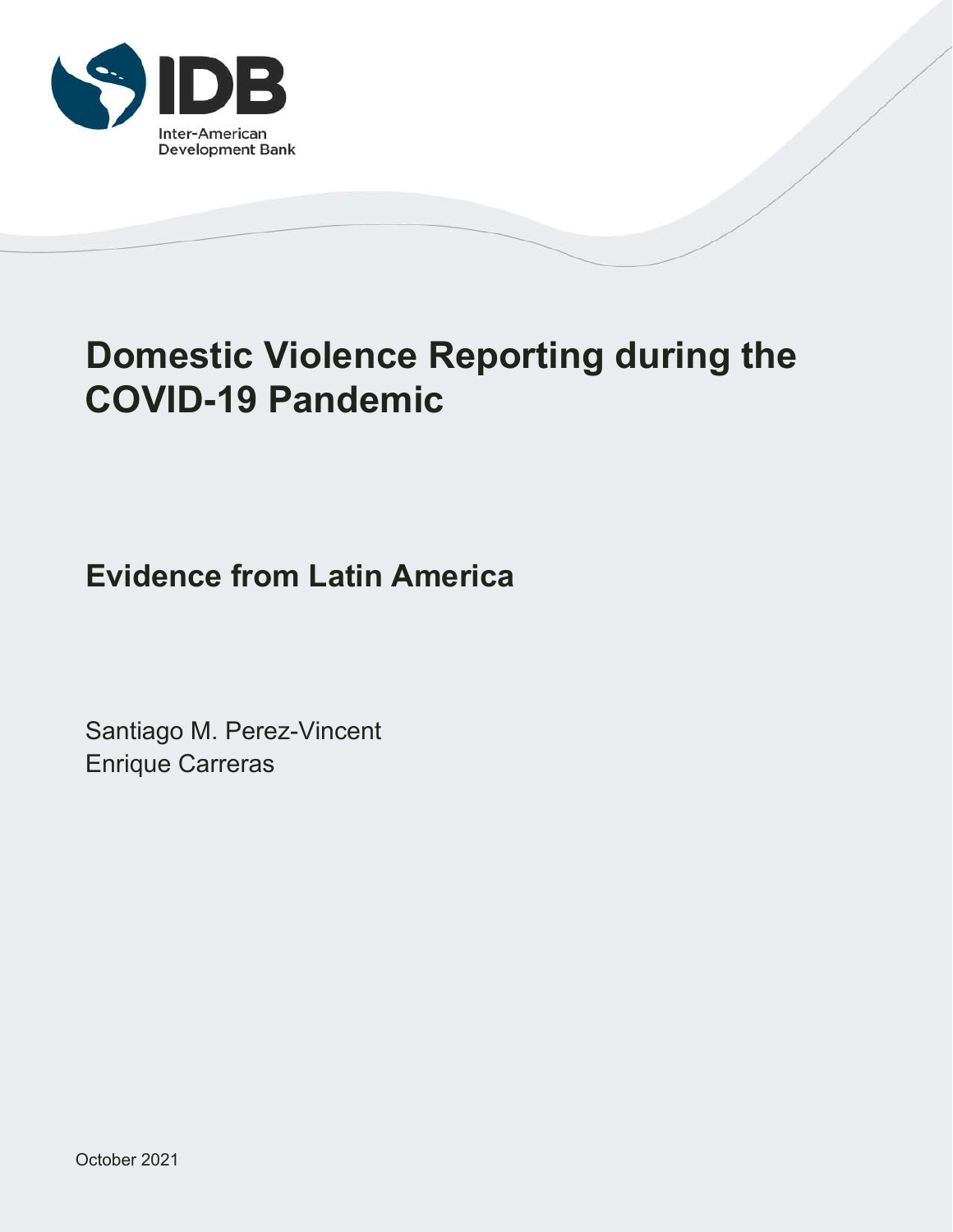Cataloging-in-Publication data provided by the Inter-American Development Bank Felipe Herrera Library

Perez-Vincent, Santiago M.

Shifting patterns in domestic violence reporting during the COVID-19 pandemic: evidence from Latin America / Santiago M. Perez-Vincent, Enrique Carreras. p. cm. — (IDB Working Paper Series ; 1246) Includes bibliographic references. 1. Family violence-Latin America. 2. Intimate partner violence-Latin America. 3. Coronavirus infections-Social aspects-Latin America. 4. Quarantine-Social aspects-Latin America. I. Carreras, Enrique. II. Inter-American Development Bank. Innovation in Citizen Services Division. III. Title. IV. Series. IDB-WP-1246

#### http://www.iadb.org

Copyright © 2021 Inter-American Development Bank. This work is licensed under a Creative Commons IGO 3.0 Attribution-NonCommercial-NoDerivatives (CC-IGO BY-NC-ND 3.0 IGO) license (http://creativecommons.org/licenses/by-nc-nd/3.0/igo/ legalcode) and may be reproduced with attribution to the IDB and for any non-commercial purpose, as provided below. No derivative work is allowed.

 Any dispute related to the use of the works of the IDB that cannot be settled amicably shall be submitted to arbitration pursuant to the UNCITRAL rules. The use of the IDB's name for any purpose other than for attribution and the use of IDB's logo shall be subject to a separate written license agreement between the IDB and the user and is not authorized as part of this CC-IGO license.

 Following a peer review process, and with previous written consent by the Inter-American Development Bank (IDB), a revised version of this work may also be reproduced in any academic journal, including those indexed by the American Economic Association's EconLit, provided that the IDB is credited and that the author(s) receive no income from the publication. Therefore, the restriction to receive income from such publication shall only extend to the publication's author(s). With regard to such restriction, in case of any inconsistency between the Creative Commons IGO 3.0 Attribution-NonCommercial-NoDerivatives license and these statements, the latter shall prevail.

Note that the link provided above includes additional terms and conditions of the license.

The opinions expressed in this publication are those of the authors and do not necessarily reflect the views of the Inter-American Development Bank, its Board of Directors, or the countries they represent.

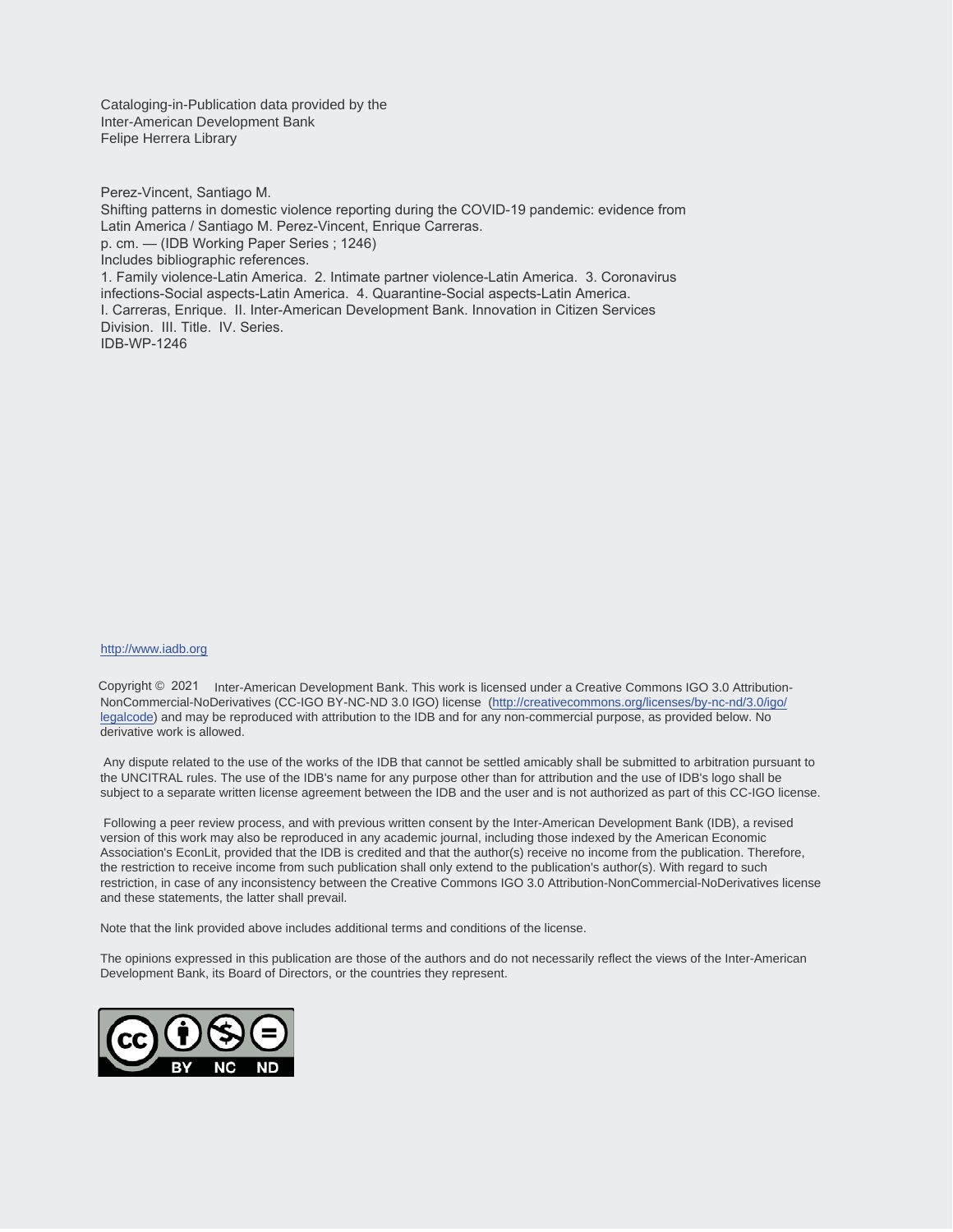#### **Domestic Violence Reporting during the COVID-19 Pandemic**

#### **Evidence from Latin America**

Santiago M. Perez-Vincent and Enrique Carreras

#### **Abstract**\*

This article examines changes in the frequency and characteristics of domestic violence reports after the start of the pandemic and the imposition of mobility restrictions in six Latin American countries. The study uses three types of data sources: calls to domestic violence hotlines (for the City of Buenos Aires in Argentina, Colombia, and Peru); calls to emergency lines (for Ecuador, Lima in Peru, and Costa Rica); and police/legal complaints (for Colombia, Ecuador, and Uruguay). Data through June 2020 shows that the pandemic's impact on domestic violence reports varied significantly across countries, periods, types of violence, and reporting channels. Calls to domestic violence hotlines soared, but calls to emergency lines and police complaints fell (especially in the first weeks of the pandemic). Significantly distinct patterns are observed between reports of psychological and physical violence, and non-cohabitant and cohabitant violence. These patterns are consistent with the pandemic changing the relative incidence of different types of violence and altering the perceived costs of reporting them through alternative channels. Increases in calls to domestic violence hotlines suggest that this channel was best suited to respond to victims' needs during the pandemic. In turn, the drop in legal complaints and calls to comprehensive emergency lines are consistent with an increase in the perceived (relative) cost of using these channels. The findings reveal how the pandemic altered domestic violence victims' demand for institutional help and highlight the relevance of domestic violence hotlines as an accessible and valuable service.

JEL: J12; J16; I18

*Keywords***:** domestic violence, lockdown, COVID-19, Latin America

<sup>\*</sup> Santiago M. Perez-Vincent (corresponding author, santiagoper@iadb.org) is Economics Specialist at the Citizen Security and Justice Cluster in the Innovation in Citizen Services Division (IFD/ICS) of the Inter-American Development Bank (IDB). Full postal address: 1300 New York Ave NW, Washington DC, 20577. Enrique Carreras (enrique.carreras@carloalberto.org) is a Ph.D. Candidate at Collegio Carlo Alberto – University of Turin. Full postal address: 8 Piazza Vincenzo Arbarello, Torino, 10122. This work benefited from the discussion and input of various people in different countries. We thank them for their contributions and the provision of data. Colombia: Vladimir García Montejo (Línea 155), César Medina (Observatorio Colombiano de las Mujeres) and Ervyn Norza (Policía Nacional de Colombia); Costa Rica: Cinthya Quiros Quesada (Ministerio de Seguridad Pública), Marvin Palma (911) and Ines Delgado Castro (INAMU); Ecuador: Andrea Aguirre and Gary Almeida (ECU911); Peru: Noam Villanes and Abigail Otero (Ministerio del Interior); Uruguay: Javier Donnangelo (Ministerio del Interior). We also thank the collaboration from the Citizen Security and Justice cluster at the IDB, especially Beatriz Abizanda, Carolina Farías Riaño, Mauricio García Mejía, Camila Mejía Giraldo, Arnaldo Posadas, and César Rivera Arteaga. The opinions expressed in this publication are those of the authors and do not necessarily reflect the views of the IDB, its Board of Directors, or the countries they represent.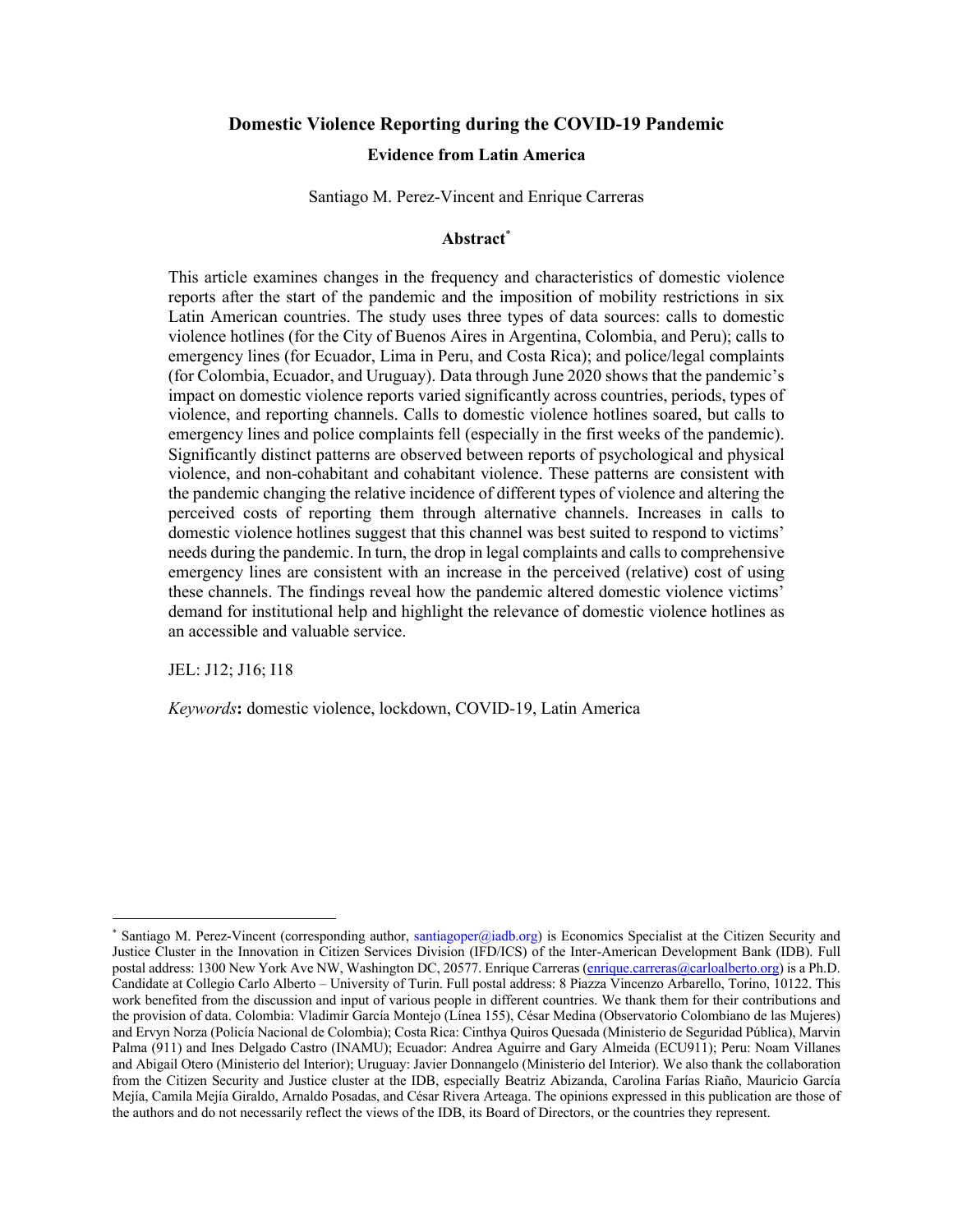#### **I. Introduction**

Crime and violence constitute a severe development challenge for Latin America and the Caribbean (LAC), a region where the per-capita homicide rate is four times higher than the global average (UNODC, 2019). Violence in domestic settings, including violence against partners, family members, and close individuals, is one of the most frequent manifestations of violence. According to recent estimates, in LAC, one in four women aged 15–49 years has experienced physical or sexual violence by an intimate partner in her lifetime (WHO, 2021). Domestic violence (DV) has several adverse effects on victims and their families: it impacts the health of newborns (Aizer, 2011); it alters victims' economic decisions and opportunities (Borker, 2017; Siddique, 2018); and it increases the likelihood that children in the household will be abused or neglected, and that these children will reproduce violent behaviors in adulthood, extending the cycle of violence (Gage and Silvestre, 2010; Kimber, Adham, Gill, et al., 2018). This wide range of effects carries high social and economic costs (Fearon and Hoeffler, 2014; Garcia-Moreno and Watts, 2011). The high prevalence of DV and the magnitude of its negative consequences make its reduction a key development challenge for the region.

Designing policies to reduce DV effectively requires a thorough understanding of its causes. The literature has identified several factors associated with the incidence of DV, mainly distinguishing between fundamental and situational factors. Fundamental (or structural) factors refer to deeply rooted economic, social, or cultural drivers of violence, such as social norms about violence tolerance, economic gender inequality, and poverty (Gibbs, Dunkle, Ramsoomar, et al., 2020; Jewkes, 2002). Situational factors refer to circumstances that can trigger violence, such as negative economic shocks (Aizer, 2010, 2011; Anderberg et al., 2016; Bhalotra, Kambhampati, Rawlings, et al., 2020; Bobonis, González-Brenes, Castro, 2013; Buller, Peterman, Ranganathan, et al., 2018; Munyo and Rossi, 2015; Pronyk, Hargreaves, Kim, et al., 2006); stress, anxiety, frustration, and depression (Brooks, Webster, Smith, et al., 2020; Card and Dahl, 2011; Munyo and Rossi, 2013); exposure to perpetrators (Dugan, Nagin, and Rosenfeld, 1999; Peterman, Potts, O'Donnell, et al., 2020); substance abuse (Abramsky, Watts, Garcia-Moreno, et al., 2011; Angelucci, 2008; Devries, Child, Bacchus, et al., 2014); pollution (Herrnstadt and Muehlegger, 2015); and other environmental factors (Henke and Hsu, 2020; Sanz-Barbero, Linares, Vives-Cases, et al., 2018).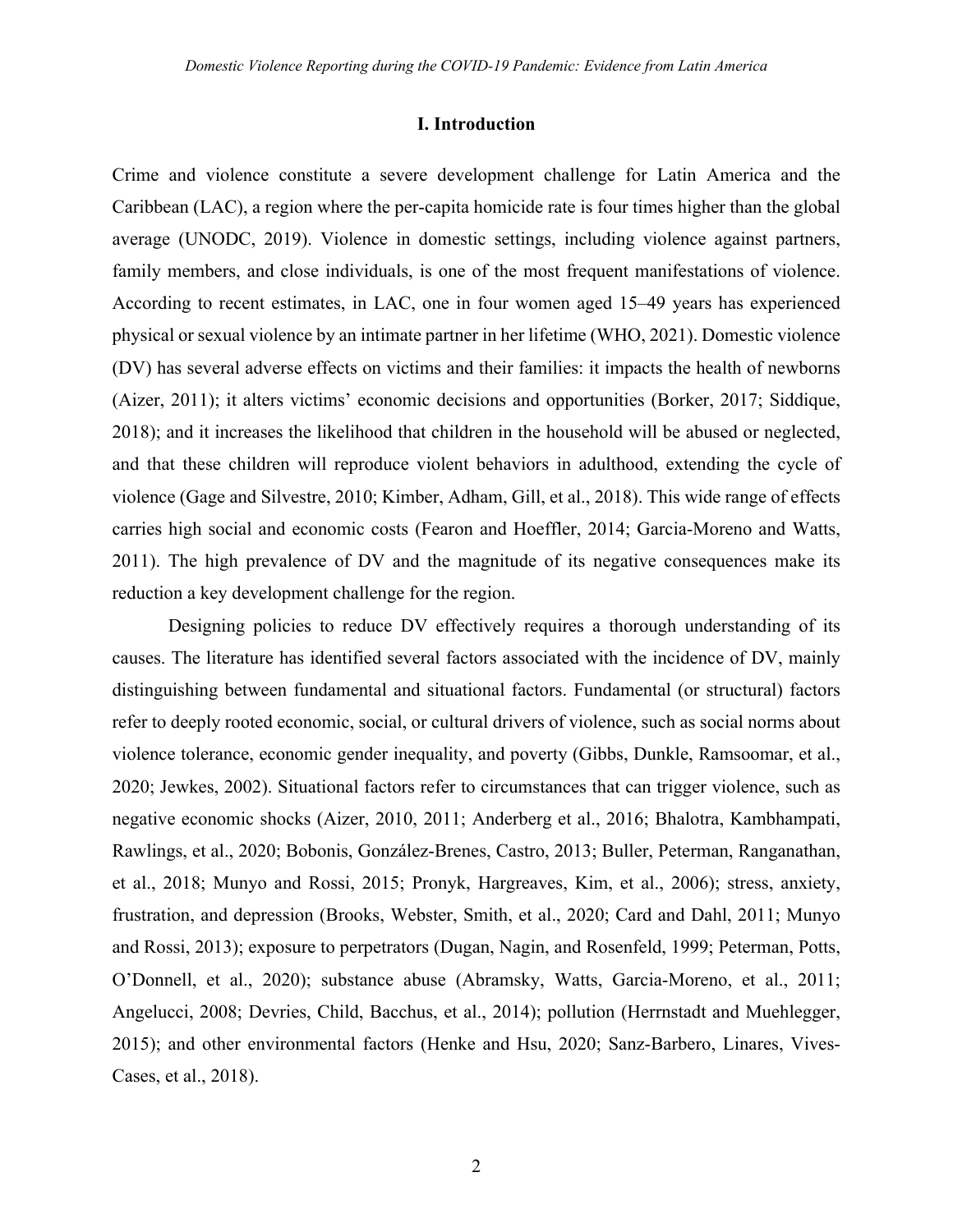The mobility restrictions associated with the COVID-19 pandemic, together with the fear of contagion and voluntary social distancing, led to a drastic reduction in people's mobility and disrupted global economic activity. These abrupt changes in social dynamics generated situational factors associated with DV, leading to concern among authorities and civil society (UN Women, 2020) and prompting several studies aimed at identifying the pandemic's impact on DV.

Measuring this impact is challenging for various reasons. First, DV is a complex and heterogeneous issue, and the pandemic has evolved differently in diverse countries and settings. The relationship between these two complex phenomena (DV and the pandemic) has nuances and subtleties. Second, measuring this impact requires reliable data, which is challenging given the high underreporting rates of DV incidents. This issue is particularly relevant in the context of the pandemic, which may have altered the incentives and opportunities for victims to report incidents and the ability of response services to record them.

This complexity might explain the current ambiguous evidence on the evolution of DV during the pandemic: some studies showed no significant changes or found decreases (Ashby, 2020; Bullinger, Carr, and Packham, 2020, for U.S. cities; Campedelli, Aziani, and Favarin, 2020; Payne and Morgan, 2020, for Australia; Silverio-Murillo, Balmori de la Miyar, and Hoehn-Velasco, 2020, for Mexico), while others found increases (Agüero, 2021, for Peru; Leslie and Wilson, 2020; Mohler, Bertozzi, Carter, et al., 2020, in the U.S.; Perez-Vincent, Carreras, Gibbons, et al., 2020, for Buenos Aires; Sanga and McCrary, 2020; Silverio-Murillo et al., 2020, for Mexico).

This study estimates the impact of the COVID-19 pandemic on the evolution of DV reports using daily data for six Latin American countries: Argentina, Colombia, Costa Rica, Ecuador, Peru, and Uruguay. We use three types of data: calls to DV hotlines (for the City of Buenos Aires in Argentina, Colombia, and Peru); calls to emergency lines (for Ecuador, Lima in Peru, and Costa Rica); and police/legal complaints (for Colombia, Ecuador, and Uruguay). To assess how the pandemic affected DV reporting, we compare the daily number of reports before and after mid-March (i.e., the time of the year when the pandemic and mobility restrictions started) across multiple years.<sup>1</sup> Formally, we use a linear regression model with week-of-the-year dummy variables to account for seasonal movements in the number of reports and year dummy variables to account for secular trends. Using this strategy, we obtain the pandemic's impact on DV reports under the assumption that, if the pandemic had not occurred, reports would have shown a seasonal

<sup>&</sup>lt;sup>1</sup> The exact date mobility restrictions were imposed varied across countries. We provide further detail in Section IV.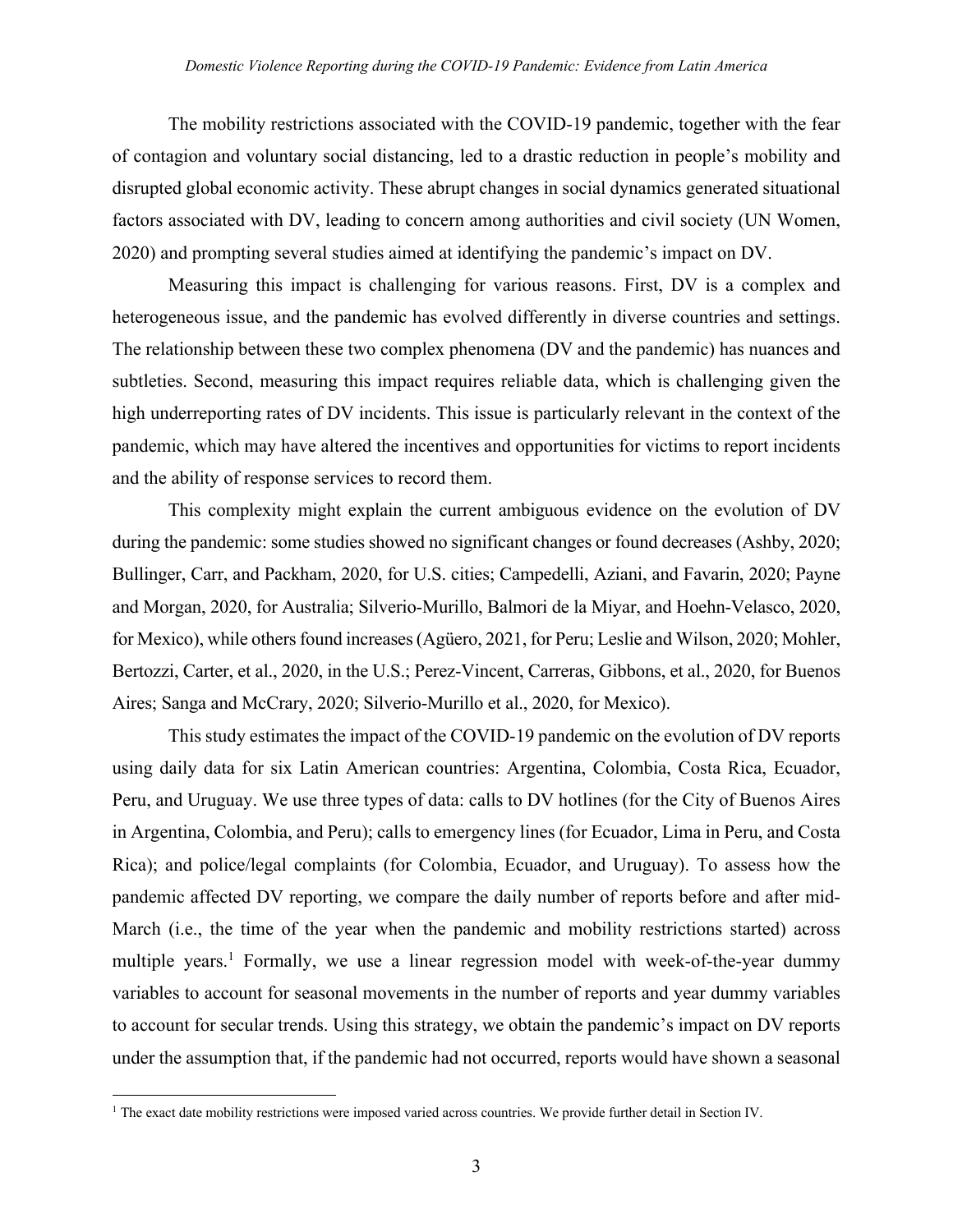evolution as in previous years. We complement this strategy with an event study model, which allows us to assess the validity of the previous assumption and observe how the pandemic's impact evolved.

Using data through June 2020, we find that the pandemic's impact on DV reports varied significantly across countries, periods, types of violence, and reporting channels. We observe increases in calls to DV hotlines (84 percent in Buenos Aires, Argentina; 127 percent in Colombia; and 16 percent in Peru) and drops in calls to emergency lines (−16 percent in Ecuador; −10 percent in Costa Rica; and −53 percent in Lima, Peru) and police complaints (−40 percent in Colombia, −41 percent in Ecuador, and −8 percent in Uruguay). The pandemic affected the characteristics of DV reporting in several dimensions.

First, it increased demand for specialized DV help services and reduced DV reports in more traditional reporting mechanisms, such as 911 calls and police or judicial complaints. In Colombia, official reports to the police fell but calls to the women's hotline (Línea 155) increased. In Peru, calls to the police hotline (Línea 105) dropped but those to the DV hotline (Línea 100) increased.

Second, in Peru, Ecuador, Costa Rica, and Buenos Aires (Argentina), where information on the type of violence reported was available, we find that changes in reports of psychological violence led the changes observed in total reports. In Buenos Aires, the total number of reports to the DV hotline rose, and the increase was greater for reports of psychological violence. Similarly, in Peru, the increase in calls to the DV hotline was driven by reports of psychological violence, while reports of physical violence declined. There was a drop in the total number hotline calls in Costa Rica and legal complaints in Ecuador, and the drop was more pronounced for psychological violence.

Third, using data on the relationship between victim and perpetrator in Buenos Aires and Uruguay, we find that the change in DV reports differed depending on whether victims and perpetrators lived together or not. In Uruguay, the drop in DV legal complaints was explained by the drop in reports of non-cohabitant violence (−17 percent), while no changes were observed in complaints related to cohabitant violence. In Buenos Aires, the increase in calls to the DV hotline was significantly higher for violence between cohabitants (78 percent) than between noncohabitants (42 percent).

It is important to emphasize that the magnitude and mixed directions of these results are related to the impact that the pandemic had on *reporting* (and *recording)* DV, not necessarily on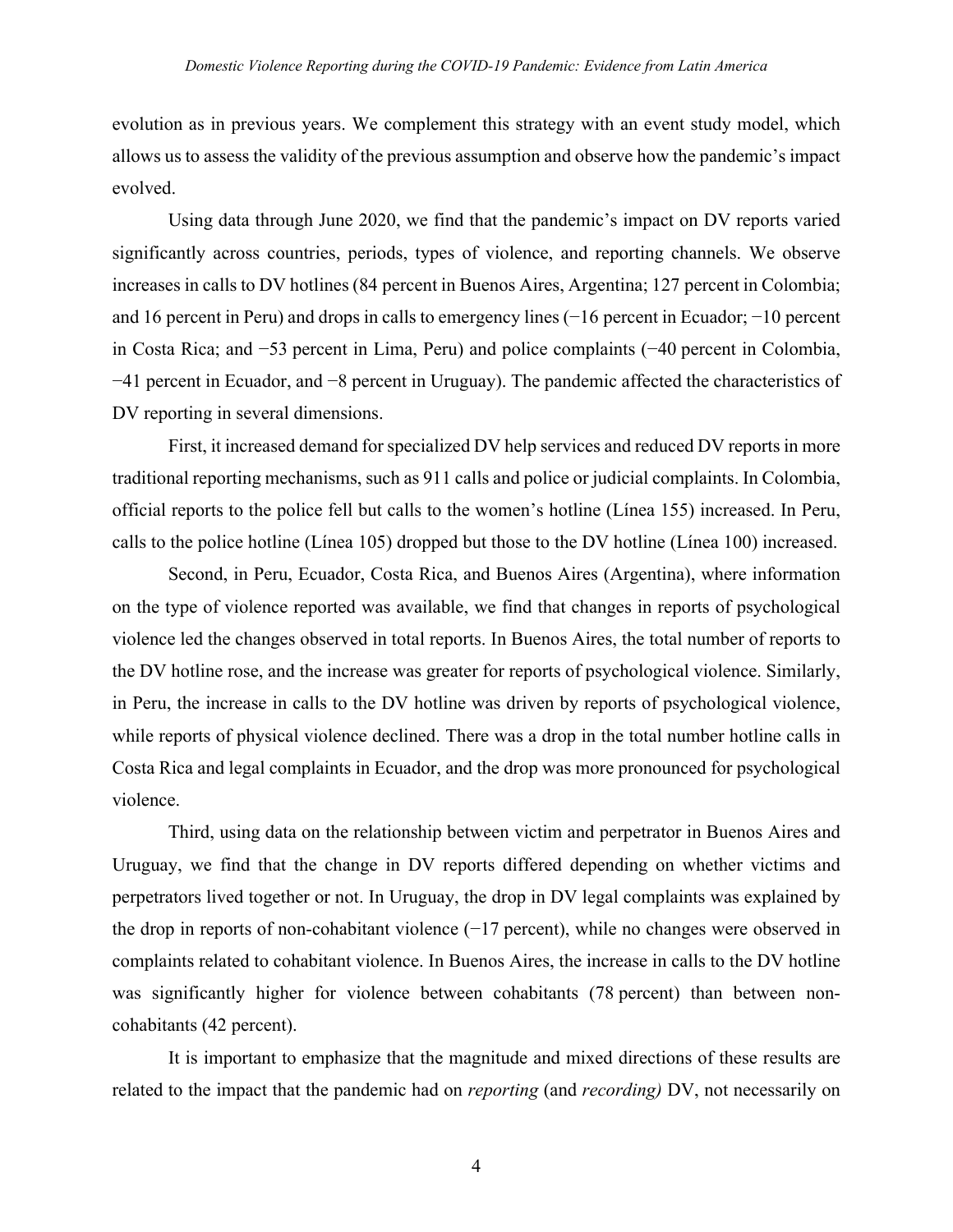the *incidence* of DV events. Various factors could have affected reporting and not DV itself (and vice versa). One possible explanation for the observed results is that the pandemic affected the relative incidence of different types of violence and the perceived costs and benefits of reporting them through alternative channels. These changes may have led to variations in the rate of reporting and the choice of reporting channels. Fear of contracting COVID-19 on entering a judicial process, mobility restrictions, or increased household economic insecurity may have reduced the likelihood that a person would decide to report a DV incident to law enforcement authorities. The pandemic's impact on the decision to report or not (and the choice of the channel) may also have depended on the perceived severity or type of incident. The relatively greater shifts observed in reports of psychological violence align with victims considering these types of incidents less urgent and preferring to avoid initiating legal processes in turbulent and uncertain times such as those brought on by the pandemic. Increases in calls to DV hotlines suggest that this channel was best suited to respond to the demand from DV victims during the pandemic. In turn, the drop in calls to comprehensive emergency lines and in legal complaints is consistent with an increase in the perceived (relative) cost of using these channels during this period.

This study adds to the understanding of the relationship between the COVID-19 pandemic and DV in various ways and delivers important policy implications. First, it provides evidence for several Latin American countries, broadening the geographic scope of this literature, which has focused primarily on the United States. Second, drawing on a rich database of DV reports for several countries and reporting channels, it provides new insights into how the pandemic affected DV reporting. We found that the impact of the pandemic on DV reporting varied significantly depending on the type of violence reported, the relationship between victim and perpetrator, and the reporting channel used. These heterogeneous effects may help make sense of some of the ambiguous results found in the literature. The wide range of results also cautions against overstating the external validity of existing studies. It highlights the importance of examining further contexts and data sources to better understand DV's evolution during the pandemic (and obtain better insights into the drivers of DV and its reporting). Finally, the findings highlight the relevance of DV hotlines as an accessible and valuable service for providing institutional help to victims. During the first months of the pandemic, hotlines managed to respond to victim demand for institutional help and bring this help closer to them. This dynamic emphasizes the importance of having and strengthening DV hotlines.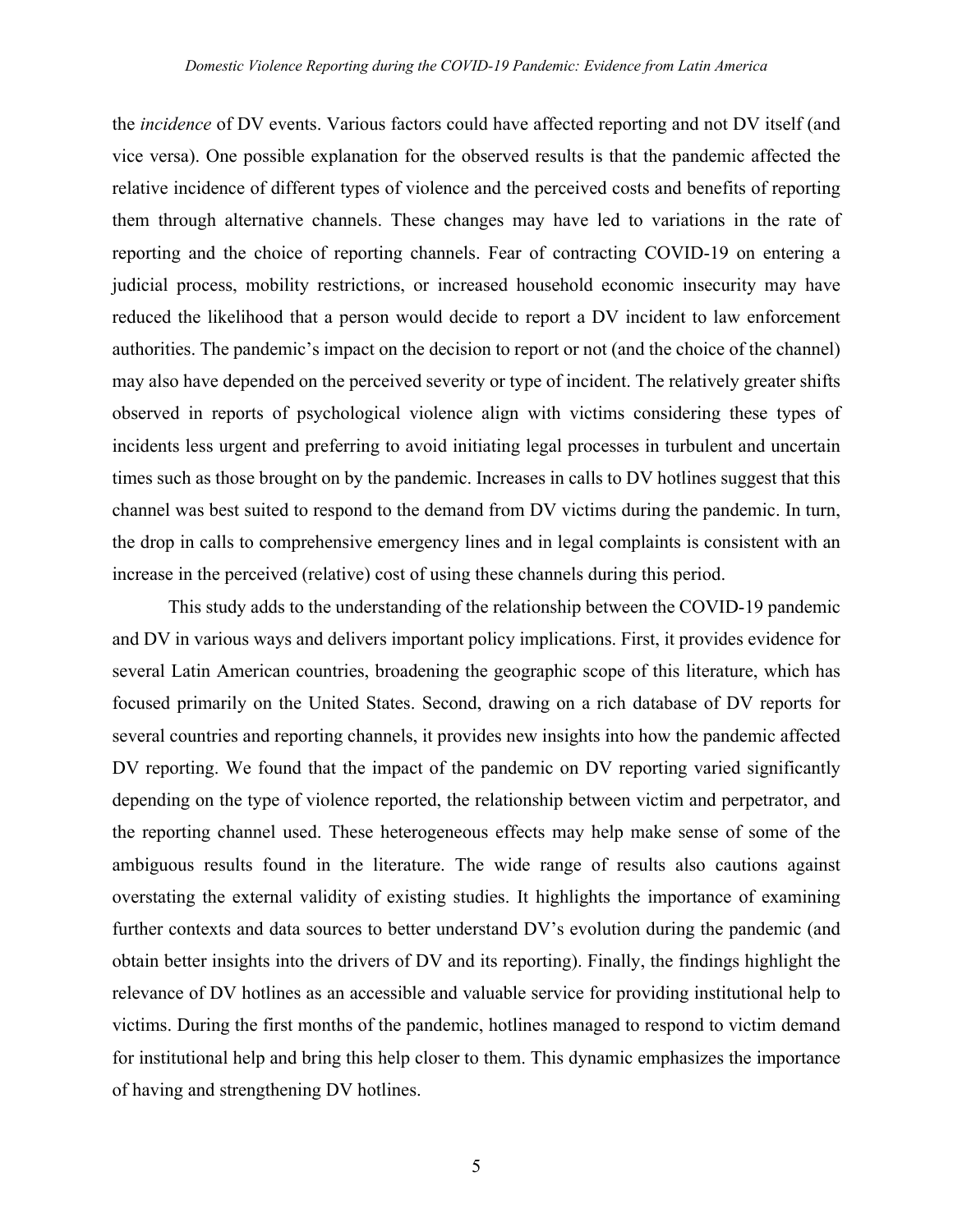The remainder of this paper is structured as follows: Section II summarizes the available evidence on the impact of the pandemic on DV and highlights the challenges faced by such studies. Section III describes the databases used. Section IV comments briefly on the mobility restrictions imposed in each of the countries included in the analysis. Section V explains the empirical method used to estimate the impact of the pandemic on DV reporting. Section VI describes the impact on reporting frequency and Section VII describes the changes in reporting characteristics. The final section presents the main conclusions of the study.

## **II. COVID-19 Pandemic and Domestic Violence: Available Evidence and Empirical Challenges**

The COVID-19 pandemic altered almost every dimension of people's lives. As the virus spread, governments imposed mandatory mobility restrictions to reduce contagion. These policies were implemented—with different stringency levels—in almost every country. Together with the fear of contagion and voluntary social distancing, the imposition of such restrictions led to a drastic reduction in people's mobility and disrupted global economic activity. These disruptions generated conditions associated with DV.

Lockdowns can lead to diverse psychological effects, including stress, anxiety, trauma, irritation, and depression (Brooks et al., 2020). Recent studies predicted severe mental health consequences from this pandemic (Galea, Merchant, and Lurie, 2020; Pfefferbaum and North, 2020). Stress, frustration, and emotional instability are situational factors related to violence (Munyo and Rossi, 2013) and particularly to DV (Card and Dahl, 2011). The economic effects of the pandemic could also impact the incidence of DV. The COVID-19 pandemic increased unemployment and economic distress (Bitler, Hoynes, and Schanzenbach, 2020) and gender inequality (Alon, Doepke, Olmstead-Rumsey, et al., 2020; Dang and Nguyen, 2021). In Latin America, women's participation in the labor force shrunk starkly during the pandemic (ECLAC, 2021). Changes in the unemployment rate (Anderberg et al., 2016), the gender income gap (Aizer, 2010), and access to finance or employment opportunities (Pronyk et al., 2006) might affect economic security, alter the intrahousehold balance, and lead to increases in DV (Buller et al., 2018). Moreover, unemployment and lockdowns increase the time people spend at home, potentially increasing victims' exposure to perpetrators (Dugan et al., 1999).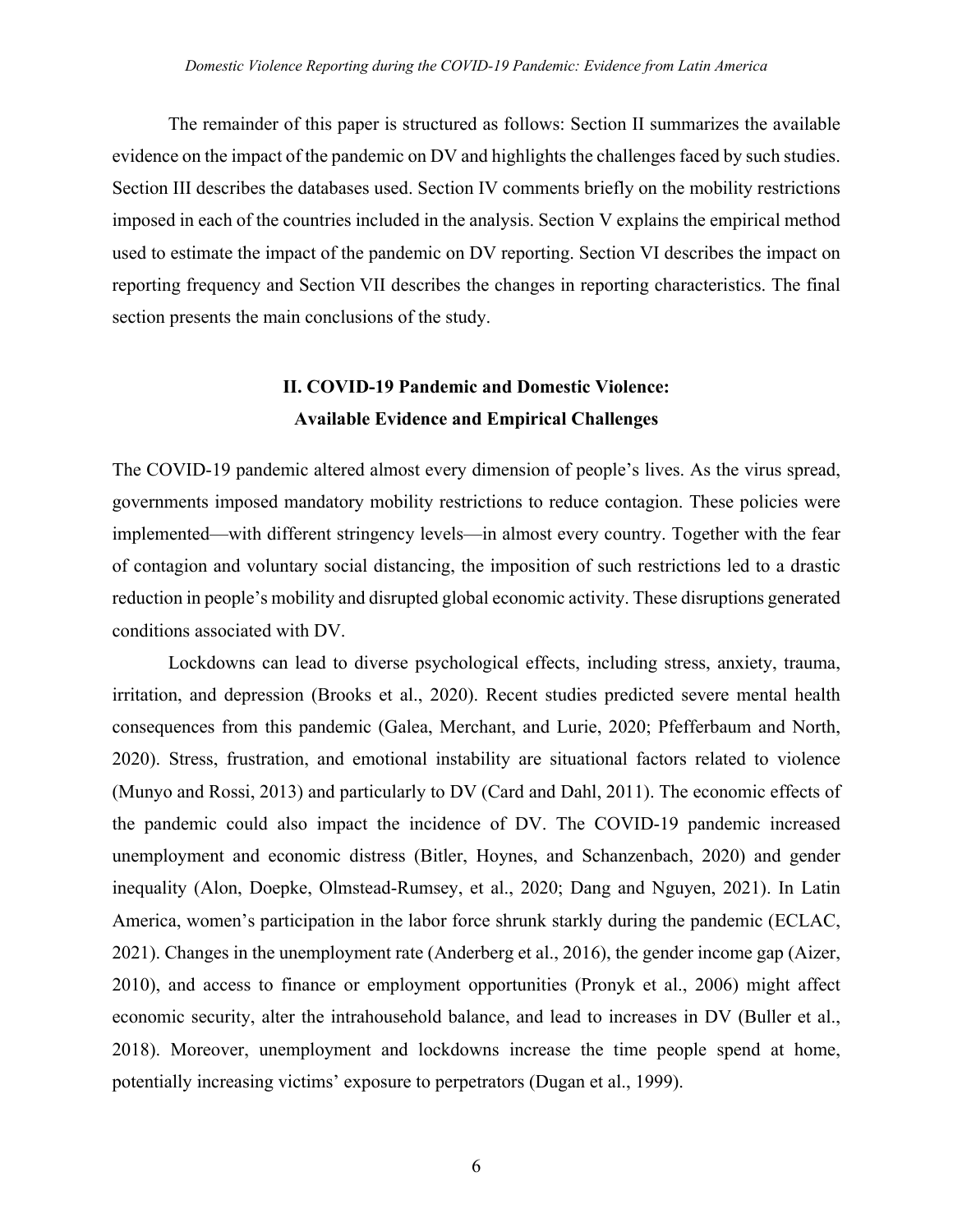The presence of these situational triggers motivated several studies that sought to assess the impact of the pandemic on DV. This task presents three main challenges that make it difficult to draw accurate conclusions. These challenges highlight the need to use different approaches and sources of information and examine various scenarios.

First, DV is a complex and heterogeneous issue, and the pandemic has evolved differently in diverse countries and settings. The relationship between these two complex phenomena (DV and the pandemic) has nuances and subtleties. Looking at the evolution of DV reports for different periods, types of violence, or reporting channels resulted in different (and even opposite) conclusions, as we discuss in subsequent sections.

Second, measuring this impact requires reliable data, which is challenging given the high underreporting rates of DV incidents. Misreporting is a widely recognized problem in DV quantitative studies (Cullen, 2020; Palermo, Bleck, Peterman, 2015). This issue is particularly relevant in the context of the pandemic, which may have altered the incentives and opportunities for victims to report incidents. On one hand, the pandemic (and the subsequent mobility restrictions) might have increased the perceived costs of reporting DV incidents. Lockdowns restricted leaving the house and increased exposure to perpetrators. Cohabiting with the perpetrator may have impeded looking for help or made it too risky for the victims. Furthermore, victims may not have wanted to contact law enforcement and go through the legal process for fear of COVID-19. The increased economic insecurity associated with the pandemic may also have deterred victims from reporting incidents to avoid potential loss of income due to the eventual arrest or incapacitation of the perpetrator. This fear may be more significant under strict penalty plans. Victims' willingness to report arguably decreases as victims lose control of the procedures carried out after reporting an incident (Goodmark, 2018). By nature, this potential increase in underreporting is worrying as it makes measuring DV more difficult and it increases the risk of DV (Miller and Segal, 2019). On the other hand, advertising campaigns warning about the risk of DV incidents during the pandemic and a heightened presence of the topic in the media may have prompted victims to report more incidents. Also, by increasing the time spent at home, mobility restrictions might have increased neighbors' or family members' awareness of DV incidents that had previously gone unnoticed. Increased surveillance by neighbors may lead to more DV reports (Perez-Vincent, Carreras, Gibbons et al., 2020). In short, the pandemic likely altered both the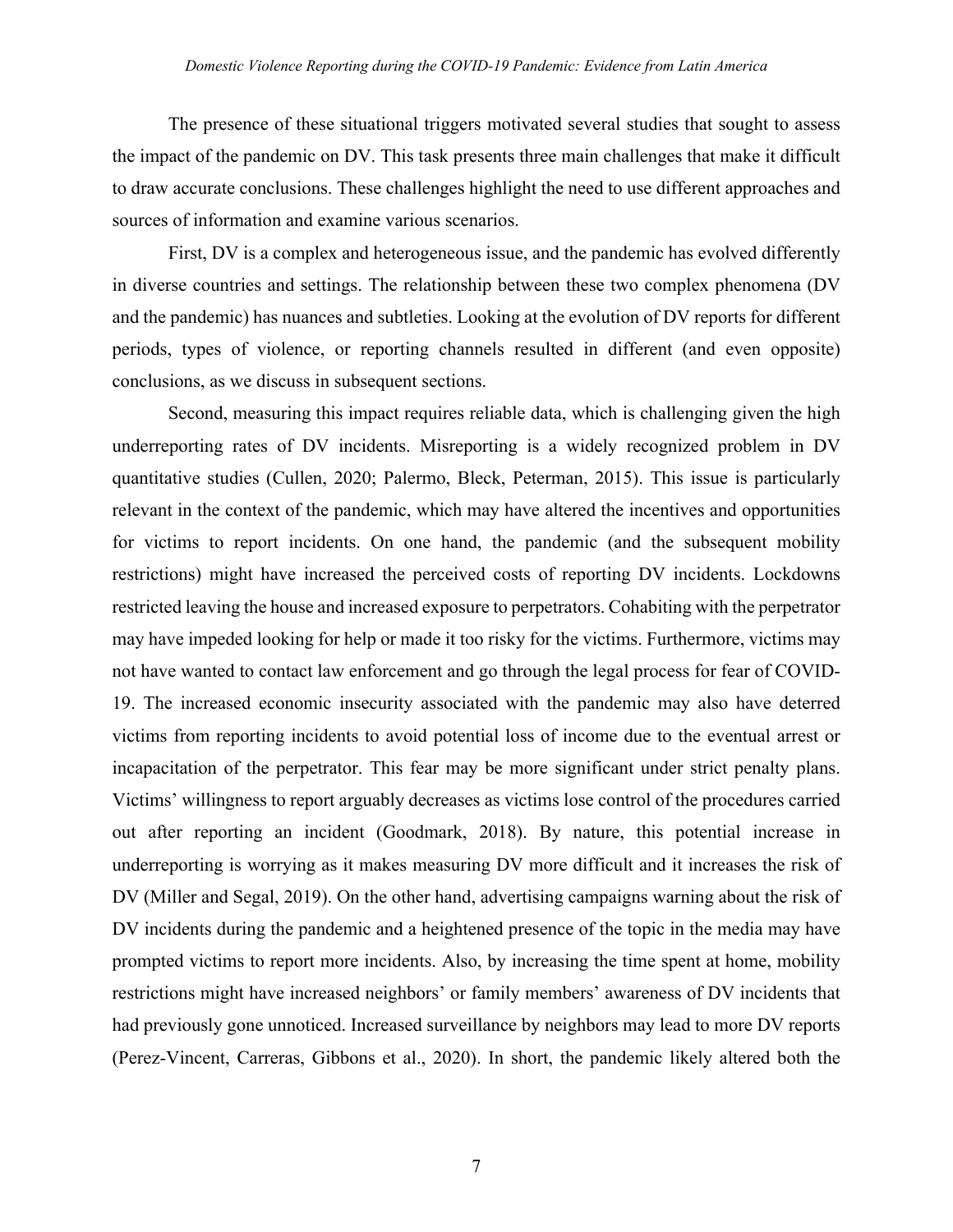frequency of DV incidents and the likelihood of them being reported, making assessing the pandemic's impact on DV challenging.

Third, the pandemic might have altered response services' operations since emergency and victim response services had to adjust their practices to prevent or respond to COVID-19 among personnel. These adjustments may have affected (at least momentarily) their ability to support and respond to victims and any reduced response capacity might have decreased the number of DV incidents recorded. We find evidence of these changes in the evolution of the *effective response rate* (i.e., the share of answered calls relative to total received calls) on Costa Rica's emergency line. Costa Rica experienced a decline in the first months of the pandemic, with the rate falling from 91 percent in January 2020 to a low of 46 percent in July 2020. Two main factors seem to have driven this decline. On one hand, the increase in COVID-19-related calls, such as medical emergencies and complaints about citizens violating mobility restrictions, reduced the capacity to answer other calls. On the other hand, some operators caught COVID-19 and had to be isolated, resulting in an operator shortage.<sup>2</sup>

In addition to these forced changes in operations, the anticipation of possible increases in DV incidents may have led governments to strengthen the response capacity of some of these services. Increased capacity might have translated into a mechanical increase in recorded events, if previously there was not enough capacity to register every incident.

In summary, the pandemic might have affected the capacity of response services to record incidents, adding another confounding factor in the quantitative analysis of the pandemic's impact on DV.

The ambiguity of the existing evidence on the pandemic's impact on the incidence of DV might in part be due to these three factors (i.e., the complexity of DV, the reliability of available data, and adjustments to services due to the pandemic). In each study, the observed result is a combination of the impact on different types of DV, each with its own dynamics, and the potential impact of changes in reporting and recording rates.3 With these caveats in mind, we nevertheless identify some trends among groups of studies that focused on similar sources of information.

<sup>&</sup>lt;sup>2</sup> While these factors could have affected various victim response services, they not necessarily led to declines in their effective response rate. For example, Ecuador's emergency line maintained a constant and high response rate throughout 2020 (around 98 percent). Information obtained from ECU911 (Ecuador) and the 911 emergency line in Costa Rica. Information obtained from ECU911 (Ecuador) and the 911 emergency line in Costa Rica.

<sup>&</sup>lt;sup>3</sup> For example, in Australia, there are indications that, although violence increased during the pandemic, victims were more reluctant to seek help for fear of COVID-19 (Payne and Morgan, 2020).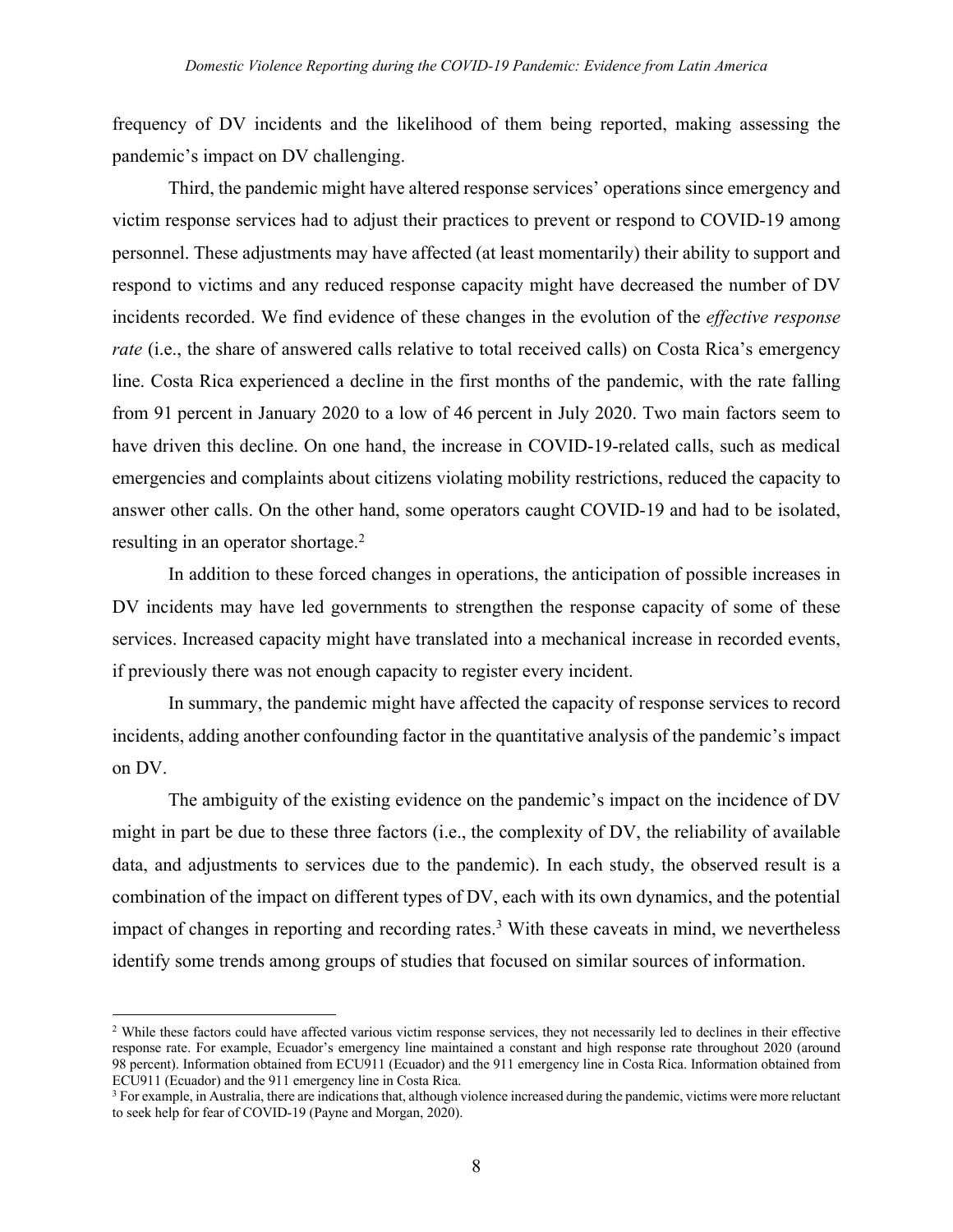The first group of studies used data from official reports recorded by law enforcement agencies. They generally observed no significant changes or found decreases in the number of recorded DV incidents (Ashby, 2020; Bullinger et al., 2020, for U.S. cities; Campedelli et al., 2020; Payne and Morgan, 2020, for Australia; Silverio-Murillo et al., 2020, for Mexico). The second group of studies used data from emergency lines (Leslie and Wilson, 2020; Mohler et al., 2020, in the U.S.; Sanga and McCrary, 2020) and specific DV hotlines (Agüero, 2021, for Peru; Perez-Vincent et al., 2020, for Buenos Aires; Silverio-Murillo et al., 2020, for Mexico). For the most part, these studies found increases in the number of calls.

Our study complements both sets of studies, providing novel evidence on the evolution of DV reports during the COVID-19 pandemic for six Latin American countries using different data sources.

#### **III. Data: Domestic Violence Reports**

We collected administrative records of DV incidents in six Latin American countries. We gathered three types of data: effective calls<sup>4</sup> to DV hotlines (Buenos Aires in Argentina, Colombia, and Peru), effective calls to emergency lines (Ecuador, Lima in Peru, and Costa Rica), and police/legal complaints (Colombia, Ecuador, and Uruguay).5

The datasets differ in the information they provide on reported incidents and the time frame they cover. Still, in all cases, the available information allows us to calculate the daily count of recorded DV incidents from, at least, the beginning of 2019. Table 1 summarizes the scope and main characteristics of the different datasets.

<sup>4</sup> Effective calls are those in which the caller and the operator communicate and exchange information. Most databases include information only on effective calls and exclude calls that are not answered or those in which the caller does not speak or does not provide any information.

 $\frac{1}{3}$  In most Latin American countries, administrative records on DV incidents are not publicly available. We contacted different institutions that register DV incidents (mainly, emergency services, law enforcement agencies, and women's ministries), requesting access to the data. We thank the institutions that generously shared their data for the purpose of this research.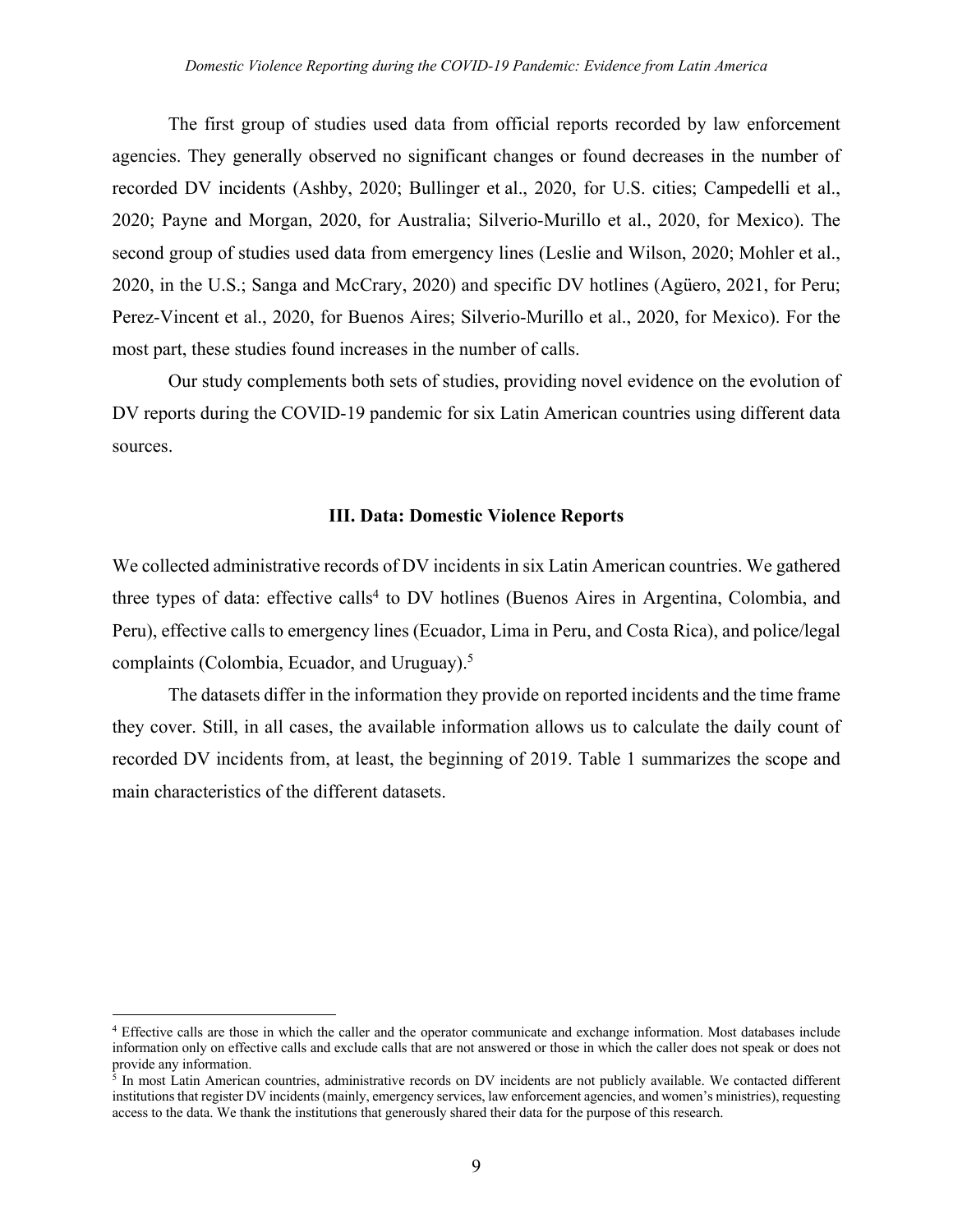| <b>Data Source</b>    | Argentina | Colombia  | <b>Costa Rica</b> | <b>Ecuador</b> | Uruguay   | Peru      |
|-----------------------|-----------|-----------|-------------------|----------------|-----------|-----------|
| Police Reports        |           | 2018–2020 |                   | 2018-2020      | 2019-2020 |           |
| <b>Emergency Line</b> |           |           | 2019-2020         | 2018–2020      |           | 2019-2020 |
| DV Hotline            | 2017-2020 | 2018-2020 |                   |                |           | 2018-2020 |

**Table 1. Summary of Data Sources**

*Source:* Colombia: Policía Nacional (police reports) and Línea 155 (DV hotline); Uruguay: Ministerio del Interior (police reports); Ecuador: Fiscalía General (police reports) and ECU911 (emergency line); Costa Rica: Ministerio de Seguridad and Instituto Nacional de Mujeres (emergency line); Lima, Peru: Línea 105 (emergency line) and Línea 100 (DV hotline); Buenos Aires, Argentina: Línea 137 (DV hotline).

For Argentina, we obtained administrative records on calls to Línea 137, a service line for victims and witnesses of DV, in the City of Buenos Aires from the beginning of 2017 to June 30, 2020. <sup>6</sup> This dataset is probably the most detailed. For each call, it provides demographic characteristics of the caller, how they relate to the victim, the type of violence being reported, the relationship between the victim and the offender, and demographic information for the victim and perpetrator. The database also includes details on the actions taken in response to the call, including requesting a police intervention, referring to other government services, or providing information.

For Colombia, we obtained information from two different sources. The Colombian National Police provided administrative records of DV incidents reported to the police from January 1, 2019, until June 23, 2020, for Pereira, Barranquilla, Cali, Bogotá, Cartagena, Cúcuta, Medellin, and Pasto. These records also include information on the geographic location of the event within those cities. We complemented these data with information on calls to Línea 155, a hotline for women victims of DV. This dataset contains the number of daily calls received by the hotline from January 1, 2018, to June 30, 2020, but provides no details about the calls.

For Costa Rica, we use administrative records on calls reporting DV incidents received by the national emergency line (911) from January 1, 2019, to June 30, 2020. These records, provided by the Ministry of Security and the National Women's Institute (INAMU), contain information on the type of violence reported (distinguishing between physical, psychological, and sexual forms of violence).

For Ecuador, we gathered two different datasets. First, we collected information on calls reporting DV incidents received by the national emergency line (ECU911). We complemented this with data on official DV reports (police/legal complaints) collected by the General Attorney's

<sup>6</sup> We obtained this dataset from the official data repository of the Ministry of Justice and Human Rights: http://datos.jus.gob.ar/dataset/linea-137-victimas-de-violencia-familiar (accessed March 30, 2021).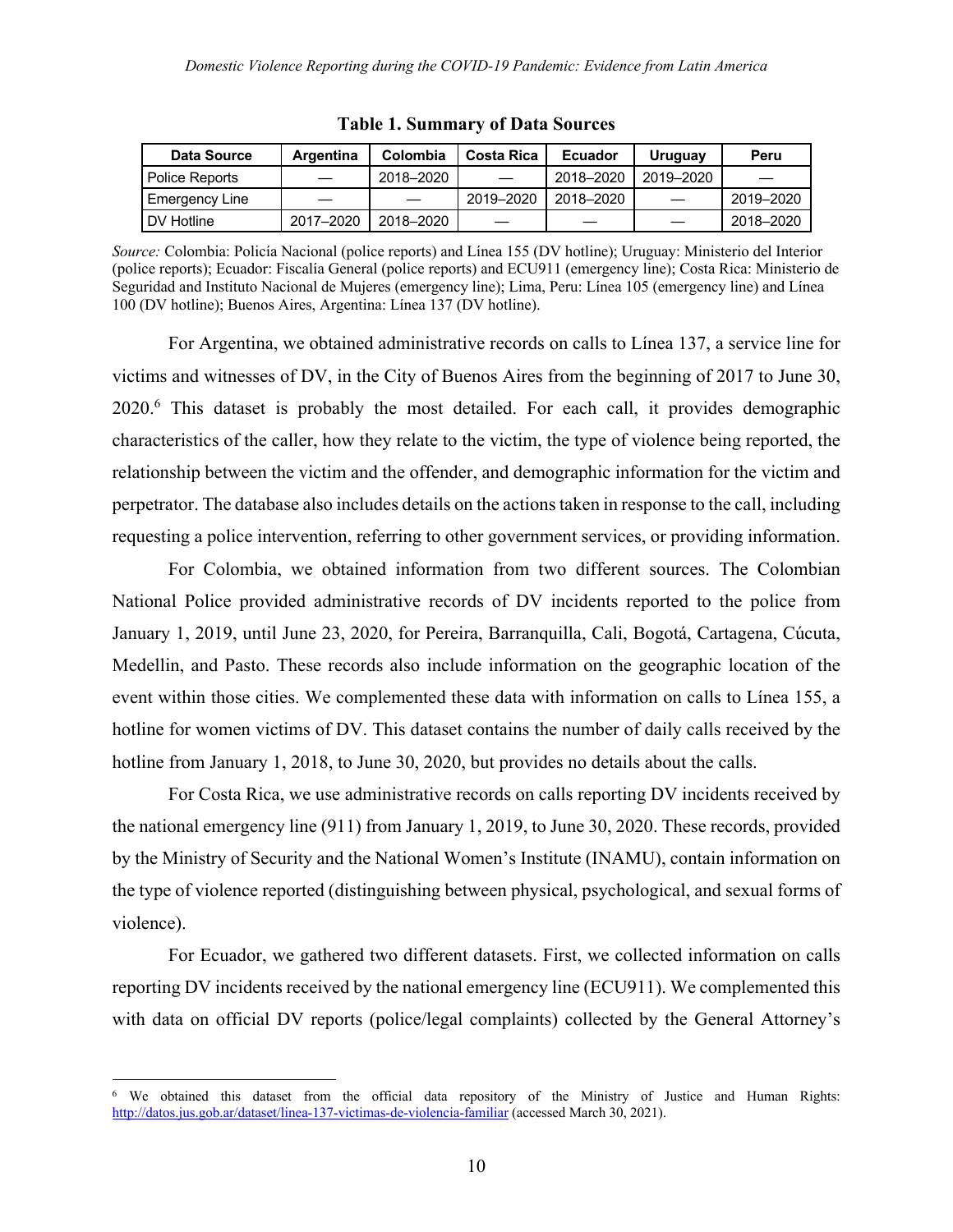Office (*Fiscalía General*), which contains information on the type of violence reported (also distinguishing between physical, psychological, and sexual forms of violence). Both datasets provide information for January 1, 2018, to June 30, 2020.

For Uruguay, we collected information on official DV reports received by the Ministry of the Interior (which we refer to as "police" or "legal" complaints). This dataset contains detailed information on the relationship between victim and perpetrator for each reported incident.

Lastly, for Peru, we collected information from the Ministry of the Interior regarding calls reporting DV incidents received by the police emergency line (Línea 105) from January 1, 2018, to June 30, 2020. While the hotline has national coverage, calls refer mainly to Lima. We complement this dataset with publicly available information on calls received by Línea 100, the DV hotline in the whole country.<sup>7</sup> The database provides demographic characteristics of the caller, how they relate to the victim, the type of violence reported, the relationship between the victim and the offender, and demographic information of victim and perpetrator.

The datasets contain information on the demand for different emergency, law enforcement, and DV victim support services. The amount and dynamics of the reports received by these different agencies vary significantly. Table 2 summarizes the average daily reports recorded in the different databases by year, and before and after mobility restrictions took place in 2020. The figures show some distinct patterns across different types of data sources.

<sup>7</sup> Available at https://portalestadistico.aurora.gob.pe/bases-de-datos-2018/ for 2018, https://portalestadistico.aurora.gob.pe/basesde-datos-2019/ for 2019 and https://portalestadistico.aurora.gob.pe/bases-de-datos-2020/ for 2020 (Accessed on May, 2021).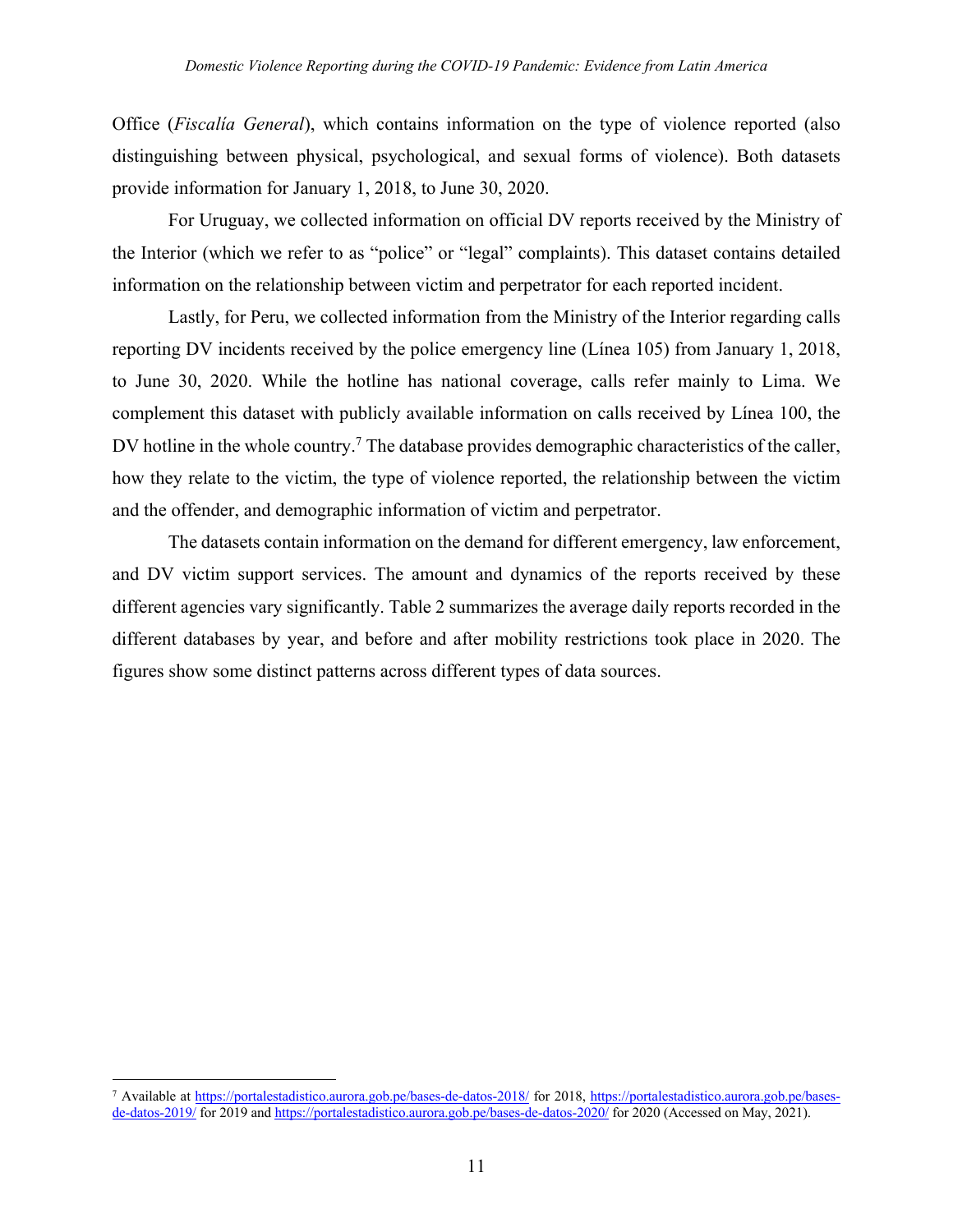|                                 |                                    |            | 2017 | 2018  | 2019  |                  | 2020     |             |
|---------------------------------|------------------------------------|------------|------|-------|-------|------------------|----------|-------------|
|                                 |                                    |            |      |       |       | Pre-<br>Lockdown | Lockdown | %<br>Change |
|                                 |                                    | Mean       | 27.1 | 22.1  | 21.4  | 16.6             | 26.9     | 62.0        |
|                                 | <b>Buenos Aires</b><br>(Argentina) | <b>SD</b>  | 0.45 | 0.39  | 0.34  | 0.58             | 0.71     |             |
|                                 |                                    | Obs        | 365  | 365   | 365   | 79               | 103      |             |
|                                 |                                    | Mean       |      | 67.8  | 54.4  | 59.6             | 118      | 98.0        |
| <b>DV</b><br><b>Hotlines</b>    | Colombia                           | <b>SD</b>  |      | 0.98  | 0.69  | 1.76             | 2.62     |             |
|                                 |                                    | Obs        |      | 365   | 365   | 84               | 98       |             |
|                                 |                                    | Mean       |      | 212.9 | 328.2 | 467.4            | 648.5    | 38.7        |
|                                 | Peru                               | <b>SD</b>  |      | 4.45  | 4.92  | 18.2             | 24       |             |
|                                 |                                    | <b>OBS</b> |      | 357   | 365   | 75               | 107      |             |
|                                 |                                    | Mean       |      | 294.0 | 344.3 | 347.1            | 285.3    | $-17.8$     |
|                                 | <b>Ecuador</b>                     | <b>SD</b>  |      | 6.12  | 6.58  | 16.49            | 9.58     |             |
|                                 |                                    | Obs        |      | 365   | 365   | 71               | 111      |             |
|                                 |                                    | Mean       |      | 127.7 | 108.1 | 116.7            | 108.3    | $-7.2$      |
| <b>Emergency</b><br>Lines       | <b>Costa Rica</b>                  | <b>SD</b>  |      | 1.78  | 1.64  | 3.49             | 2.43     |             |
|                                 |                                    | Obs        |      | 365   | 365   | 82               | 100      |             |
|                                 |                                    | Mean       |      | 166.2 | 162.2 | 209.9            | 92.6     | $-55.9$     |
|                                 | Lima (Peru)                        | <b>SD</b>  |      | 5.76  | 2.51  | 6.53             | 3.54     |             |
|                                 |                                    | Obs        |      | 61    | 365   | 75               | 107      |             |
|                                 |                                    | Mean       |      | 130.6 | 146.1 | 162.1            | 104.4    | $-35.6$     |
|                                 | Colombia                           | <b>SD</b>  |      | 1.62  | 1.96  | 5.48             | 3.50     |             |
|                                 |                                    | Obs        |      | 365   | 365   | 84               | 91       |             |
|                                 |                                    | Mean       |      | 111.2 | 88.0  | 85.6             | 61.3     | $-28.4$     |
| <b>Police</b><br><b>Reports</b> | <b>Ecuador</b>                     | <b>SD</b>  |      | 1.44  | 1.11  | 2.35             | 3.45     |             |
|                                 |                                    | Obs        |      | 365   | 365   | 71               | 111      |             |
|                                 |                                    | Mean       |      | 174.3 | 173.1 | 195.8            | 156.4    | $-20.1$     |
|                                 | <b>Uruguay</b>                     | <b>SD</b>  |      | 1.53  | 1.65  | 3.87             | 2.04     |             |
|                                 |                                    | Obs        |      | 365   | 365   | 72               | 110      |             |

**Table 2. Summary Statistics: Average Daily Calls**

*Source:* Authors' calculations based on data from the following sources: Colombia: *Policía Nacional* (police reports) and Línea 155 (DV hotline); Uruguay: *Ministerio del Interior* (police reports); Ecuador: *Fiscalía General* (police reports) and ECU911 (emergency line); Costa Rica: *Ministerio de Seguridad* and *Instituto Nacional de Mujeres* (emergency line); Lima, Peru: Línea 105 (emergency line) and Línea 100 (DV hotline); Buenos Aires, Argentina: Línea 137 (DV hotline).

*Note:* Lockdown period until June 30, 2020. "% Change" refers to the percentage change in the average calls between the 2020 pre-lockdown period and the 2020 lockdown period (until June 30, 2020).

The average number of calls to the DV hotlines (i.e., Línea 137 in Buenos Aires, Línea 155 in Colombia, and Línea 100 in Peru) rose after the mobility restrictions came into effect. Calls to national emergency lines tell a different story. DV calls to ECU911 in Ecuador and Línea 105 in Lima, Peru, fell after the mobility restrictions came into effect, and DV calls to the emergency line (911) in Costa Rica remained relatively stable after the onset of the pandemic. The dynamics of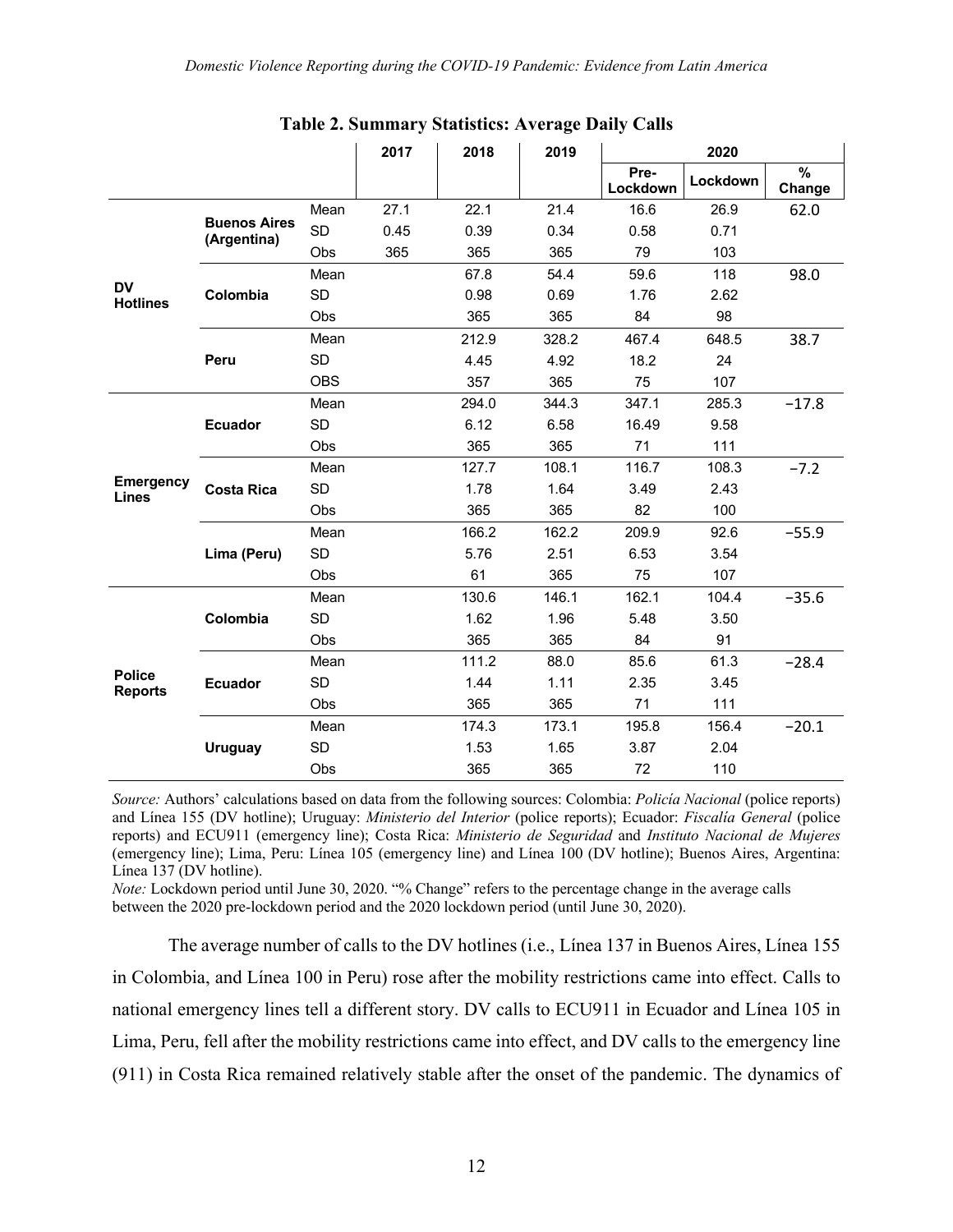police/judicial complaints are similar to that of emergency lines. Official DV complaints in Colombia, Ecuador, and Uruguay fell after the lockdown came into place.

This first examination of the data suggests an increase in the use of the DV hotlines and a decrease in the use of other reporting mechanisms during first months of the pandemic. However, a more rigorous analysis is necessary to distinguish these changes from seasonal variations and to more accurately estimate the pandemic's impact on the DV reports. We discuss the methodology in Section V.

#### **IV. Mobility Restrictions**

Countries across Latin America implemented different strategies to combat the effects of the pandemic, with varying degrees of government involvement and stringency in the policies they imposed. In all cases, however, some form of mobility restriction was implemented in mid-late March 2020. Figure 1 shows the evolution of the change in time people spent at home from February to June 2020 compared to normal levels, according to the Google Mobility Report.<sup>8</sup> The relative changes in the time people spent at home in the different countries is consistent with the evolution of the stringency levels of the restrictions imposed by each government, measured by the Oxford COVID-19 Government Response Tracker (OxCGRT)<sup>9</sup> (Hale, Petherick, Phillips, et al., 2020) (Figure 2).

<sup>9</sup> Available at: https://github.com/OxCGRT/covid-policy-tracker/raw/master/data/timeseries/OxCGRT\_timeseries\_all.xlsx

<sup>&</sup>lt;sup>8</sup> Available at https://www.google.com/covid19/mobility (accessed on January 15, 2021). The Google Mobility Report tracks how people's time spent at locations associated with retail and recreation, grocery and pharmacy, parks, transit stations, workplaces and residences changed in 2020 compared with the average for each day of the week that was observed between January 3, 2020 and February 6, 2020. This study looks at the residential percent change or time spent at home in our terms.

<sup>(</sup>accessed on January 15, 2021). OxCGRT collects publicly available information on 20 indicators of government responses. With this information, OxCGRT generates four policy indices: Overall Government Response, Containment and Health, Economic Support, and Stringency. We will focus on the latter, which takes into account the imposition of the following policies: school closings, workplace closings, cancellation of public events, restrictions on gatherings, cancellation of public transport, stay-at-home requirements, restrictions on internal movement, international travel control, and public health campaigns (Hale et al., 2020).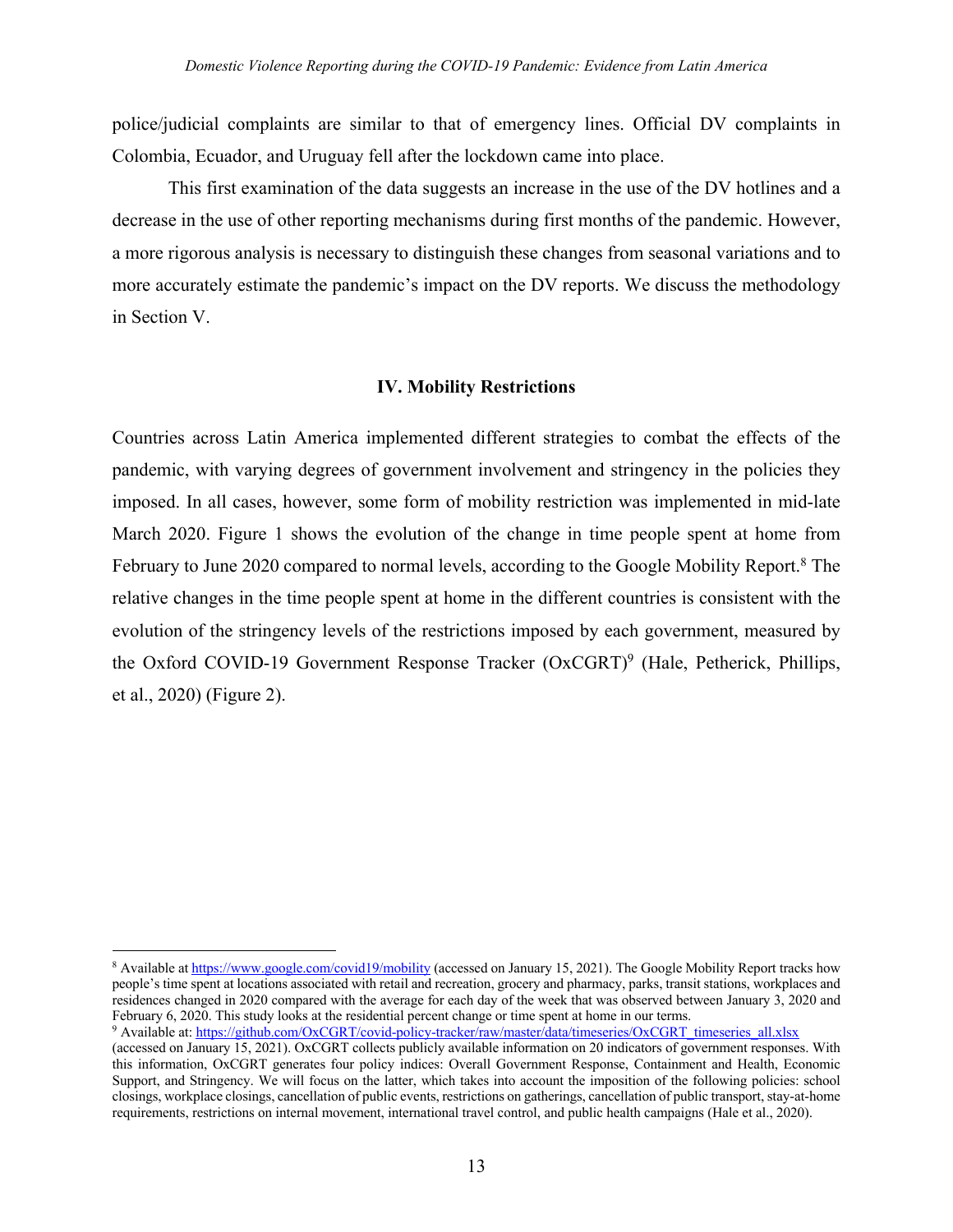

**Figure 1. Percent Change in Time Spent at Home, Weekly Averages**

*Source:* Google Mobility Report. The graph shows the percentage change in mobility in residential areas with respect to the average registered that same day of the week during the period January 3 to February 6, 2020.



**Figure 2. Evolution of the OxCGRT Stringency Index**

*Source:* Oxford COVID-19 Government Response Tracker. The index considers the imposition of school closings, workplace closings, cancellation of public events, restrictions on gatherings, cancellation of public transport, stay-athome requirements, restrictions on internal movement, international travel control, and public health campaigns.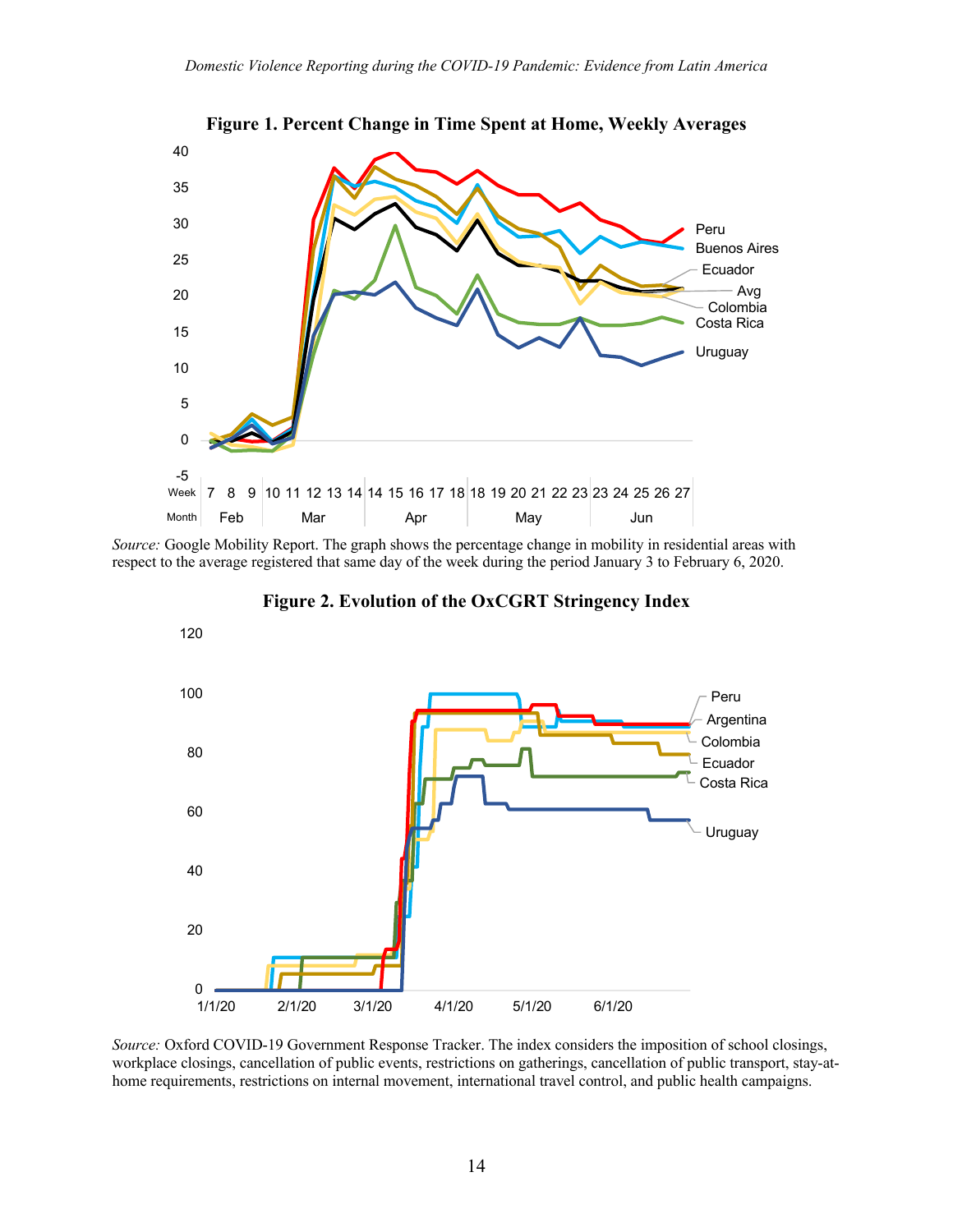Among the countries included in our study, Peru had the largest reduction in mobility. The Government of Peru established a stringent national quarantine on March 16, 2020, with only a few specific exceptions for essential workers.

The reduction in mobility was also relatively large in Buenos Aires, Argentina. The Government of Argentina decreed a national quarantine on Friday, March 20, 2020. The lockdown came into effect at a relatively early stage of the spread of the virus in the country.

In Ecuador, the government established a national quarantine on Sunday, March 12, 2020. The quarantine included the closure of schools and the suspension of massive events. On Tuesday, March 17, 2020, the mobility restrictions intensified as a partial curfew was implemented. The reduction in mobility during the first months of the pandemic was consistently higher than the average for the countries in our study.

In Colombia, the government established a stringent national quarantine on Wednesday, March 25, 2020, that only allowed people to leave the house for vital reasons. The measure was adopted relatively late (compared to the other countries), and the pandemic had already affected citizens' mobility. Colombia's mobility evolved in a similar way to the average of the studied countries.

The Government of Costa Rica established a national emergency on Monday, March 16, 2020, requiring schools to close and limiting immigration. The country's mobility was one of the least affected in the region because the government used a less stringent approach to fight the pandemic. Costa Rica experienced a late surge in the disease in June.10

In Uruguay, national authorities started introducing mobility restrictions to combat the pandemic on March 16, 2020. Travel restrictions were imposed, and the population was advised to stay at home. Among the set of countries included in our analysis, Uruguay had the least stringent approach and, at least during the first months of the pandemic, showed the smallest change in people's mobility.

<sup>10</sup> https://ourworldindata.org/coronavirus/country/costa-rica?country=~CRI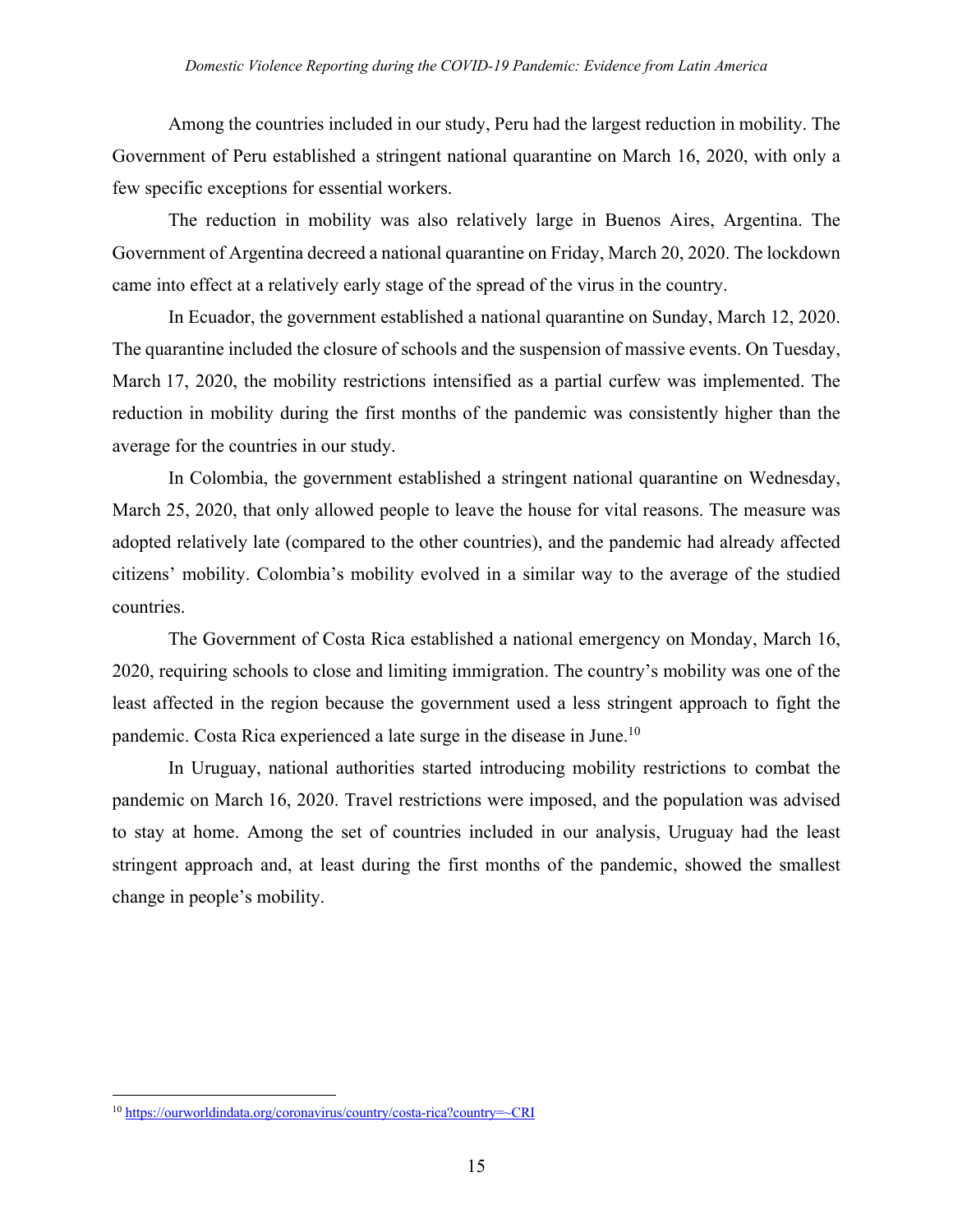#### **V. Empirical Strategy**

We estimate the pandemic's impact on the frequency of different types of DV reports using a linear regression model that includes time dummies to control for seasonal variations and secular trends in the dependent variable. Formally, we estimate the following model:

$$
DVReports_d = \alpha + \beta * Pandemic + \partial_{dow} + \emptyset_{woy} + \gamma_{year} + \varepsilon_d \quad (1)
$$

We use as dependent variables  $(DVReports_d)$  the number of calls for each day and the inverse hyperbolic sine (IHS). The IHS transformation (Johnson, 1949) is helpful since it approximates the logarithmic function but, contrary to it, is defined at zero (see Burbrige, Magee, and Robb, 1988). The variable "Pandemic" is a dummy indicator that equals one for all days coming after the imposition of COVID-19 pandemic-related mobility restrictions.<sup>11</sup> Our coefficient of interest is  $\beta$ , which represents the change in reports during the pandemic. When using the IHS transformation, the  $\beta$  coefficients can be easily re-expressed to percentage changes.<sup>12</sup> Coefficients  $\partial_{dow}$  are day-of-the-week fixed effects that capture systematic within-week patterns in the number of calls. We also include year fixed effects  $(\gamma_{\text{year}})$  to capture secular trends and week-of-the-year fixed effects ( $\varnothing_{\rm wov}$ ) to capture seasonal movements.

This model allows us to estimate the pandemic's impact on the frequency of DV reports under the parallel trends assumption that, if the pandemic had not occurred, the number of calls would have shown a seasonal evolution as in the previous years. This approach, used in previous work on DV and the pandemic (Agüero, 2021; Leslie and Wilson, 2020), relies on comparing the change in the number of reports before and after the time of the imposition of mobility restrictions (mid-March) across multiple years. We estimate this model using information from January 1 to June 30 for the available years in each data set.

We present the ordinary least squares (OLS) estimates of the model using heteroscedasticity robust standard errors. We note that the time-series nature of our data could lead to autocorrelation in the model residuals and induce bias in the estimation of our standard errors.

<sup>&</sup>lt;sup>11</sup> Following the discussion in the previous section, we consider these dates as the start of the first lockdown in 2020 in each country: Ecuador: March 12; Peru, Costa Rica and Uruguay: March 16; Buenos Aires (Argentina): March 20; Colombia: March 25.

<sup>&</sup>lt;sup>12</sup> To interpret  $\beta$  as a percentage change, we followed Halvorsen and Palmquist (1980) and used the correction suggested by Kennedy (1981) as explained in Bellemare and Wichman (2020): % Change =  $Exp(\beta - 0.5(Var(\beta)) - 1$ . We present the  $\beta$ estimate and the percent change in the tables.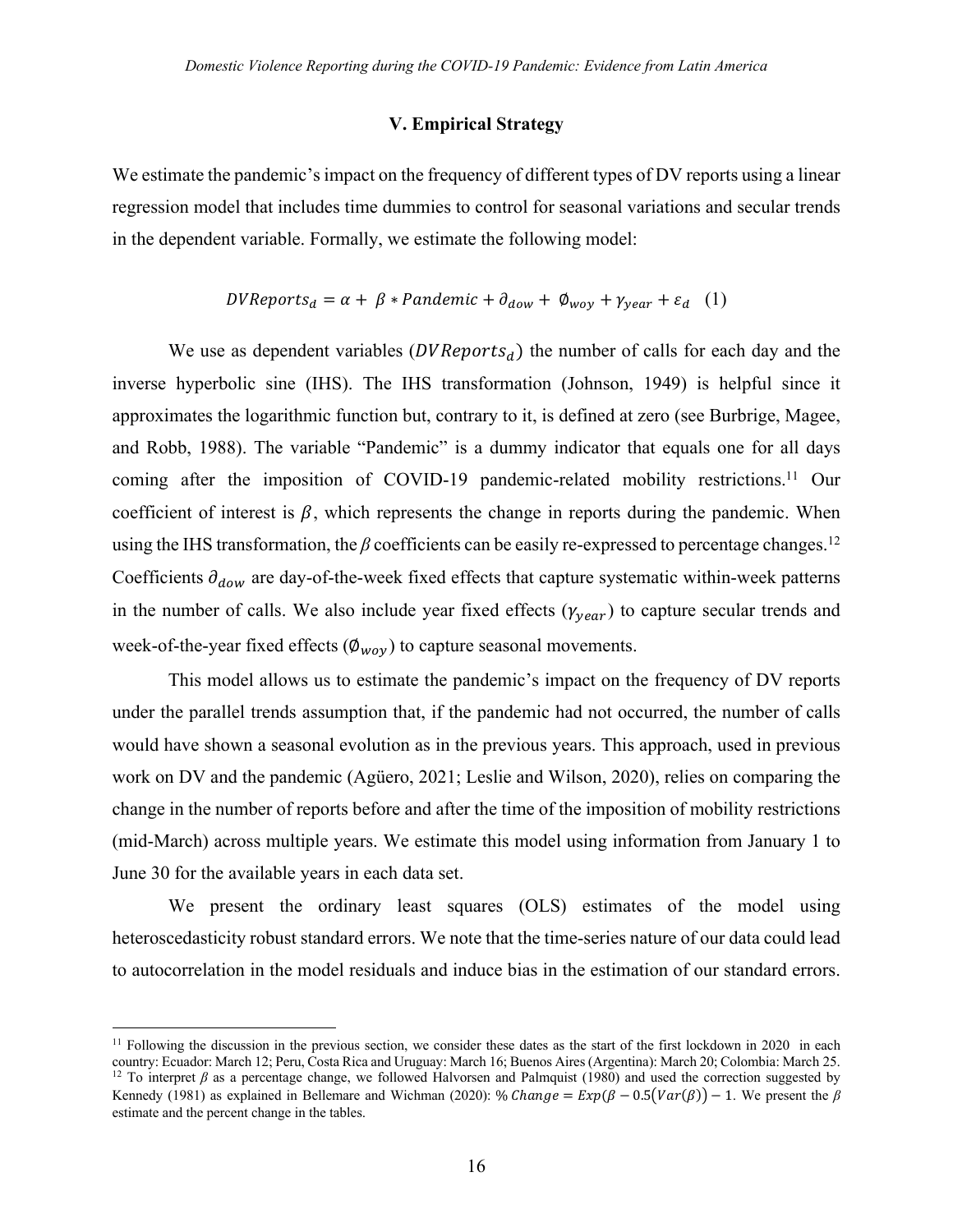We use a heteroscedasticity and autocorrelation consistent (HAC) estimator for the standard errors to address this issue, following Newey-West (1987). This estimator allows us to perform (asymptotically) valid statistical inference in the presence of autocorrelation and heteroscedasticity.<sup>13</sup> Additionally, since we are dealing with count data, we estimate negative binomial and poison specifications (Greene, 2008). As the results using Newey-West HAC standard errors and non-linear specifications are extremely similar to the standard linear model estimated by OLS, we present the results of this model throughout the document.

To check the validity of our design (i.e., examine the plausibility of the parallel trends assumption) and assess how the pandemic'simpact evolved, we also estimate an event study model using the following equation:

$$
DVReports_d = \alpha + \sum_{p=1}^{3} (\beta_p * Period_p) + \sum_{p=5}^{13} (\beta_p * Period_p) + \partial_{dow} + \emptyset_{woy} + \gamma_{year} + \varepsilon_d
$$
 (2)

Where Period<sub>p</sub> refers to each two-week period from January 1 to June 30 in 2020, and the  $\beta_p$ coefficients trace out systematic changes in the number of DV calls through the two-week periods in 2020 relative to the same period in previous years. The fourth two-week period (i.e., the second half of February) is the omitted category. We include the same set of fixed effects from equation (1).

The following section shows the OLS estimates of these models using information for the number of DV reports for each country and reporting channel.

#### **VI. The Impact of the Pandemic on the Frequency of Domestic Violence Reports**

In this section, we assess the impact of the pandemic on the number of calls to DV hotlines in the City of Buenos Aires (Argentina), Colombia, and Peru; on DV calls to emergency lines in Ecuador, Lima (Peru), and Costa Rica; and on DV police complaints in Colombia, Ecuador, and Uruguay.

Figure 3 and Table 3 summarize the overall impacts of the pandemic on the number of DV reports. We group the results by type, distinguishing between DV-specific hotlines, emergency lines, and police (or legal) complaints.

<sup>&</sup>lt;sup>13</sup> For this process, we needed to choose a number of lags beyond which autocorrelation could be ignored. There is not one single way to define the correct number of periods beyond which autocorrelation is negligible. As pointed out by Greene (2000), most studies use SampleLength<sup>1/4</sup> as the limit. For robustness, we evaluated the results using 1 to 7 lags, which always included the mentioned SampleLength<sup>1/4</sup>.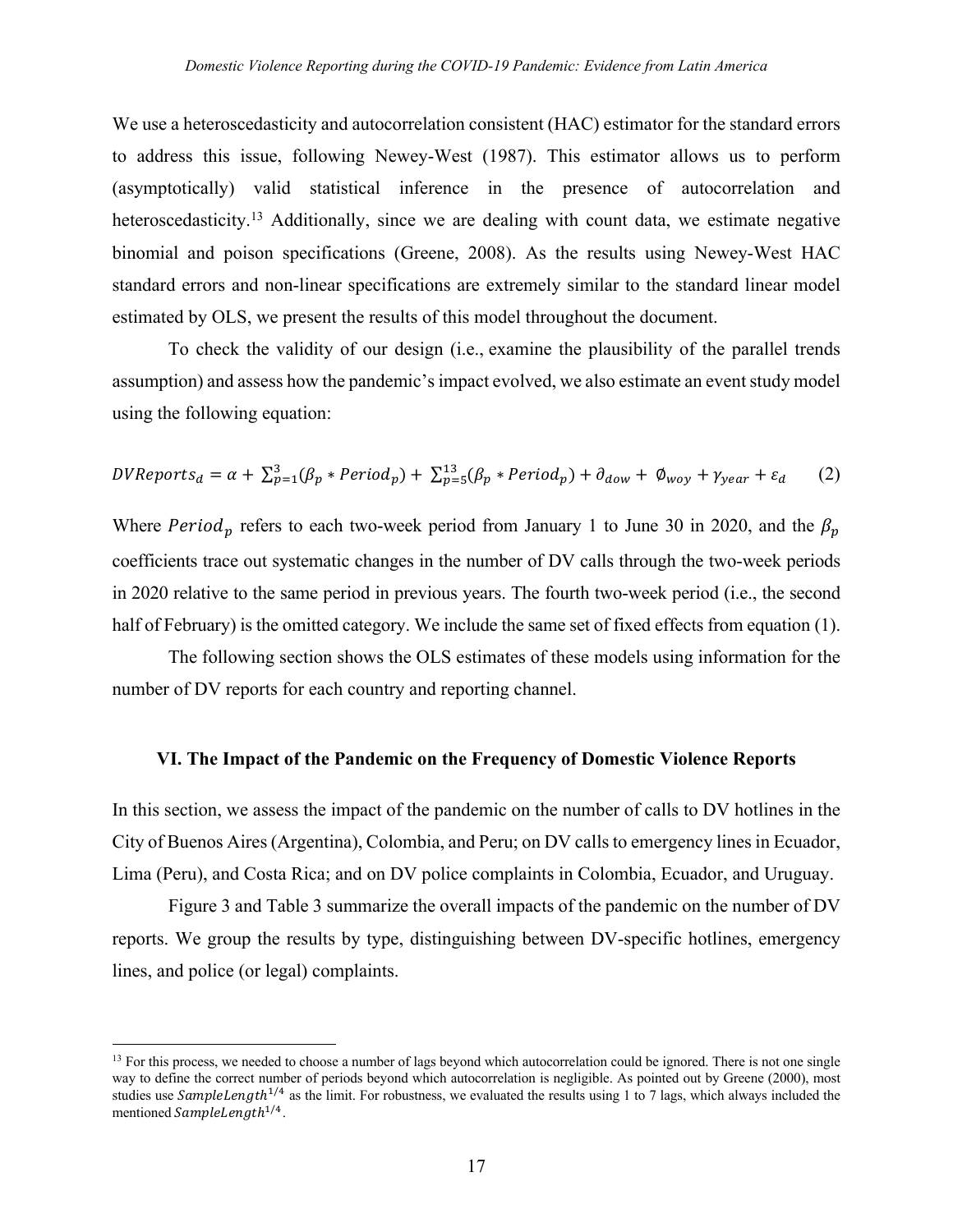

**Figure 3. Impact of the Pandemic on DV Reports**

*Source:* Authors' calculations based on data from the following sources: Colombia: Policía Nacional (police reports) and Línea 155 (DV hotline); Uruguay: Ministerio del Interior (police reports); Ecuador: Fiscalía General (police reports) and ECU911 (emergency line); Costa Rica: Ministerio de Seguridad and Instituto Nacional de Mujeres (emergency line); Lima, Peru: Línea 105 (emergency line) and Línea 100 (DV hotline); Buenos Aires, Argentina: Línea 137 (DV hotline).*Note:* The figure presents the results of the OLS estimation of the  $\beta$  coefficient in *Equation* (1) for each of the datasets examined, using the IHS transformation of the daily number of reports as the dependent variable. We re-express the  $\beta$  coefficient as a percentage change following Bellemare and Wichman (2020).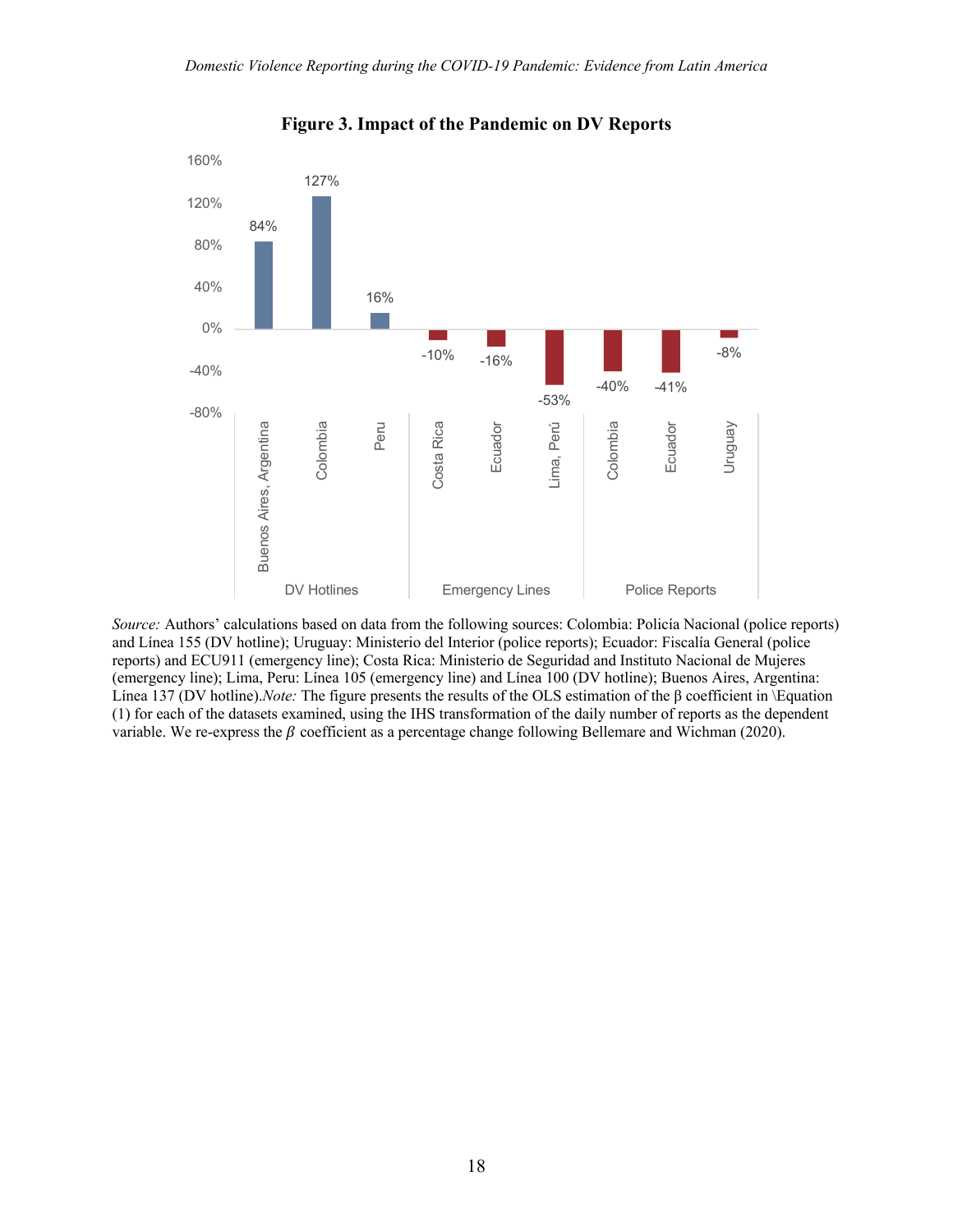|                    |                          | Estimated Effect $(\beta)$ |          |                    |           |
|--------------------|--------------------------|----------------------------|----------|--------------------|-----------|
|                    |                          | Calls                      |          | <b>IHS (Calls)</b> |           |
| <b>Type</b>        | <b>City or Country</b>   | Coef.                      | S.E.     | Coef.              | S.E.      |
|                    | Buenos Aires (Argentina) | 13.66***                   | $-1.06$  | $0.613***$         | $-0.0513$ |
| DV Hotlines        | Colombia                 | 66.03***                   | $-3.089$ | $0.821***$         | $-0.0398$ |
|                    | Peru                     | $151.7***$                 | $-20.08$ | $0.15**$           | $-0.0617$ |
|                    | Costa Rica               | $-12.68***$                | $-3.768$ | $-0.103***$        | $-0.0301$ |
| Emergency<br>Lines | Ecuador                  | $-52.70***$                | $-15.91$ | $-0.175***$        | $-0.0379$ |
|                    | Lima (Peru)              | $-100.3***$                | $-7.693$ | $-0.755***$        | $-0.0489$ |
|                    | Colombia                 | $-67.52***$                | $-5.861$ | $-0.517***$        | $-0.0491$ |
| Police Reports     | Ecuador                  | $-18.72***$                | $-4.055$ | $-0.533***$        | $-0.0677$ |
|                    | Uruguay                  | $-15.12***$                | $-4.713$ | $-0.0825***$       | $-0.0254$ |

**Table 3. Impact of the Pandemic on DV Reports**

*Source:* Authors' calculations based on data from the following sources: Colombia: Policía Nacional (police reports) and Línea 155 (DV hotline); Uruguay: Ministerio del Interior (police reports); Ecuador: Fiscalía General (police reports) and ECU911 (emergency line); Costa Rica: Ministerio de Seguridad and Instituto Nacional de Mujeres (emergency line); Lima, Peru: Línea 105 (emergency line) and Línea 100 (DV hotline); Buenos Aires, Argentina: Línea 137 (DV hotline).*Note:* The figure presents the results of the OLS estimation of Equation (1) for each of the datasets examined. We use daily data from January 1 to June 30 for the available years (see Section III for details). We estimate heteroscedasticity robust standard errors. Stars denote statistical significance: \* 10 percent level. \*\* 5 percent level. \*\*\* 1 percent level.

We find significant increases in the number of calls to DV hotlines in the three countries examined. In Buenos Aires, calls to the DV hotline increased 84 percent; in Colombia, calls to Línea 155 rose 127 percent; and, in Peru, calls to Línea 100 increased 16 percent. In turn, we observe significant decreases in the number of incidents reported to emergency lines and through official police or judicial complaints. We note that the number of DV calls to emergency lines decreased by 16 percent in Ecuador, 10 percent in Costa Rica, and 53 percent in Lima, Peru. Police or judicial complaints fell 40 percent in Colombia, 41 percent in Ecuador, and 8 percent in Uruguay. All these estimates are significant at the 1 percent level. The observed increases in DV hotlines and decreases in police complaints align with findings in previous studies. However, the fall in the number of calls to emergency lines has not been reported in other studies.<sup>14</sup>

We then assess the dynamics of the impact of the pandemic on DV reports and the validity of the empirical approach using the event study model described in the previous section (Equation 2). Figure 4 summarizes the estimation results using the IHS transformation of the number of calls as the dependent variable.

<sup>&</sup>lt;sup>14</sup> As stated in previous sections, Leslie and Wilson, 2020; Mohler et al., 2020, in the U.S.; Sanga and McCrary, 2020; and Silverio-Murillo et al., 2020, in Mexico, find mostly increases looking at emergency lines.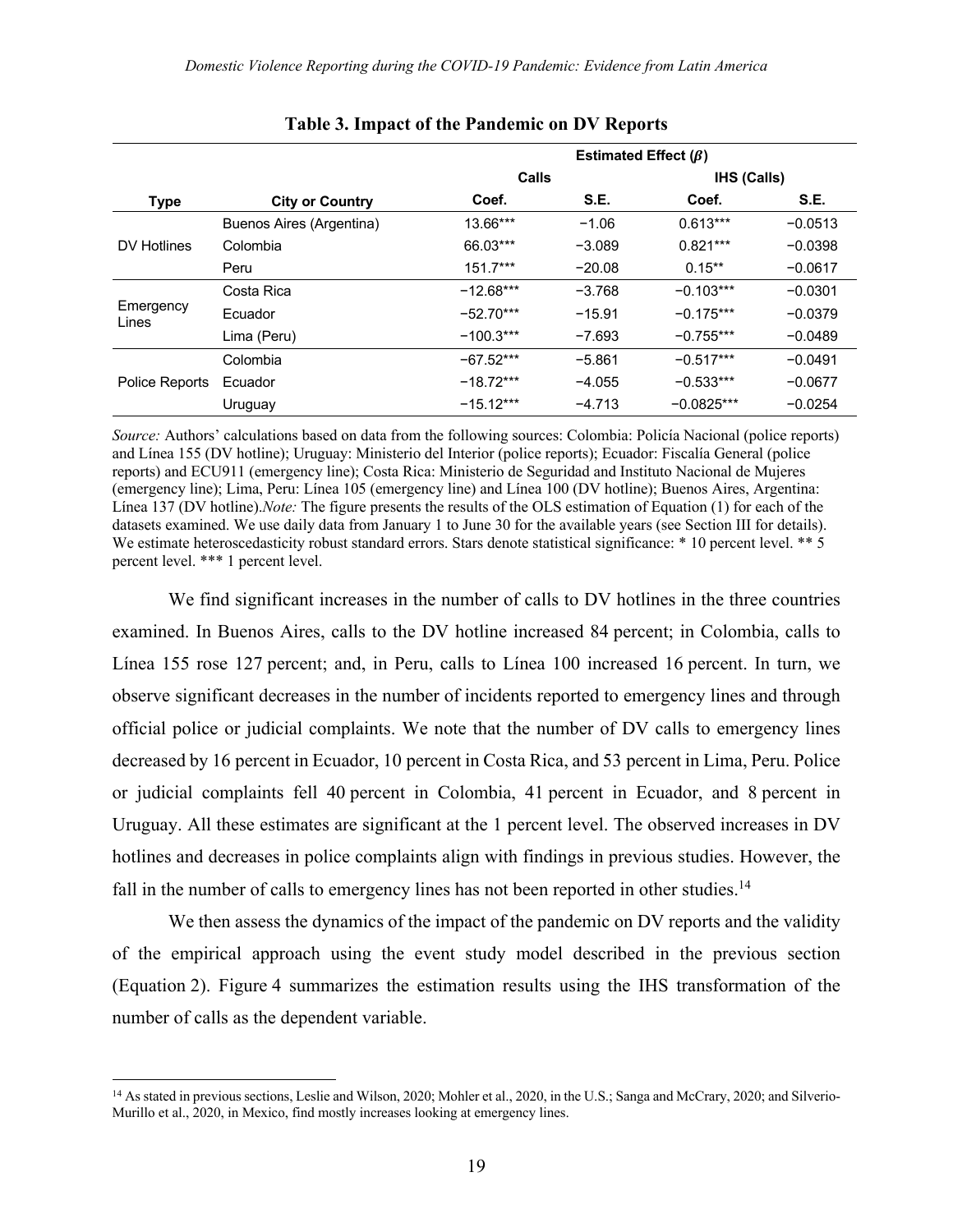

**Figure 4. Impact of the Pandemic on DV Reports: Event Study Model**

*Source:* Authors' calculations based on data from sources described in Section III. *Note:* The charts report the OLS estimates of the event study model (Equation 2) coefficients and their 95-percent confidence interval using the IHS transformation on the number of reports as dependent variable. Each coefficient represents a two-week period. The fourth two-week period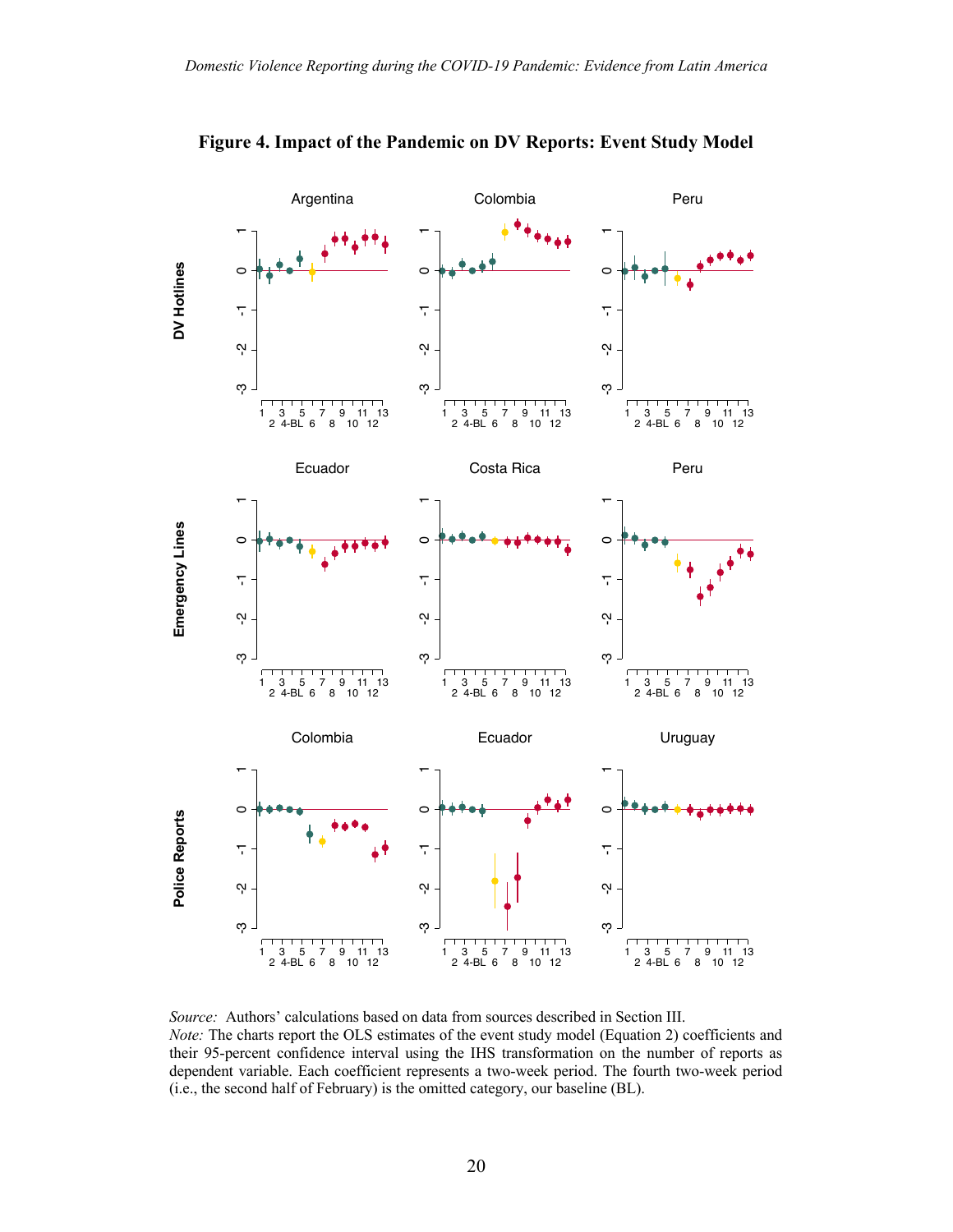Regarding calls to DV hotlines, the event study model shows that, before the onset of the pandemic and the mobility restrictions, the trend for calls was similar to previous years (with coefficients not systematically different from zero). Following the onset of the pandemic, we observe a large, positive, and growing impact on the number of calls in Argentina and Peru and a positive and sustained impact in Colombia.

In terms of calls to emergency lines, the event study model allows us to verify that, before the pandemic, calls showed a trend parallel to that of previous years. In general, the coefficients for the first fortnights of the year are small in absolute value and are not statistically significant. After the onset of the pandemic, we find a large and sharp drop in calls in Lima, Peru, and in Ecuador that attenuated over time. The dynamics in Costa Rica were different. In Costa Rica, the drop in the number of calls was generally smaller but became more pronounced over time (especially toward the end of the analysis period). There may be different explanations for this result. On one hand, Costa Rica was one of the least affected countries during the first months of the pandemic, experiencing a relatively late outbreak of the disease, which may have also delayed the impact on DV reports. On the other hand, as discussed in Section II, the operational capacity of the hotline declined during the pandemic, especially in June and July. Response rate can impact the number of calls received, reflecting one of the possible biases that exist when trying to capture the evolution of DV through call records.

The dynamics of the number of police or legal complaints were similar to that of calls to emergency lines. The event study shows that, for the most part, estimates before the imposition of mobility restrictions are not statistically significant. The only exception is Colombia, where there was a drop in the number of reports in the fortnight before the start of mobility restrictions. This early drop may be related to the decline in mobility that occurred even before mobility restrictions were imposed (as discussed in Section IV). In Colombia, the drop in the number of police complaints became more pronounced in June. In Uruguay, where mobility fell the least among the countries included in our study, judicial DV complaints showed relatively small declines, which became smaller and not statistically significant as the pandemic progressed. In Ecuador, a sharp decline in the number of judicial DV complaints was observed in the first month after the imposition of mobility restrictions. This large drop quickly attenuated and, by the end of June, the number of complaints increased (which might be partly explained by the late reporting of incidents occurring in the previous two months). This change in the direction of the impact is not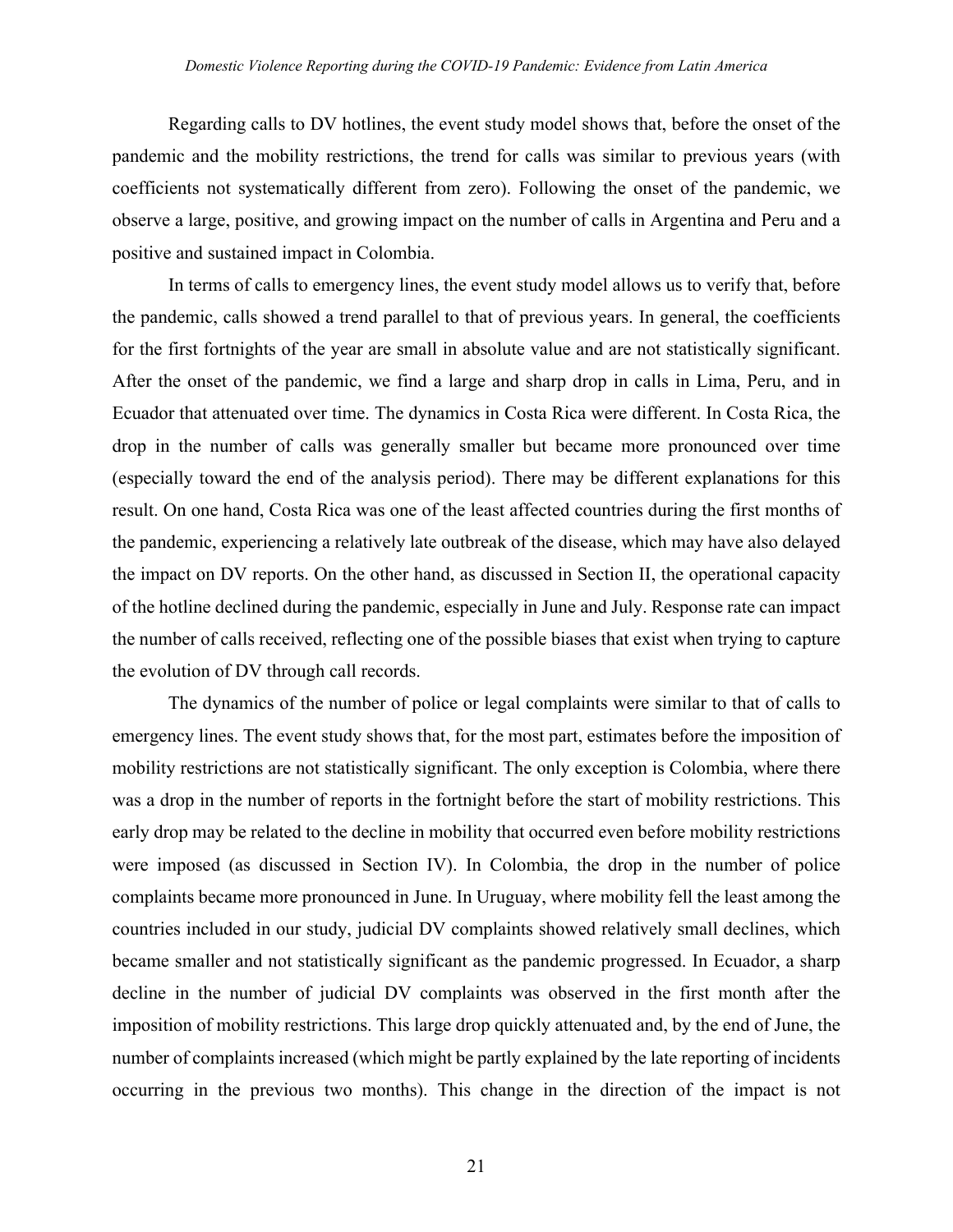unprecedented in LAC. In Mexico, Silverio-Murillo et al. (2020) found a short-term decline, followed by a spike in police reports.

At first, the different evolution of calls to emergency lines and calls to DV hotlines may be surprising. However, the distinct dynamics might be related to the different nature and institutional arrangements behind emergency and DV hotlines. The type of legal actions instituted as a response to a call may affect the victim's willingness to report (Goodmark, 2018), and legal actions vary greatly across countries and types of hotlines. If an emergency line offers psychological support and provides the victim information without imposing legal actions or police proceedings, the perceived cost of reporting an incident is likely to be small. If, on the contrary, a call to an emergency line to report a DV incident might translate into losing control of the legal process, victims might be deterred from reporting. Trust in the police or the agency in charge of the hotline might also affect the willingness to report an incident.

## **VII. Shifting Patterns: How Did the Different Types of Reports Evolved During the Pandemic?**

This section expands the previous analysis by separately examining different types of reports. First, we assess whether the pandemic's impact on the number of DV reports varied according to the type of violence reported. Second, we estimate the impact of the pandemic on DV reports for different types of incidents based on the relationship between the victim and the perpetrator. Finally, we present evidence on the evolution of responses given to the users reporting DV to Buenos Aires' hotline.

#### **Type of Violence Reported**

Some recent studies have shown that the pandemic induced greater increases in certain types of DV than in others. Perez-Vincent, Carreras, Gibbons et al. (2020) found a greater impact of the pandemic on psychological violence in Argentina, both in reports to the DV hotline and in responses to an online victimization survey conducted in the first months of the pandemic. Arenas-Arroyo, Fernandez-Kranz, and Nollenberg (2020) also used an online victimization survey and found that the increase in DV reports in Spain was explained solely by psychological violence. In this subsection, we analyze how the pandemic affected the number of DV reports according to the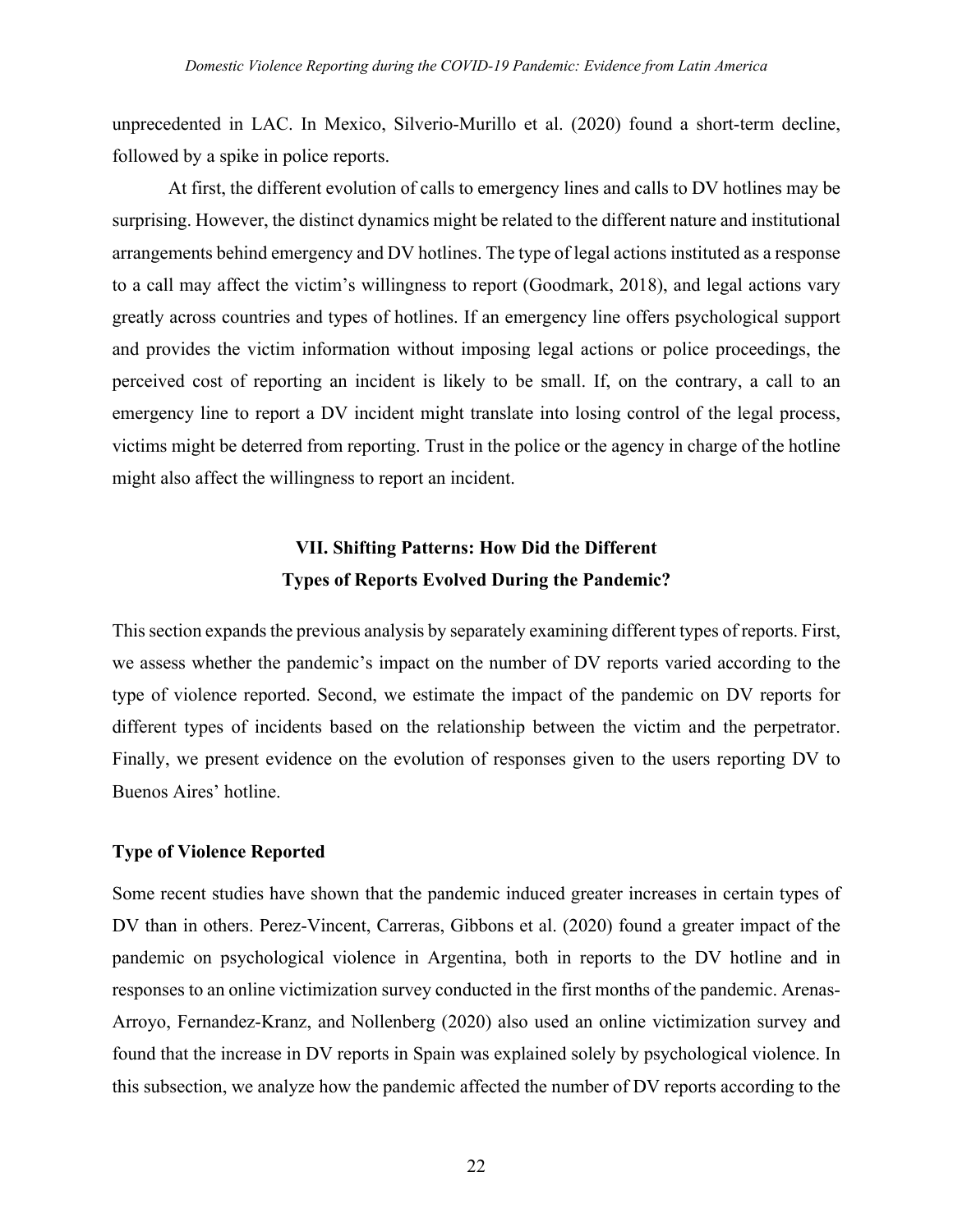type of violence reported, distinguishing between physical and psychological violence. To do so, we take advantage of the fact that records of calls to the DV hotlines in Buenos Aires and Peru, calls to the emergency hotline in Costa Rica, and DV legal complaints in Ecuador identify the type of violence reported in each recorded incident.15

Table 4 summarizes our main findings. In all cases, we find that reports of psychological violence led (or amplified) the changes observed in total reports. For the DV hotline in Buenos Aires, we find a 41 percent increase in calls reporting incidents of physical violence and a 151 percent increase in calls related to psychological violence. Similarly, in the case of the DV hotline in Peru, we observe an increase of 28 percent in calls related to psychological violence, while calls related to physical violence decreased by 18 percent.<sup>16</sup> In turn, in the case of DV calls to the emergency line in Costa Rica and legal complaints in Ecuador, where there was a drop in the number of reports, the drop was more pronounced for psychological violence. Reports of physical violence did not change in Costa Rica and fell 30 percent in Ecuador. In reports of psychological violence, both countries showed larger declines (−12 percent in 911 calls in Costa Rica, and −45 percent in legal complaints in Ecuador).

One possible explanation for the observed results is that the pandemic may have affected the relative incidence of different types of violence and the perceived costs and benefits of reporting them through different channels. These changes may have led to variations in the rate of reporting and the choice of reporting channels. Factors discussed in previous sections, such as fear of COVID-19 when entering a judicial process, mobility restrictions, or increased household economic insecurity may have reduced the likelihood a person would report a DV incident to law enforcement authorities. It is possible that the impact of the pandemic on the decision to report or not (and the choice of the channel) also depended on the severity or type of incident. In the context of the pandemic, victims may have decided not to report incidents they considered less serious, especially if the decision to report may result in loss of control over the consequences or trigger prosecution.

The changes in reporting mechanisms documented in the previous subsection and the heterogeneity of the impact of the pandemic on the reporting of different types of violence provide

<sup>&</sup>lt;sup>15</sup> See Tables A.1, A.2, A.3, and A.4 in the appendix for classification details.

<sup>&</sup>lt;sup>16</sup> For Peru's DV hotline, calls that did not identify type of violence (registered as *otra consulta*, or other query) represent a large share of the total calls and grew from approximately a quarter of the records to almost half of all calls during the pandemic, leading the overall increase in total calls.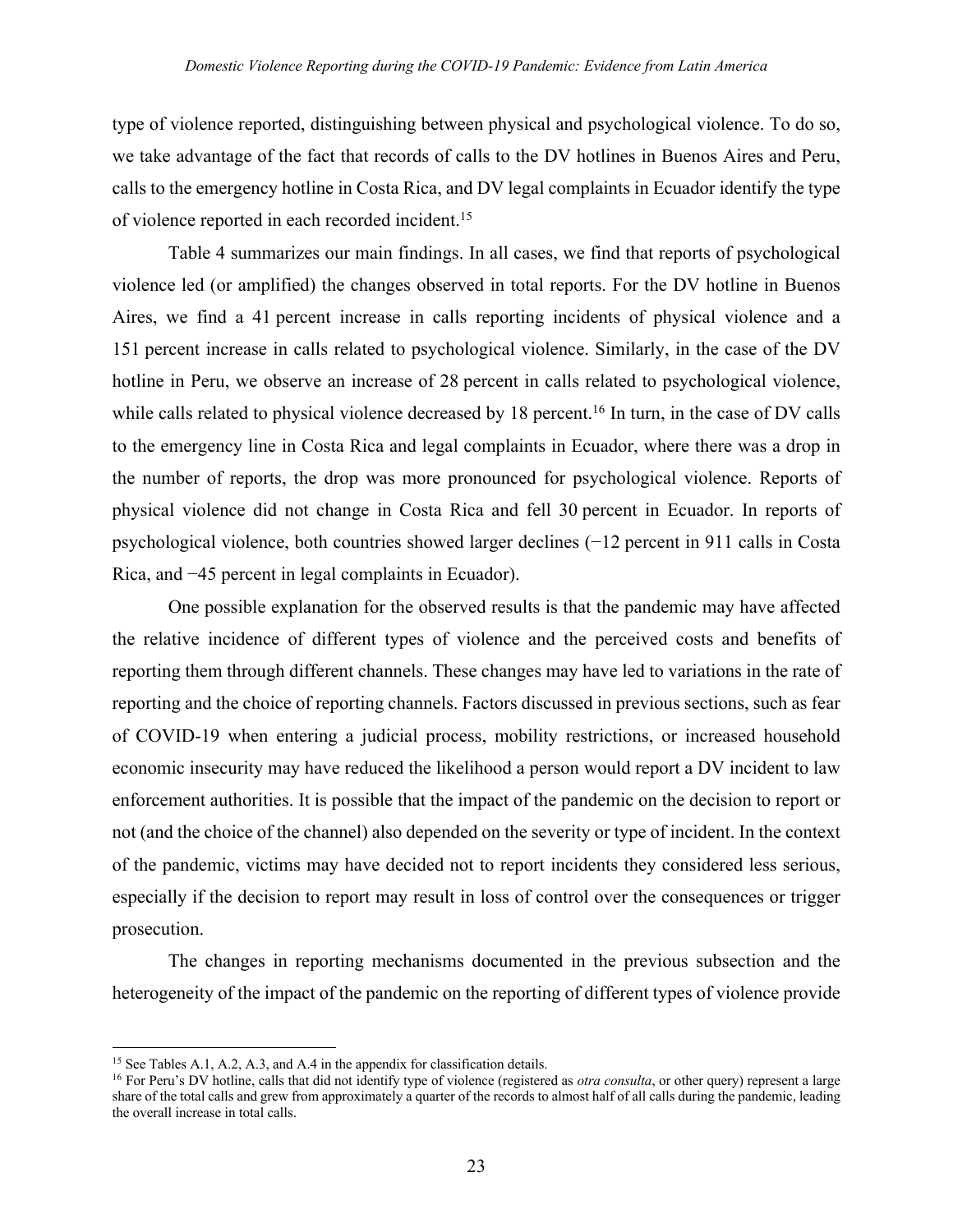insights into how the pandemic may have affected the incidence of different events, the willingness to report them, and the accessibility of different reporting channels.

Increases in calls to DV hotlines suggest that these channels were the most appropriate for responding to the demand from DV victims during the pandemic. In turn, the drop in calls to comprehensive emergency lines and legal complaints are consistent with an increase in the perceived (relative) cost of using these channels.

The changes in the composition of calls by type of violence could be due to victims considering these types of incidents less urgent and preferring to avoid initiating processes perceived as costly in turbulent and uncertain times such as those brought on by the pandemic. If so, the pandemic may have led DV victims to gravitate toward DV hotlines to the detriment of other channels, especially in those less urgent cases. This mechanism could explain the sharp decline in calls to general emergency hotlines and legal complaints about psychological violence and the increase in these calls to DV hotlines.

|                                     |                         | Estimated Effect $(\beta)$ |         |             |                    |          |
|-------------------------------------|-------------------------|----------------------------|---------|-------------|--------------------|----------|
|                                     |                         | Calls                      |         |             | <b>IHS (Calls)</b> |          |
| Source                              | <b>Type of Violence</b> | Coef.                      | S.E.    | Coef.       | S.E.               | % Change |
|                                     | Overall                 | 13.66***                   | (1.060) | $0.613***$  | (0.0513)           | 84       |
| <b>Buenos Aires</b><br>(DV Hotline) | Psychological           | 6.386***                   | (0.523) | $0.924***$  | (0.0889)           | 151      |
|                                     | Physical                | $3.676***$                 | (0.656) | $0.344***$  | (0.0696)           | 41       |
|                                     | Overall                 | $151.7***$                 | (20.08) | $0.150**$   | (0.0617)           | 16       |
| Peru<br>(DV Hotline)                | Psychological           | 56.20***                   | (6.507) | $0.248***$  | (0.0648)           | 28       |
|                                     | Physical                | $-27.26***$                | (6.288) | $-0.201***$ | (0.0640)           | $-18$    |
| Costa Rica                          | Overall                 | $-12.68***$                | (3.768) | $-0.103***$ | (0.0301)           | $-10$    |
| (Emergency                          | Psychological           | $-11.85***$                | (3.157) | $-0.124***$ | (0.0322)           | $-12$    |
| Line)                               | Physical                | 0.308                      | (1.218) | 0.0659      | (0.0768)           | 6        |
| Ecuador                             | Overall                 | $-18.72***$                | (4.055) | $-0.533***$ | (0.0677)           | $-41$    |
| (Police                             | Psychological           | $-17.35***$                | (3.193) | $-0.599***$ | (0.0717)           | $-45$    |
| Reports)                            | Physical                | $-1.174$                   | (0.998) | $-0.344***$ | (0.107)            | $-30$    |

**Table 4. The Impact of the Pandemic on DV Reports, by Type of Violence**

*Source:* Authors' calculations based on data from sources described in Section III.

*Note:* The table presents the results of the OLS estimation of Equation (1). We separately estimate the model for the different types of reports in each country, depending on the type of violence reported. We express the  $\beta$  coefficient as a percentage change following Bellemare and Wichman (2020). We use daily data from January 1 to June 30 for the available years (see Section III for more details). We estimate heteroscedasticity robust standard errors. Stars denote statistical significance: \* 10 percent level. \*\* 5 percent level. \*\*\* 1 percent level.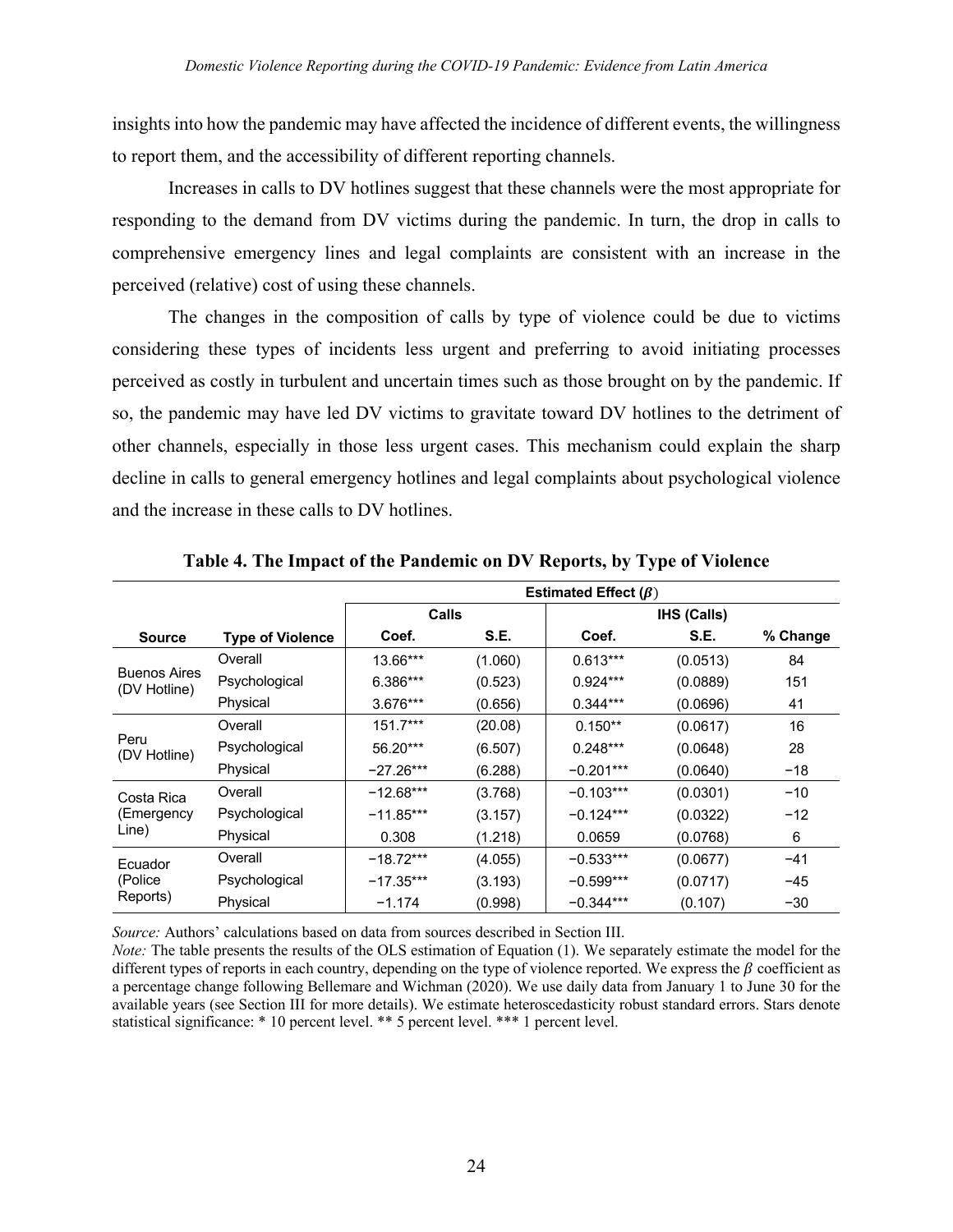#### **Type of Relationship Between Victim and Perpetrator**

The changes in social dynamics brought about by the pandemic can be expected to have a different impact on DV depending on the relationship between the victim and the perpetrator. Violence by close non-cohabitants, such as ex-partners, could be affected in a different way than violence by family members, partners, or other cohabitants.

On one hand, the incidence of the most severe close non-cohabitant violence cases might increase. Early evidence on stalking victimization suggests that victims' vulnerability was increased by the pandemic, as the lockdown made their whereabouts easier to monitor (Bracewell, Hargreaves, and Stanley, 2020). On the other hand, mobility restrictions could decrease exposure to a particular kind of perpetrator. The pandemic could have played a mitigating role in ex-partner and other forms of non-cohabitant violence, which is in line with some early evidence (Ivandic, Kirchmaier, and Linton, 2020).

This subsection focuses on the role that the type of relationship between victim and perpetrator played in shaping the impact of the pandemic on DV reports. For this, we use data from Buenos Aires and Uruguay that provide this kind of information.<sup>17</sup>

We find that calls to Buenos Aires' DV hotline showed larger increases in reports of cohabitant violence (+78 percent) than reports of non-cohabitant violence (+42 percent), as reported in Table 5. This differential effect was also present in Uruguay, where only noncohabitant DV complaints (−17 percent) drove the observed overall decrease in DV reports in the country (Table 5).

The combined results of Argentina and Uruguay point to lower impacts—or even a mitigating role—of the pandemic in the incidence of non-cohabitant violence, in conformity with the mentioned findings by Ivandic et al. (2020). This behavior is also in line with exposure theory (Dugan et al., 1999) and recent findings from Perez-Vincent et al. (2020) that linked DV increases with the rise in time couples spent together during the pandemic.

<sup>&</sup>lt;sup>17</sup> See Tables A.1 and A.5 in the appendix for classification details.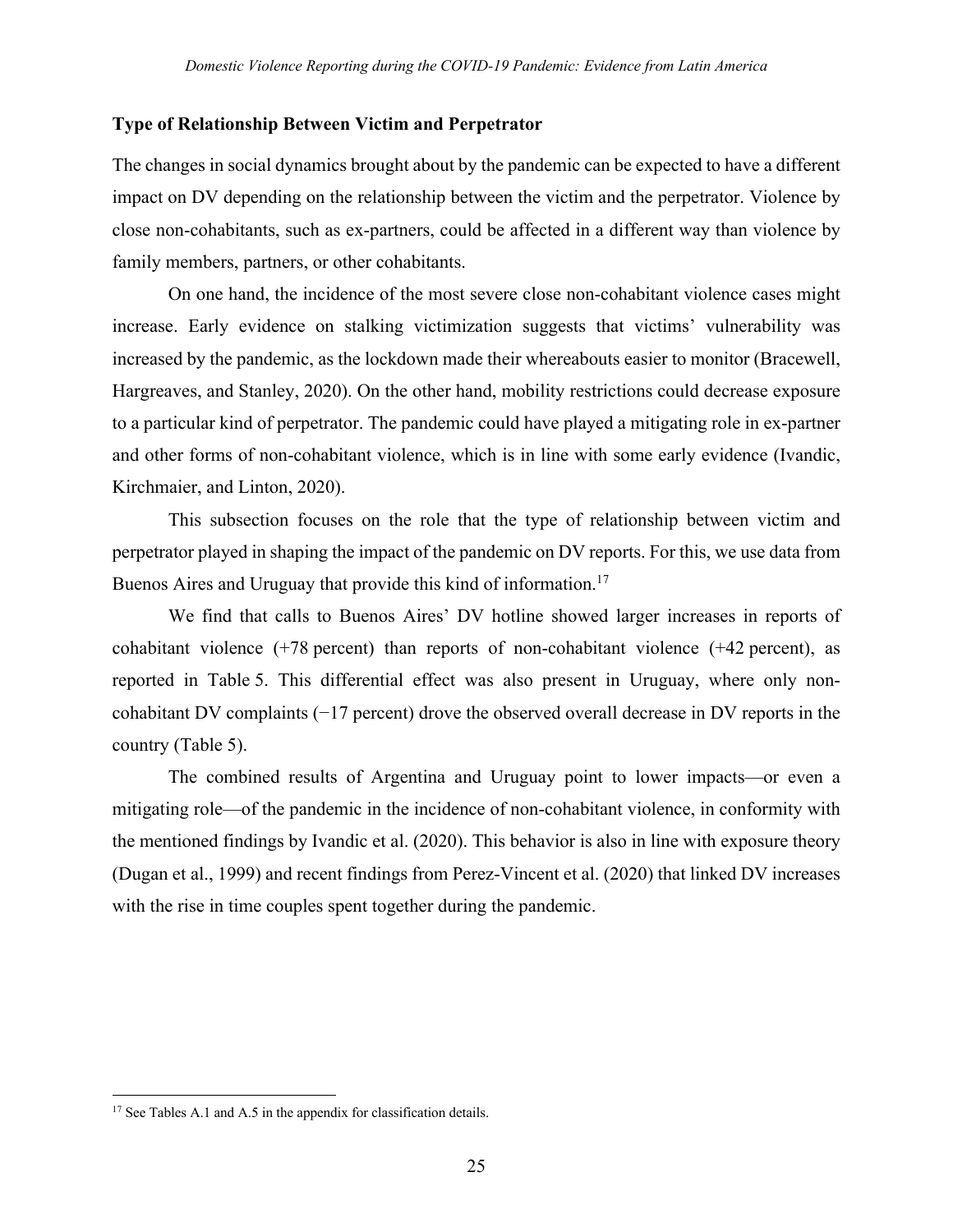|                                     |                    | Estimated Effect ( $\beta$ ) |         |              |                   |          |  |
|-------------------------------------|--------------------|------------------------------|---------|--------------|-------------------|----------|--|
|                                     | Type of            | <b>Calls</b>                 |         |              | <b>IHS(Calls)</b> |          |  |
| <b>Source</b>                       | <b>Perpetrator</b> | Coef.                        | S.E.    | Coef.        | S.E.              | % Change |  |
|                                     | Overall            | 13.66***                     | (1.060) | $0.613***$   | (0.0513)          | 84       |  |
| <b>Buenos Aires</b><br>(DV Hotline) | Cohabitant         | 7.328***                     | (0.726) | $0.581***$   | (0.0633)          | 78       |  |
|                                     | Non-cohabitant     | $1.833***$                   | (0.403) | $0.351***$   | (0.0872)          | 42       |  |
| Uruguay                             | Overall            | $-15.12***$                  | (4.713) | $-0.0825***$ | (0.0254)          | -8       |  |
| (Police                             | Cohabitant         | $-0.504$                     | (3.581) | 0.0069       | (0.0341)          |          |  |
| Reports)                            | Non-cohabitant     | $-13.37***$                  | (2.797) | $-0.18***$   | (0.0357)          | $-17$    |  |

#### **Table 5. The Impact of the Pandemic on Domestic Violence Reports, Cohabitant, and Non-cohabitant Violence**

*Source:* Authors' calculations based on data from the following sources: Uruguay: Ministerio del Interior (police reports); Ecuador: Fiscalía General (police reports) and ECU911 (emergency line); Buenos Aires, Argentina: Línea 137 (DV hotline).

*Note:* The table presents the results of the OLS estimation of Equation (1). In each country, we separately estimate the model for the different types of reports, depending on the relationship between victim and perpetrator. We express the  $\beta$ coefficient as a percentage change following Bellemare and Wichman (2020). We use daily data from January 1 to June 30 for the available years (see Section III for more details). We estimate heteroscedasticity robust standard errors. Stars denote statistical significance: \* 10 percent level. \*\* 5 percent level. \*\*\* 1 percent level.

#### **Type of Response**

This subsection examines the evolution of calls depending on the response provided by the help service. We use the information included in the administrative records of calls to the DV hotline in Buenos Aires (Line 137), which details the type of response given to each report of DV. In particular, we distinguish between calls that resulted in providing information or orientation, and calls that ended up in a request for police intervention.18 Table 6 displays the impact of the first three months of the pandemic on the number of calls, differentiating by the type of action taken as a response to the call. The results show a sharp spike in calls that resulted in providing information or orientation (+147 percent). Though this increase account for the majority of the overall increase in calls, those that resulted in a request for police intervention also went up significantly (+59 percent). In line with the different dynamics observed across DV hotlines, emergency lines, and police complaints, these results are consistent with the pandemic shifting demand for institutional help services toward providing information and away from more direct interventions.

<sup>&</sup>lt;sup>18</sup> See Table A.1 in the appendix for classification details.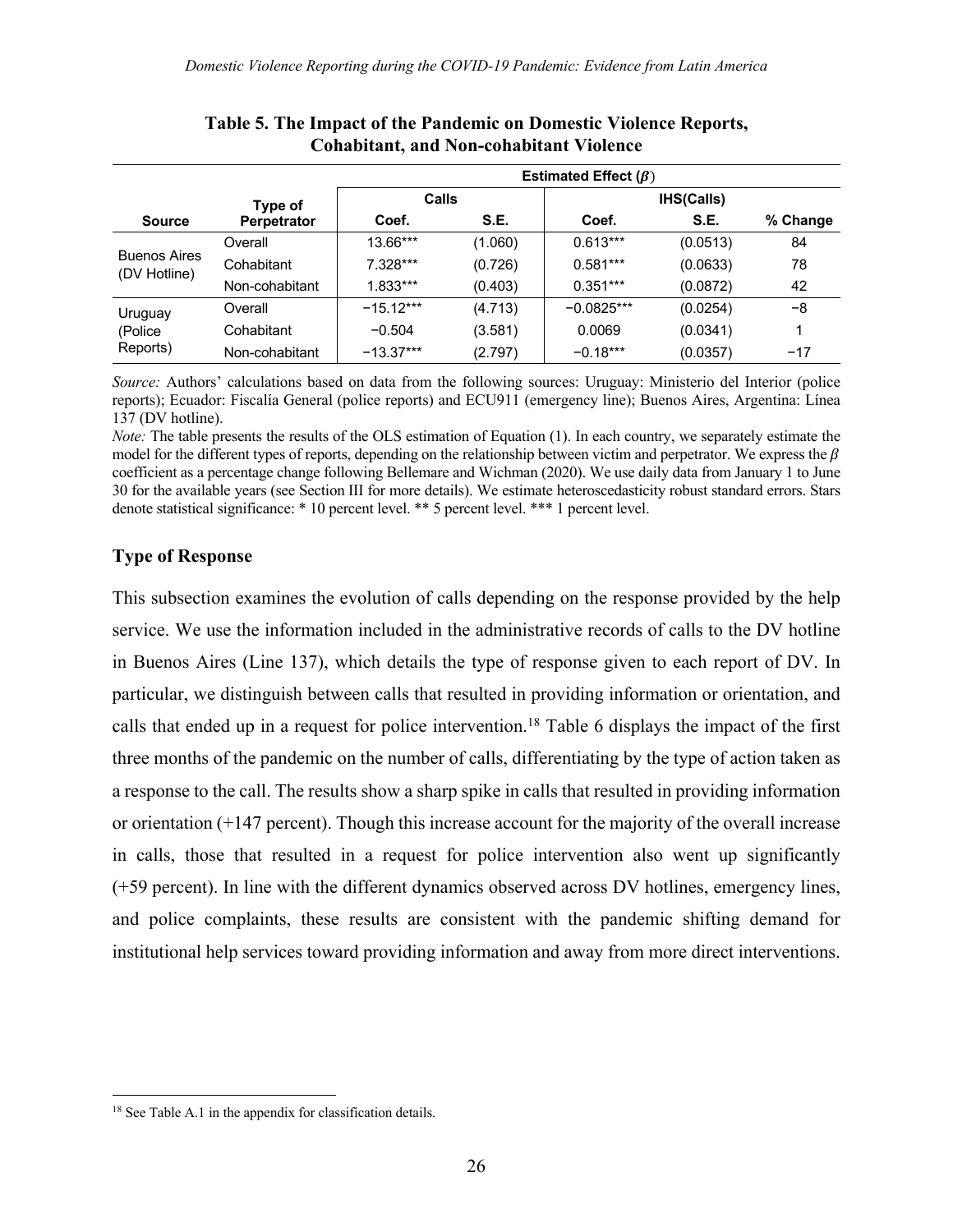|                                  | Estimated Effect $(\beta)$ |          |            |                    |          |  |
|----------------------------------|----------------------------|----------|------------|--------------------|----------|--|
|                                  |                            | Calls    |            | <b>IHS (Calls)</b> |          |  |
| <b>Type of Response</b>          | Coef.                      | S.D.     | Coef.      | S.D.               | % Change |  |
| All Calls                        | 13.66***                   | $-1.06$  | $0.613***$ | $-0.0513$          | 84       |  |
| Information Provided             | $9.242***$                 | (0.701)  | $0.908***$ | (0.0802)           | 147      |  |
| Police Intervention<br>Requested | $1.524***$                 | $-0.398$ | $0.469***$ | $-0.122$           | 59       |  |

**Table 6. The Impact of the Pandemic on DV Reports, by Response Provided (Línea 137, Buenos Aires, Argentina)**

*Source:* Authors' calculations based on data from the Línea 137 (DV hotline) in Buenos Aires (Argentina). *Note:* The table presents the results of the OLS estimation of Equation (1). We estimate the model for the different types of calls. We express the  $\beta$  coefficient as a percentage change following Bellemare and Wichman (2020). We use daily data from January 1 to June 30 for 2017 to 2020. We estimate heteroscedasticity robust standard errors. Stars denote statistical significance: \* 10 percent level. \*\* 5 percent level. \*\*\* 1 percent level.

#### **VIII. Conclusions**

The stress, economic fluctuations, and mobility restrictions that followed the outbreak of the COVID-19 pandemic created conditions likely to increase DV. This article examines how these circumstances changed the frequency and characteristics of DV reports in a group of Latin American countries.

We find an increase in calls to DV hotlines (84 percent in Buenos Aires, Argentina; 42 percent in Colombia; and 16 percent in Peru) and a drop in calls to emergency lines (−16 percent in Ecuador; −10 percent in Costa Rica; and −53 percent in Lima, Peru) and police reports (−40 percent in Colombia, −41 percent in Ecuador, and −8 percent in Uruguay) from the imposition of mobility restrictions in March 2020 until June 2020.

We find that the pandemic also affected the characteristics of DV reporting. First, in those countries for which we have information on the type of violence reported, we find that reports of psychological violence amplified (and led) the changes observed in total reports. Second, using data on the type of relationship between victim and perpetrator in Buenos Aires and Uruguay, we find significantly different patterns depending on the type of relationship. Third, relying on information from the City of Buenos Aires, we identify a change in the type of institutional response provided by the DV hotline. Calls that resulted in providing information accounted for most of the overall increase in calls; however, police interventions following calls also went up significantly.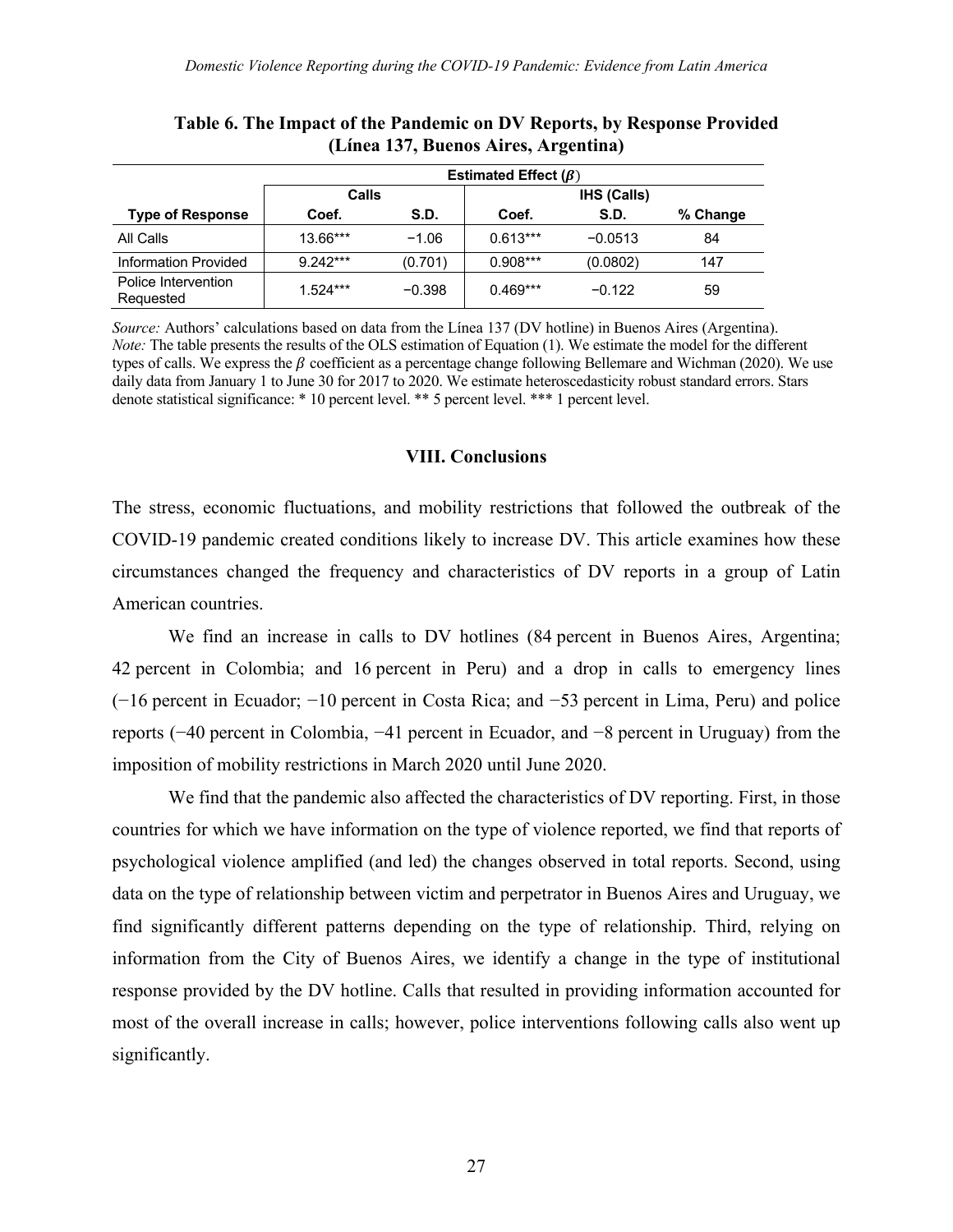It is important to note that these results refer to the pandemic's impact on *reporting* (and *recording*) DV, not necessarily on the *incidence* of DV. Various factors could have affected the reporting and recording rates of these events without affecting their frequency (and vice versa). For example, a decline in the effective response rate of emergency services might lead to fewer events being recorded. Other factors could also have affected the ability and/or willingness of a victim to report DV and could partly explain the observed shifts in the number of events registered by response services during the pandemic.

Our study contributes to the literature on the relationship between the pandemic and DV in several relevant dimensions. First, we provide evidence on this relationship for multiple Latin American countries, broadening the geographic scope of the literature, which has focused primarily on the United States. Second, by using different sources of information, we provide a set of emerging insights into the heterogeneity of reporting dynamics during the pandemic. We find that the pandemic's impact varied depending on the reporting channel, the type of violence reported, and the nature of the victim–perpetrator relationship. These heterogeneous effects help to make sense of previous ambiguous results in the literature. They also demonstrate DV's complexity and the need to continue to deepen the analysis to understand its drivers and the drivers of reporting.

The study also provides important implications for public policy. First, it highlights the need to provide a wide range of services to meet victims' needs, which may vary according to contexts and circumstances. DV and its reporting are complex phenomena, which has only been made clearer by the pandemic. The supply of institutional help must be broad to cover different realities and be accessible to as many victims as possible. In this regard, the pandemic underscored the importance of specific hotlines for victims of DV. In the first months of the pandemic, calls to DV hotlines calls increased while reports through other channels fell. Although it is difficult to identify the specific reasons victims turned to hotlines, it seems clear that, as opposed to other services, hotlines managed to respond to victims' demand for institutional help and bring it closer to them. This dynamic emphasizes the importance of developing a DV hotline in those countries where one does not yet exist and strengthening existing ones.

DV is a pressing public policy issue in LAC. Governments and communities require a thorough understanding of this problem to address it effectively and efficiently. This work is one of the first attempts to identify, consolidate, and analyze sources of administrative information on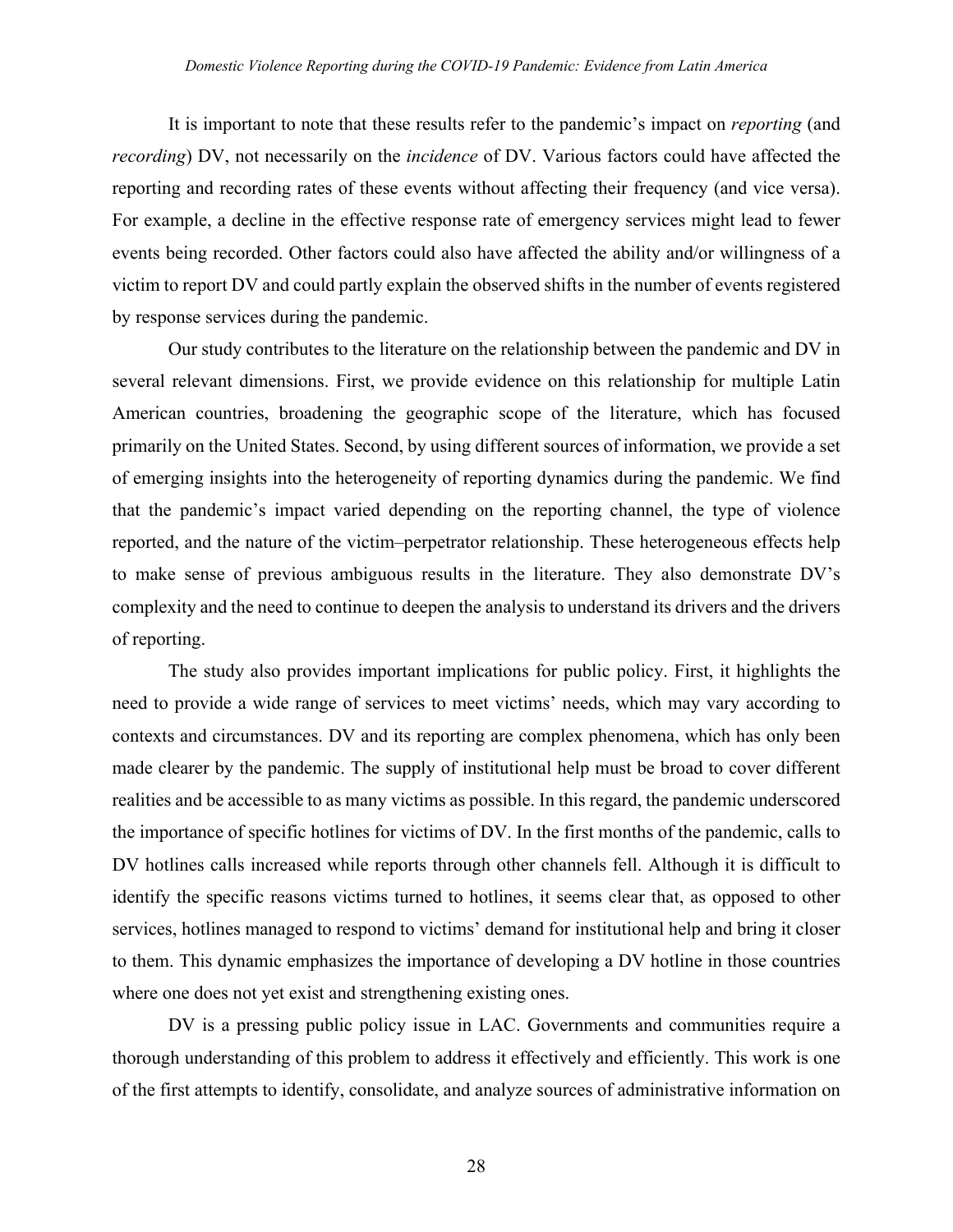DV in several countries of the region. It is necessary to continue efforts to generate studies with new data sources and in more countries. Such efforts will help draw more solid conclusions about DV dynamics and tailor institutional responses, both for the pandemic and beyond.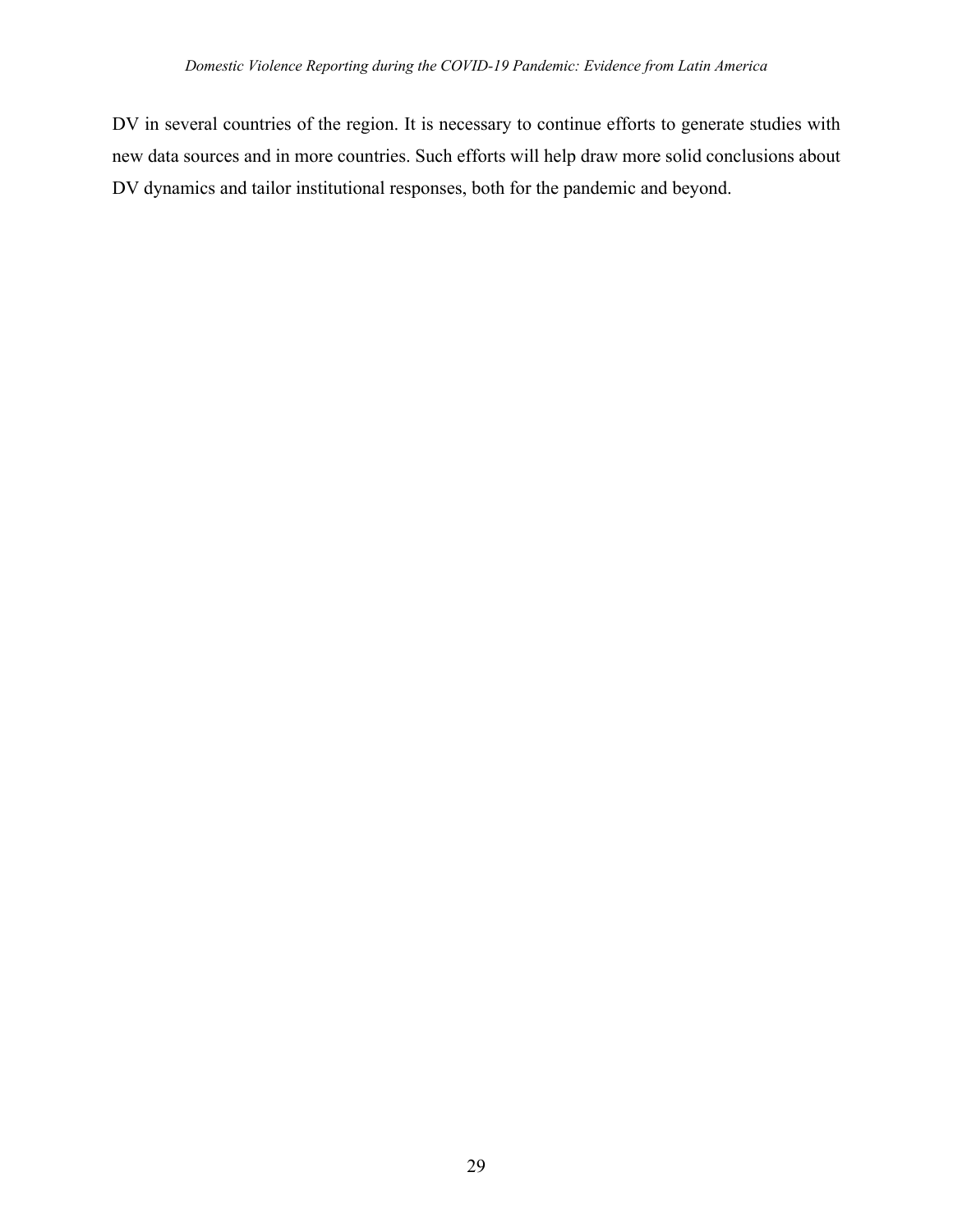#### **References**

- Abramsky, T, CH Watts, C Garcia-Moreno, K Devries, L Kiss, M Ellsberg, et al. 2011. What Factors Are Associated with Recent Intimate Partner Violence? Findings from the WHO Multi-country Study on Women's Health and Domestic Violence. *BMC Public Health*,  $11(1):1-17.$
- Agüero, JM. 2021. COVID-19 and the Rise of Intimate Partner Violence. *World Development*, 137, 105217.
- Aizer, A. 2010. The Gender Wage Gap and Domestic Violence. *American Economic Review*, 100(4):1847–59.
- Aizer, A. 2011. Poverty, Violence, and Health the Impact of Domestic Violence during Pregnancy on Newborn Health. *Journal of Human Resources*, 46(3):518–38.
- Alon, TM, M Doepke, J Olmstead-Rumsey, and M Tertilt. 2020. The Impact of COVID-19 on Gender Equality. Working Paper No. 26947. Cambridge, MA: National Bureau of Economic Research (NBER).
- Anderberg, D, H Rainer, J Wadsworth, and T Wilson. 2016. Unemployment and Domestic Violence: Theory and Evidence. *The Economic Journal*, 126(597):1947–79.
- Angelucci, M. 2008. Love on the Rocks: Domestic Violence and Alcohol Abuse in Rural Mexico. T*he B.E. Journal of Economic Analysis & Policy*, 8(1).
- Arenas-Arroyo, E, D Fernandez-Kranz, and N Nollenberg. 2020. Can't Leave You Now! Intimate Partner Violence Under Forced Coexistence and Economic Uncertainty. Working Paper 13570. Bonn, Germany: IZA Institute of Labor Economics.
- Ashby, MP. 2020. Initial Evidence on the Relationship between the Coronavirus Pandemic and Crime in the United States. *Crime Science*, 9:1–16.
- Bellemare, MF, and CJ Wichman. 2020. Elasticities and the Inverse Hyperbolic Sine Transformation. *Oxford Bulletin of Economics and Statistics*, 82(1):50–61.
- Bhalotra, S, U Kambhampati, S Rawlings, and Z Siddique. 2020. Intimate Partner Violence: The Influence of Job Opportunities for Men and Women. Policy Research Working Paper 9118. Washington, DC: World Bank Group.
- Bitler, M, HW Hoynes, and DW Schanzenbach. 2020. The Social Safety Net in the Wake of COVID-19. Working Paper No. 27796. Cambridge, MA: NBER.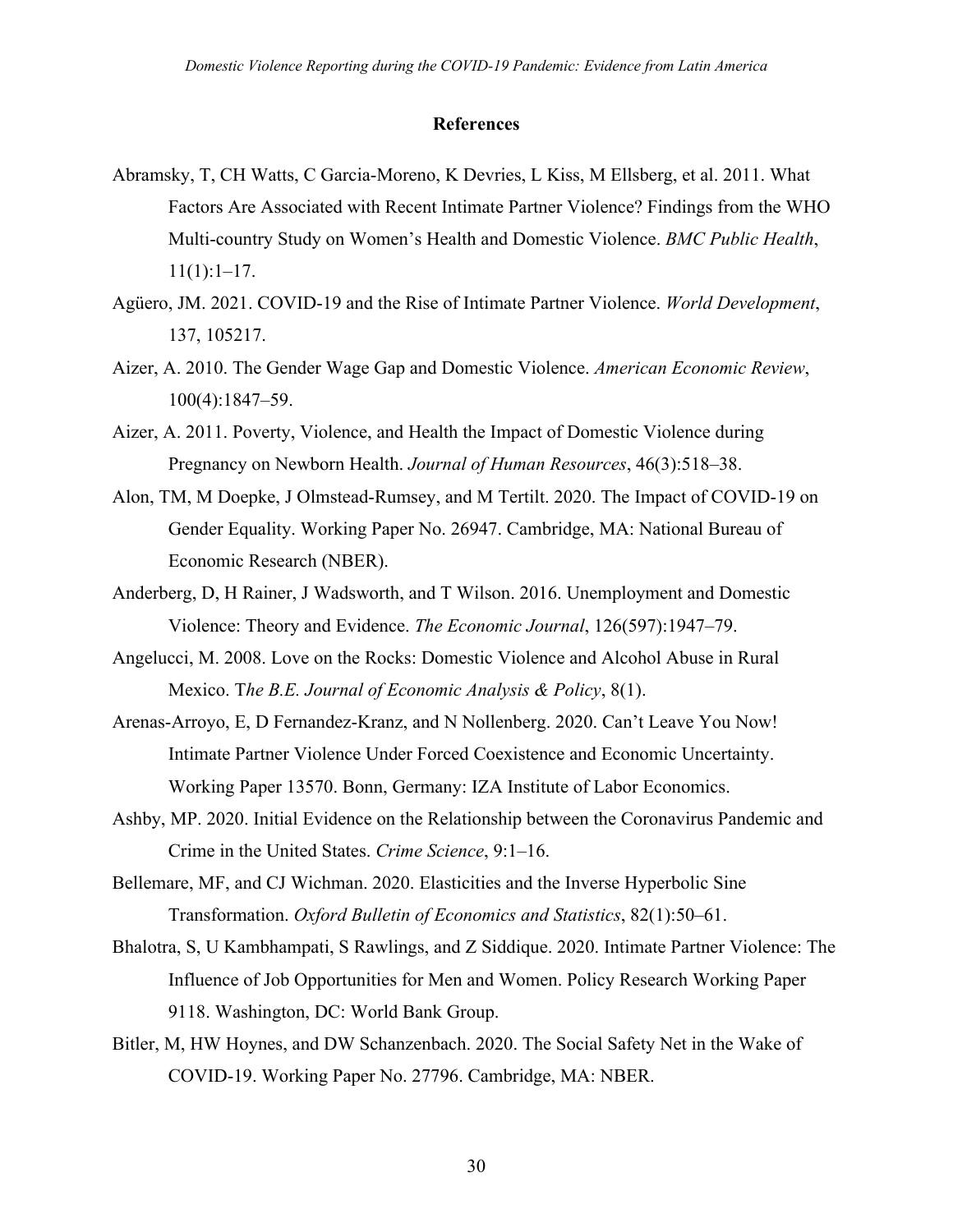- Bobonis, GJ, M González-Brenes, and R Castro. 2013. Public Transfers and Domestic Violence: The Roles of Private Information and Spousal Control. *American Economic Journal: Economic Policy*, 5(1):179–205.
- Borker, G. 2017. Safety First: Perceived Risk of Street Harassment and Educational Choices of Women. Job Market Paper, Department of Economics, pp. 12–45. Providence, RI: Brown University.
- Bracewell, K, P Hargreaves, and N Stanley. 2020. The Consequences of the COVID-19 Lockdown on Stalking Victimisation. *Journal of Family Violence*, 1–7.
- Brooks, SK, RK Webster, LE Smith, L Woodland, S Wessely, N Greenberg, et al. 2020. The Psychological Impact of Quarantine and How to Reduce It: Rapid Review of the Evidence. *The Lancet*, 912–20. doi: 10.1016/S0140-6736(20)30460-8.
- Buller, AM, A Peterman, M Ranganathan, A Bleile, M Hidrobo, and L Heise. 2018. A Mixed-Method Review of Cash Transfers and Intimate Partner Violence in Low- and Middle-Income Countries. *The World Bank Research Observer*, 33(2):218–58.
- Bullinger, LR, JB Carr, and A Packham. 2020. COVID-19 and Crime: Effects of Stay-at-Home Orders on Domestic Violence. Working Paper No. 27667. Cambridge, MA: NBER.
- Burbidge, JB, L Magee, and AL Robb. 1988. Alternative Transformations to Handle Extreme Values of the Dependent Variable. *Journal of the American Statistical Association*, 83(401):123–27.
- Campedelli, GM, A Aziani, and S Favarin. 2020. Exploring the Effect of 2019-nCoV Containment Policies on Crime: The Case of Los Angeles. *American Journal of Criminal Justice, 46:704–27*.
- Card, D, and GB Dahl. 2011. Family Violence and Football: The Effect of Unexpected Emotional Cues on Violent Behavior. *The Quarterly Journal of Economics*, 126(1):103–43.
- Cullen, C. 2020. Method Matters: Underreporting of Intimate Partner Violence in Nigeria and Rwanda. World Bank Working Paper. Washington, DC: World Bank.
- Dang, HAH, and CV Nguyen. 2021. Gender Inequality during the COVID-19 Pandemic: Income, Expenditure, Savings, and Job Loss. *World Development*, 140, 105296.
- Devries, KM, JC Child, LJ Bacchus, J Mak, G Falder, K Graham, et al. 2014. Intimate Partner Violence Victimization and Alcohol Consumption in Women: A Systematic Review and Meta-analysis. *Addiction*, 109(3):379–91.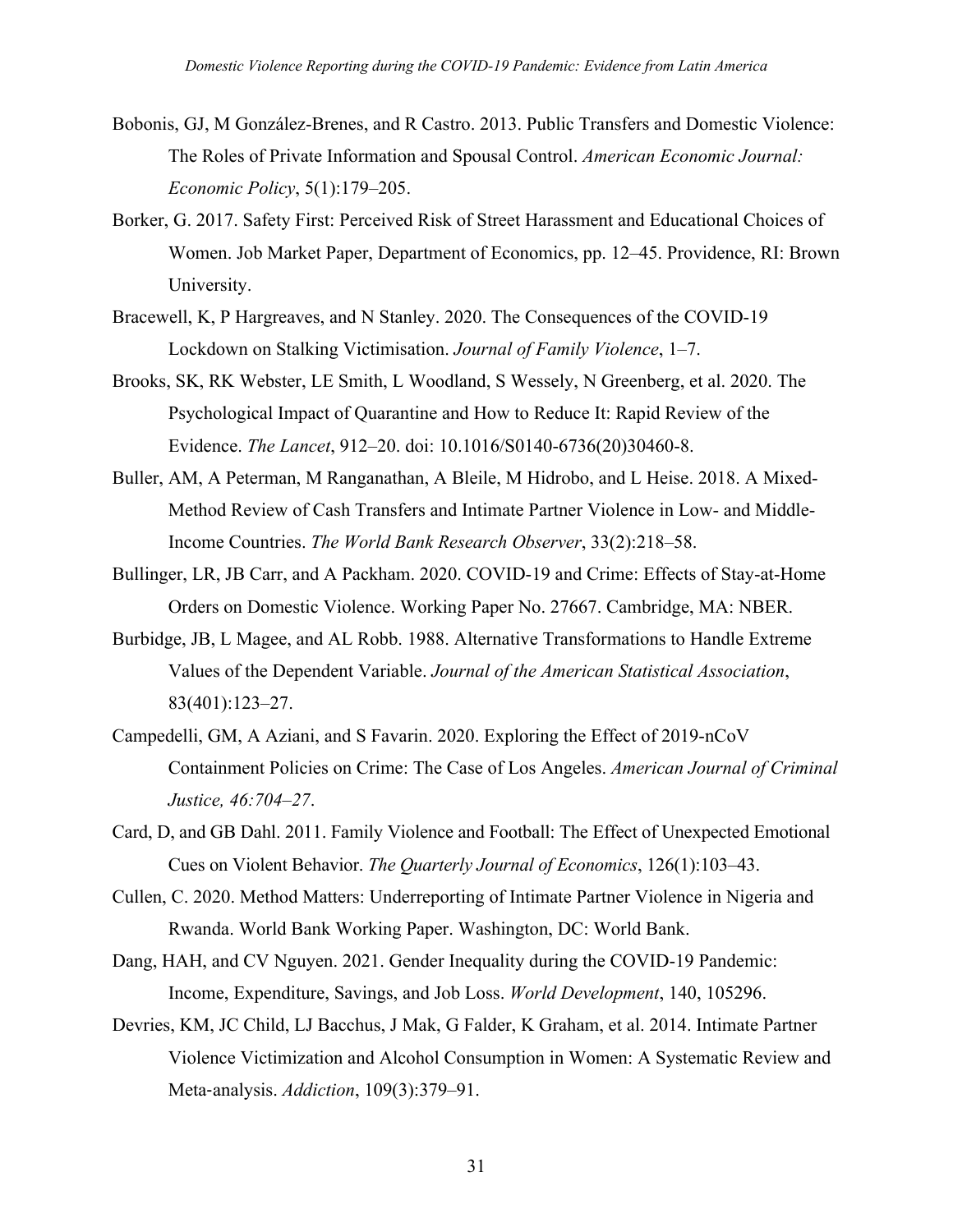- Dugan, L, DS Nagin, and R Rosenfeld. 1999. Explaining the Decline in Intimate Partner Homicide: The Effects of Changing Domesticity, Women's Status, and Domestic Violence Resources. *Homicide Studies*, 3(3):187–214.
- ECLAC. 2021. La autonomía económica de las mujeres en la recuperación sostenible y con igualdad. Santiago, Chile: Economic Commission for Latin America and the Caribbean.
- Fearon, J, and A Hoeffler. 2014. Benefits and Costs of the Conflict and Violence Targets for the Post-2015 Development Agenda. Conflict and Violence Assessment Paper. *Copenhagen Consensus Center*, 1–65.
- Gage, AJ, and EA Silvestre. 2010. Maternal Violence, Victimization, and Child Physical Punishment in Peru. *Child Abuse & Neglect*, 34(7):523–33.
- Galea, S, RM Merchant, and N Lurie. 2020. The Mental Health Consequences of COVID-19 and Physical Distancing: The Need for Prevention and Early Intervention. *JAMA Internal Medicine*, 180(6):817–18.
- Garcia-Moreno, C, and C Watts. 2011. Violence Against Women: An Urgent Public Health Priority. *Bulletin of the World Health Organization*, 89(1):2.
- Gibbs, A, K Dunkle, L Ramsoomar, S Willan, N Jama Shai, S Chatterji, et al. 2020. New Learnings on Drivers of Men's Physical and/or Sexual Violence against Their Female Partners, and Women's Experiences of This, and the Implications for Prevention Interventions. *Global Health Action*, 13(1):1739845.
- Goodmark, L. 2018. *Decriminalizing Domestic Violence: A Balanced Policy Approach to Intimate Partner Violence*. Oakland, CA: University of California Press.
- Greene, WH. 2000. *Econometric Analysis*. Upper Saddle River, N.J: Prentice Hall.
- Greene, W. 2008. Functional Forms for the Negative Binomial Model for Count Data. *Economics Letters*, 99(3):585–90.
- Hale, T, A Petherick, T Phillips, and S Webster. 2020. Variation in Government Responses to COVID-19. BSG Working Paper Series 32. Oxford: Blavatnik School of Government, University of Oxford.
- Halvorsen, R, and R Palmquist. 1980. The Interpretation of Dummy Variables in Semilogarithmic Equations. *American Economic Review*, 70(3):474–75.
- Henke, A, and LC Hsu. 2020. The Gender Wage Gap, Weather, and Intimate Partner Violence. *Review of Economics of the Household*, 18(2):413–29.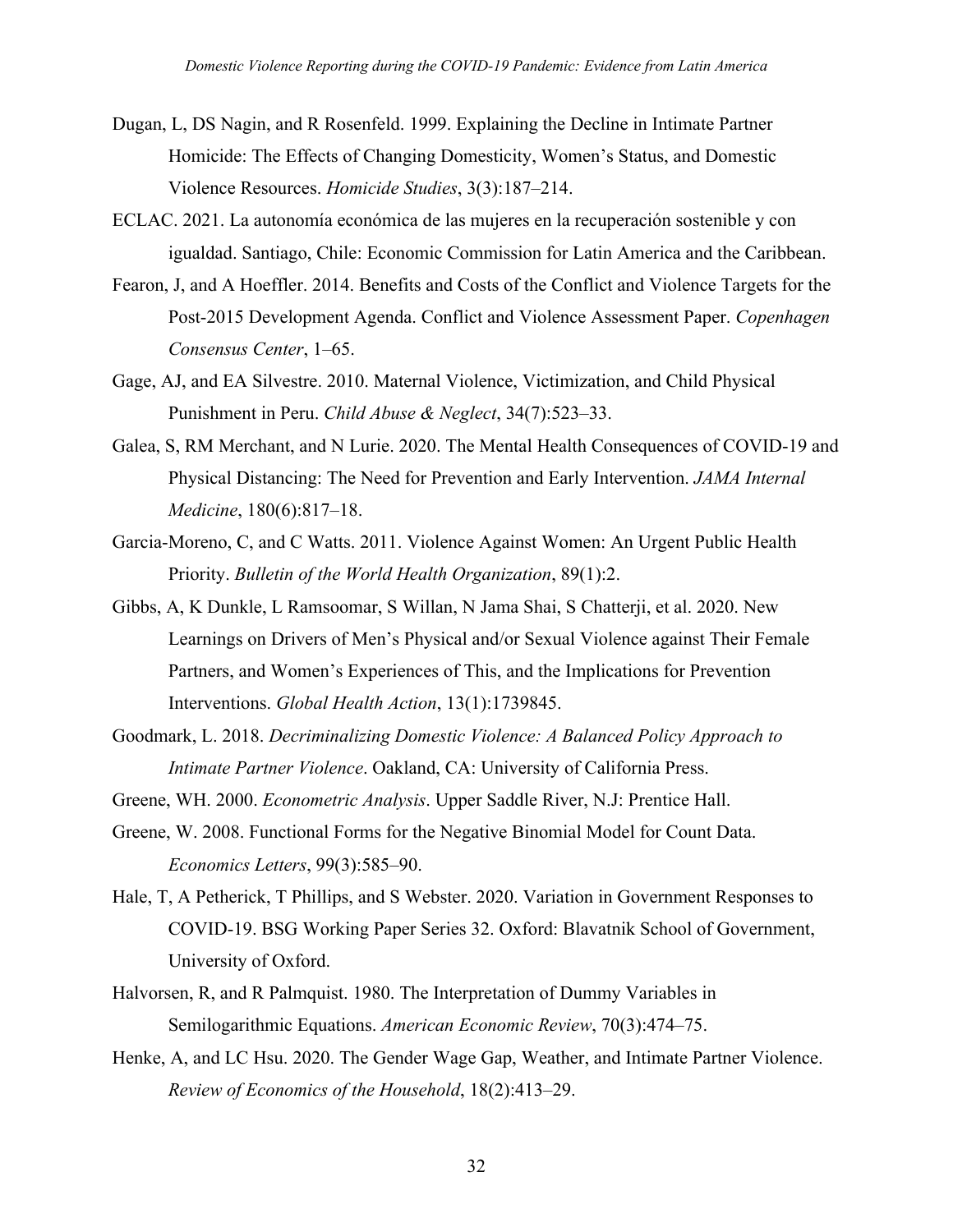- Herrnstadt, E, and E Muehlegger. 2015. Air Pollution and Criminal Activity: Evidence from Chicago Microdata. Working Paper No. 21787. Cambridge, MA: NBER.
- Ivandic, R, T Kirchmaier, and B Linton. 2020. Changing Patterns of Domestic Abuse during COVID-19 Lockdown. Discussion Paper No. 1729. London, UK: The Centre for Economic Performance, London School of Economics and Political Science.
- Jewkes, R. (2002). Intimate Partner Violence: Causes and Prevention. *The Lancet*, 359(9315):1423–29.
- Johnson, NL. 1949. Systems of Frequency Curves Generated by Methods of Translation. *Biometrika,* 36:149–76.
- Kennedy, PE. 1981. Estimation with Correctly Interpreted Dummy Variables in Semilogarithmic Equations [The Interpretation of Dummy Variables in Semilogarithmic Equations]. *American Economic Review*, 71(4):801.
- Kimber, M, S Adham, S Gill, J McTavish, and HL MacMillan. 2018. The Association Between Child Exposure to Intimate Partner Violence (IPV) and Perpetration of IPV in Adulthood: A Systematic Review. *Child Abuse & Neglect*, 76:273–86.
- Leslie, E, and R Wilson. 2020. Sheltering in Place and Domestic Violence: Evidence from Calls for Service During COVID-19. *Journal of Public Economics*. http://dx.doi.org/10.2139/ssrn.3600646
- Miller, AR, and C Segal. 2019. Do Female Officers Improve Law Enforcement Quality? Effects on Crime Reporting and Domestic Violence. *The Review of Economic Studies*, 86(5):2220–47.
- Mohler, G, AL Bertozzi, J Carter, MB Short, D Sledge, GE Tita, et al. 2020. Impact of Social Distancing during COVID-19 Pandemic on Crime in Los Angeles and Indianapolis. *Journal of Criminal Justice*, 101692.
- Munyo, I, and MA Rossi. 2013. Frustration, Euphoria, and Violent Crime. *Journal of Economic Behavior & Organization*, 89:136–42.
- Munyo, I, and MA Rossi. 2015. The Effects of Real Exchange Rate Fluctuations on the Gender Wage Gap and Domestic Violence in Uruguay. Working Paper No. 618. Washington, DC: IDB.
- Newey, WK, and KD West. 1987. A Simple, Positive Semi-Definite, Heteroskedasticity and Autocorrelation Consistent Covariance Matrix. *Econometrica*, 55:703–8.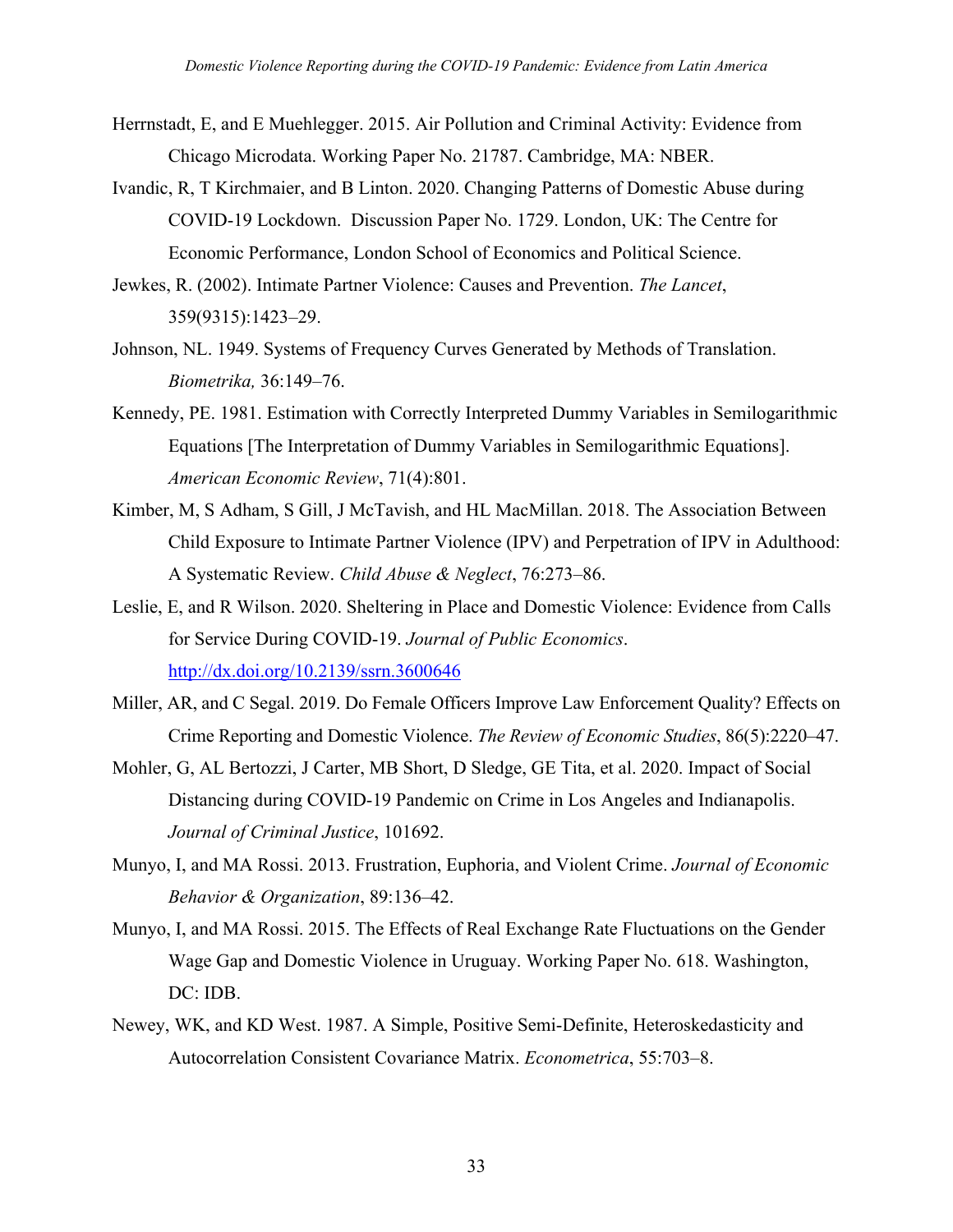- Palermo, T, J Bleck, and A Peterman. 2015. Tip of the Iceberg: Reporting and Gender-Based Violence in Developing Countries. *American Journal of Epidemiology*, 179(5):602–12.
- Payne, J, and A Morgan. 2020. COVID-19 and Violent Crime: A Comparison of Recorded Offence Rates and Dynamic Forecasts (ARIMA) for March 2020 in Queensland, Australia. *SocArXiv g4kh7*, Center for Open Science.
- Perez-Vincent, SM, E Carreras, MA Gibbons, TE Murphy, and MA Rossi. 2020. COVID-19 Lockdowns and Domestic Violence: Evidence from Two Studies in Argentina. Technical Note No. 1956. Washington, DC: IDB.
- Peterman, A, A Potts, M O'Donnell, K Thompson, N Shah, S Oertelt-Prigione, and N Van Gelder. 2020. Pandemics and Violence Against Women and Children. Working Paper 528. Washington, DC: Center for Global Development.
- Pfefferbaum, B, and CS North. 2020. Mental Health and the COVID-19 Pandemic. *New England Journal of Medicine*, 383(6):510–12. doi:10.1056/NEJMp2008017.
- Pronyk, PM, JR Hargreaves, JC Kim, LA Morison, G Phetla, C Watts, et al. 2006. Effect of a Structural Intervention for the Prevention of Intimate Partner Violence and HIV in Rural South Africa: A Cluster Randomised Trial. *The Lancet*, *368*(9551):1973–83.
- Sanga, S, and J McCrary. 2020. The Impact of the Coronavirus Lockdown on Domestic Violence. *American Law and Economics Review*. doi:10.1093/aler/ahab003.
- Sanz-Barbero, B, C Linares, C Vives-Cases, JL González, JJ López-Ossorio, and J Díaz. 2018. Heat Wave and the Risk of Intimate Partner Violence. *Science of the Total Environment*, 644:413–19.
- Siddique, Z. 2018. Violence and Female Labor Supply. Discussion Paper No. 11874. Bonn, Germany: IZA Institute of Labor Economics.
- Silverio-Murillo, A, JR Balmori de la Miyar, and L Hoehn-Velasco. 2020. Families under Confinement: COVID-19, Domestic Violence, and Alcohol Consumption. *Andrew Young School of Policy Studies Research Paper Series*. doi:10.2139/ssrn.3688384.
- UNODC. 2019. Global Study on Homicide 2019. Vienna: UNODC.
- UN Women. 2020. COVID-19 and Ending Violence Against Women and Girls. Issue Brief. New York, NY: UN Women. Accessed May 31, 2020, from: https://www.unwomen.org/en/digital-library/publications/2020/04/issue-brief-covid-19 and-ending-violence-against-women-and-girls.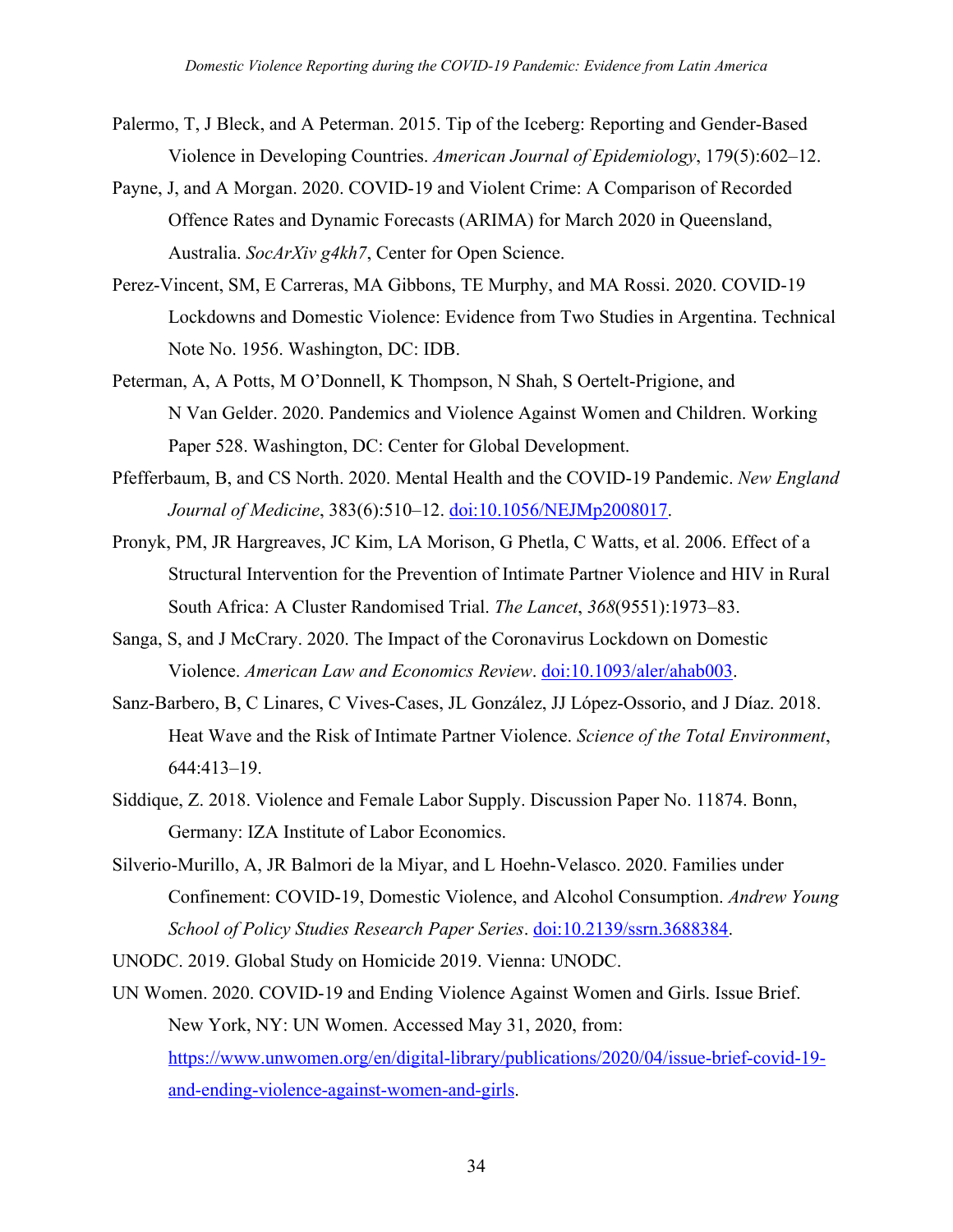WHO. 2021. Violence Against Women Prevalence Estimates, 2018. Global, Regional and National Prevalence Estimates for Intimate Partner Violence Against Women and Global and Regional Prevalence Estimates for Non-partner Sexual Violence Against Women. Geneva: World Health Organization, on behalf of the United Nations Inter-Agency Working Group on Violence Against Women Estimation and Data (UNICEF, UNFPA, UNODC, UNSD, UNWomen).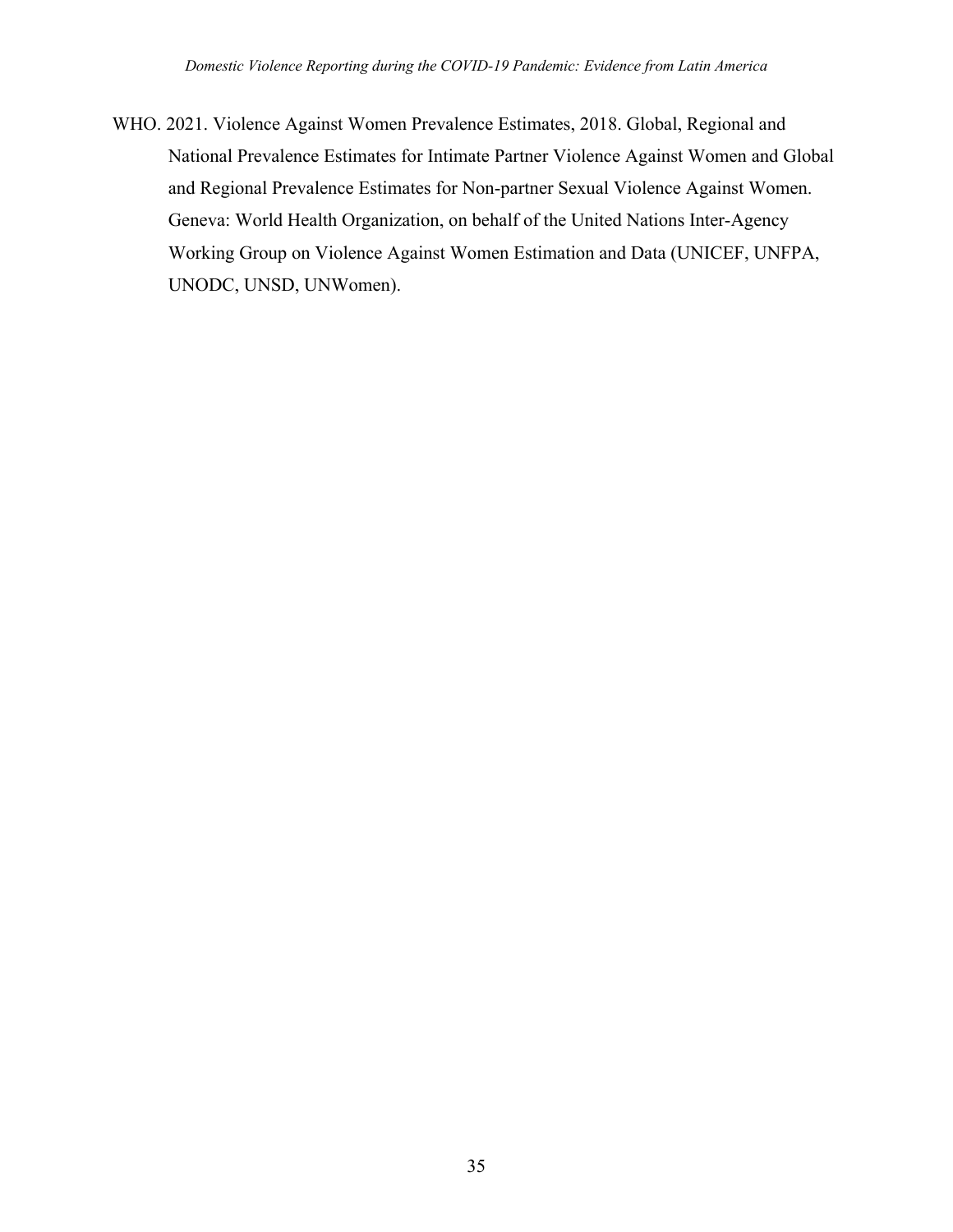## **Appendix: Classification of Domestic Violence Reports**

| <b>Dimension</b>                               | <b>Categories in Dataset</b>                                                            | <b>Authors' Categories</b> |
|------------------------------------------------|-----------------------------------------------------------------------------------------|----------------------------|
|                                                | Física                                                                                  |                            |
|                                                | Física y psicológica                                                                    | Physical                   |
|                                                | Psicológica                                                                             | Psychological              |
| Type of Violence                               | No es un caso de violencia familiar                                                     | Not DV                     |
|                                                | No aplica                                                                               |                            |
|                                                | Económica y/o Sexual (en<br>ocasiones combinadas con violencia<br>física y psicológica) | Other types                |
|                                                | Comunicación con Equipos Móviles                                                        |                            |
|                                                | Desplazamiento de un Equipo Móvil<br>a donde se encontraba la/s<br>víctima/s            |                            |
| Type of Response                               | Está interviniendo o se deriva a otra<br>institución                                    | Police intervention        |
|                                                | Intervención Equipos Móviles a<br>donde se encontrara la/s víctima/s                    |                            |
|                                                | Se planificó intervención para otro<br>momento                                          |                            |
|                                                | Llamante solicitó información y/o<br>orientación                                        | Information provision      |
|                                                | Esposo/a                                                                                |                            |
|                                                | Abuelo/a                                                                                |                            |
|                                                | Pareja                                                                                  |                            |
|                                                | Hermano/a                                                                               |                            |
|                                                | Hijo/a                                                                                  | Cohabitant                 |
| Relationship between Victim<br>and Perpetrator | Madre                                                                                   |                            |
|                                                | Padre                                                                                   |                            |
|                                                | Padrastro                                                                               |                            |
|                                                | Pareja del padre /madre                                                                 |                            |
|                                                | Otro/a conviviente                                                                      |                            |
|                                                | Ex pareja                                                                               |                            |
|                                                | Ex esposo/a                                                                             | Non-cohabitant             |
|                                                | Otro/a no conviviente                                                                   |                            |

### **Table A.1. Calls to Buenos Aires Domestic Violence Hotline Línea 137: Correspondence Categories**

### **Table A.2. Ecuador Police Reports: Correspondence Categories**

| <b>Dimension</b> | <b>Categories in Dataset</b>                                               | <b>Authors' Categories</b> |  |
|------------------|----------------------------------------------------------------------------|----------------------------|--|
| Type of Violence | Violencia psicológica contra la<br>mujer o miembros del núcleo<br>familiar | Psychological              |  |
|                  | Violencia física contra la mujer o<br>miembros del núcleo familiar         | Physical                   |  |